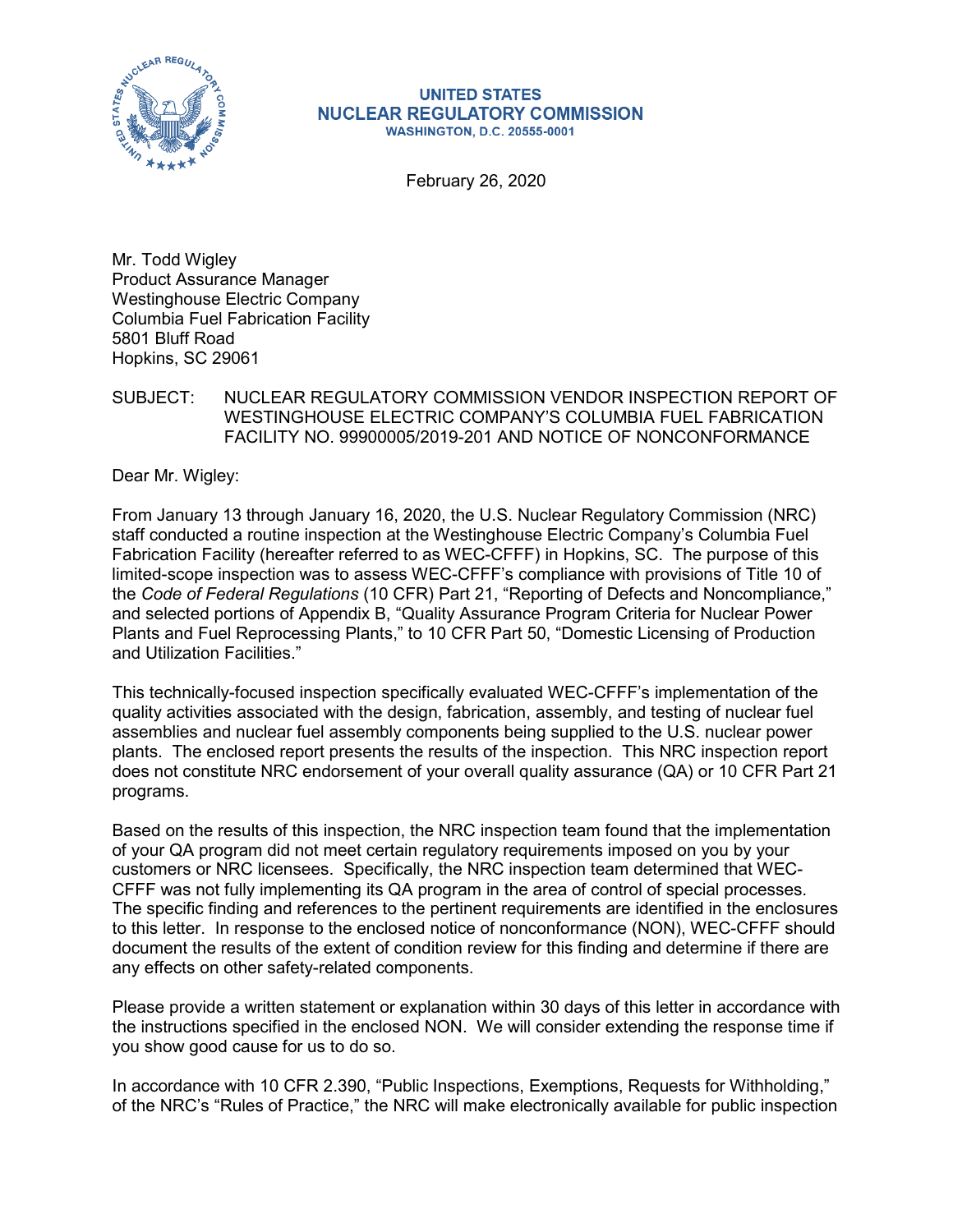a copy of this letter, its enclosure, and your response through the NRC's Public Document Room or from the NRC's Agencywide Documents Access and Management System, which is accessible at http://www.nrc.gov/reading-rm/adams.html. To the extent possible, your response (and if applicable), should not include any personal privacy, proprietary, or Safeguards Information (SGI) so that it can be made available to the public without redaction. If personal privacy or proprietary information is necessary to provide an acceptable response, please provide a bracketed copy of your response that identifies the information that should be protected and a redacted copy of your response that deletes such information. If you request that such material be withheld from public disclosure, you must specifically identify the portions of your response that you seek to have withheld and provide in detail the bases for your claim (e.g., explain why the disclosure of information would create an unwarranted invasion of personal privacy or provide the information required by 10 CFR 2.390(b) to support a request for withholding confidential commercial or financial information). If SGI is necessary to provide an acceptable response, please provide the level of protection described in 10 CFR 73.21, "Protection of Safeguards Information: Performance Requirements."

Sincerely,

Kerri A. Kavanagh, Chief **/RA/** Quality Assurance and Vendor Inspection Branch Division of Reactor Oversight Office of Nuclear Reactor Regulation

Docket No.: 99900005

EPID No.: I-2019-201-0076

Enclosures:

- 1. Notice of Nonconformance
- 2. Inspection Report No. 99900005/2019-201 and Attachment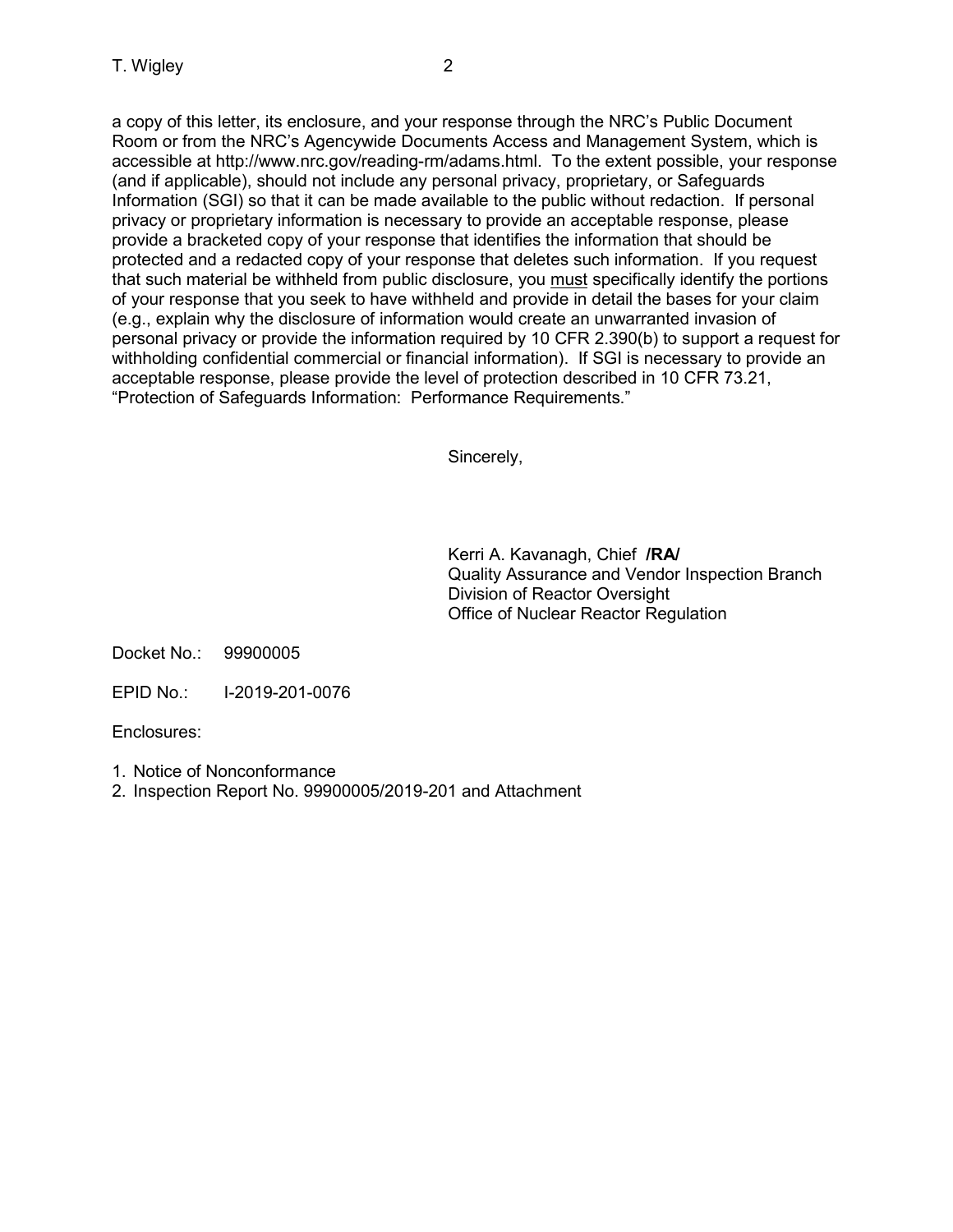SUBJECT: NUCLEAR REGULATORY COMMISSION VENDOR INSPECTION REPORT OF WESTINGHOUSE ELECTRIC COMPANY'S COLUMBIA FUEL FABRICATION FACILITY NO. 99900005/2019-201 AND NOTICE OF NONCONFORMANCE Dated: February 26, 2020

DISTRIBUTION: RFelts, NRR CMiller, NRR RLukes, NRR MYoung, NRR MMitchell, NRR AMasters, NRR ASakadales, NRR ConE\_Resource brice.delime@asn.fr jonathan.ruille@asn.fr Raffaello.amorosi@asn.fr NRR\_DRO\_IQVB Distribution merritka@westinghouse.com wigleywt@westinghouse.com

| <b>ADAMS Accession No.: ML20035E477</b> | <b>NRR-106</b>        |                    |                 |              |  |  |  |
|-----------------------------------------|-----------------------|--------------------|-----------------|--------------|--|--|--|
| NRR/DRO/IQVB<br><b>OFFICE</b>           |                       | NRR/DRO/IQVB       | NRR/DRO/IRAB    | NRR/DSS/SNSB |  |  |  |
| <b>NAME</b>                             | <b>YDiaz-Castillo</b> | AKeim <sup>*</sup> | MKeefe-Forsyth* | DWoodyat*    |  |  |  |
| <b>DATE</b>                             | 02/13/2020            | 02/07/2020         | 02/04/2020      | 02/07/2020   |  |  |  |
| <b>OFFICE</b>                           | NRR/DNRL/NPHP         | NRR/DRO/IRAB       | NRR/DRO/IQVB    |              |  |  |  |
| <b>NAME</b>                             | JHoncharik*           | BHughes*           | KKavanagh       |              |  |  |  |
| <b>DATE</b>                             | 02/13/2020            | 02/04/2020         | 02/26/2020      |              |  |  |  |
|                                         |                       |                    |                 |              |  |  |  |

**OFFICIAL RECORD COPY**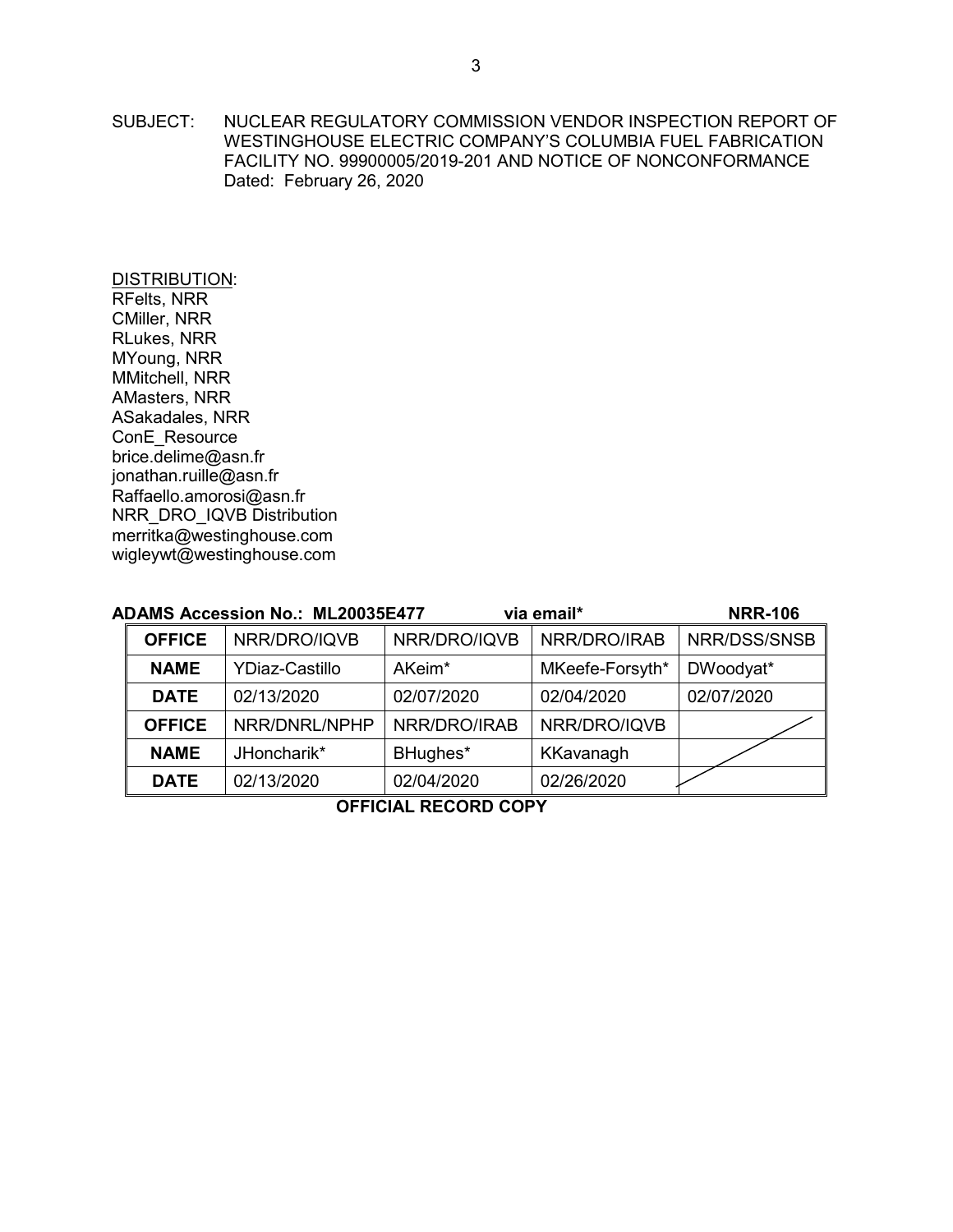### **NOTICE OF NONCONFORMANCE**

Westinghouse Electric Company Docket No. 99900005<br>Columbia Fuel Fabrication Facility Report No. 2019-201 Columbia Fuel Fabrication Facility 5801 Bluff Road Hopkins, SC 29061

Based on the results of a U.S. Nuclear Regulatory Commission (NRC) inspection conducted at the Westinghouse Electric Company's Columbia Fuel Fabrication Facility (hereafter referred to as WEC-CFFF) in Hopkins, SC, from January 13, 2020 through January 16, 2020, WEC-CFFF did not conduct certain activities in accordance with NRC requirements that were contractually imposed upon WEC-CFFF by its customers or NRC licensees:

A. Criterion IX "Control of Special Processes," of Appendix B, "Quality Assurance Criteria for Nuclear Power Plants and Fuel Reprocessing Plants," to Title 10 of the *Code of Federal Regulations* (10 CFR) Part 50, "Domestic Licensing of Production and Utilization Facilities," states that "Measures shall be established to assure that special processes, including welding, heat treating, and nondestructive testing, are controlled and accomplished by qualified personnel using qualified procedures in accordance with applicable codes, standards, specifications, criteria, and other special requirements."

Paragraph 4.5 of Westinghouse Electric Company's Quality Management System-A (QMS-A), "Quality Management System," Revision 7.1, dated December 18, 2019, states that "Procedures are established to specify the methods and extent of identification and traceability of items to ensure that only correct and acceptable items are installed or used in items and services." In addition, paragraph 4.5.2 of QMS-A states that "Identification of items is maintained, as necessary, to provide confidence that the correct items are used." Furthermore, paragraph 4.5.3 of QMS-A states that "When regulatory or customer requirements include traceability of items, procedures are established to provide identification, traceability, and records. Items including consumable materials and items identified as having limited calendar, shelf, or operating lives or cycles are traceable and controlled. The loss of identification on traceable items is documented and the items dispositioned in accordance with established procedures."

Section 4.2 of WEC-CFFF procedure No. QA-608, "Identification, Traceability and Control of Materials, Parts and Components," Revision 12, dated July 18, 2019, states that manufacturing/process/quality engineers shall "Establish procedures and/or routings to establish and verify that identification and control of product materials, parts, components, including final assemblies required by specifications, drawings and specific contract requirements is maintained on the item, and/or by records traceable to the item to preclude use of incorrect or nonconforming items." In addition, Section 4.3 of procedure No. QA-608 states that operations "are responsible to assure that materials, parts, components, and final assemblies are identified and traced throughout the manufacturing process as indicated in the instructions provided." Furthermore, Section 5.2 of procedure No. QA-608 states that "When regulatory or customer requirements include traceability of items, procedures are established to provide identification, traceability, and records." Finally, Section 5.3 of procedure No. QA-608 states that "Identification markings shall be applied using materials and methods that provide a clear and legible identification and do not degrade the function or usability of the item."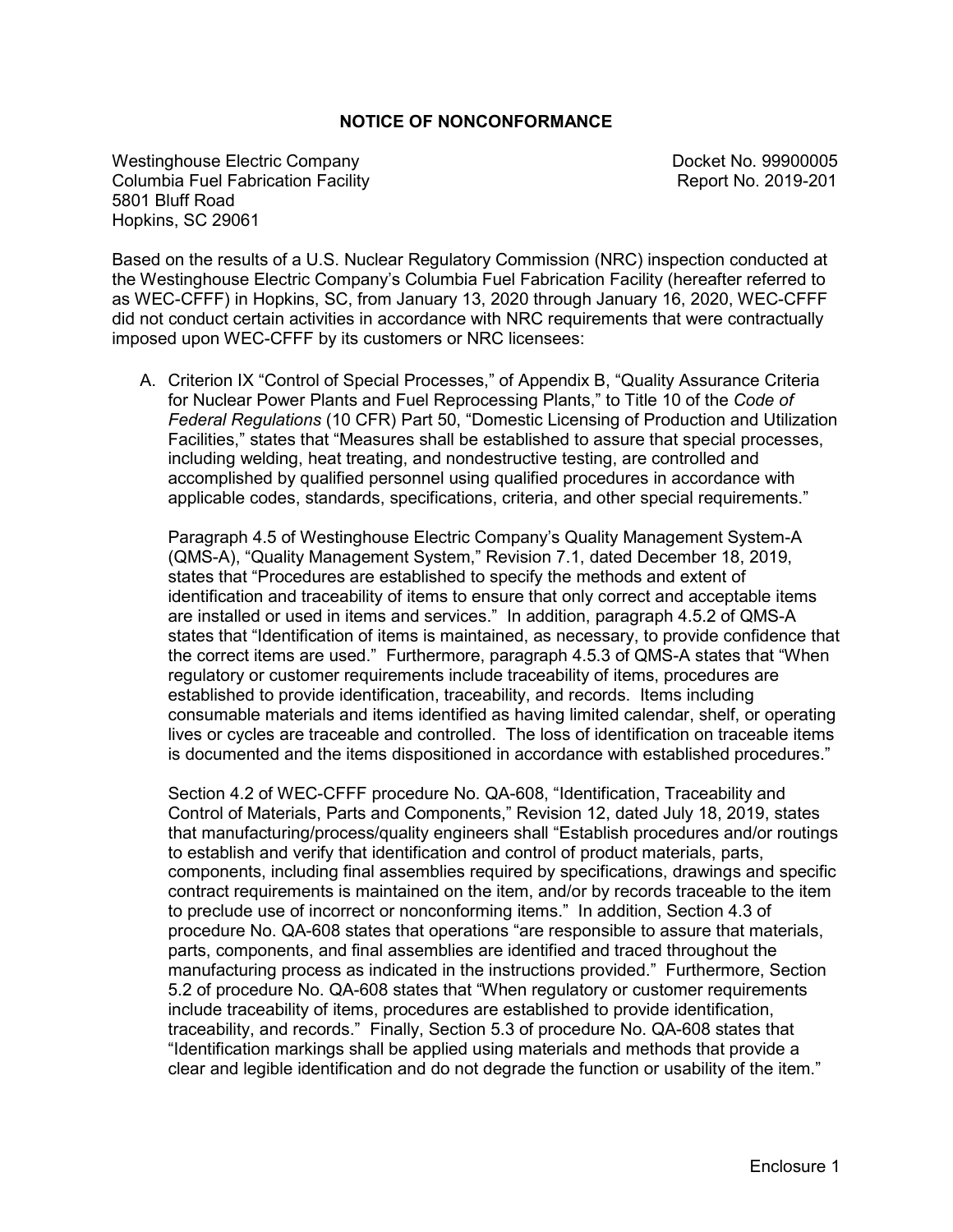Contrary to the above, as of January 16, 2020, WEC-CFFF failed to assure that special processes were controlled and accomplished using qualified procedures in accordance with specifications and acceptance criteria. Specifically, while witnessing gas tungsten arc welding on the top nozzle pins for a 15x15 fuel assembly for Turkey Point Nuclear Generating Station Unit 3, the NRC inspection team noted that there was no shop procedure established for the control of weld filler material and the weld filler material was not being adequately controlled. The NRC inspection team observed weld filler material in two work stations with either no markings or illegible labels. On both work stations, the weld filler material was on a workshop table exposed to the environment. The NRC inspection team also noted that the weld filler material in the work stations was not marked with the heat or lot number and was not the same filler weld material. When asked for the requirements for handling the weld filler material, the welder and his supervisor were not aware of any specific procedure. Proper control of weld filler material is necessary to assure that each heat of material is documented in the associated traveler/routing as well as to avoid contamination and the introduction of detrimental material to the final product which could cause degradation (e.g., cracking) that could potentially result in the component not performing its intended safety function.

This issue has been identified as Nonconformance 99900005/2019-201-01.

Please provide a written statement or explanation to the U.S. Nuclear Regulatory Commission, ATTN: Document Control Desk, Washington, DC 20555-0001, with a copy to the Chief, Quality Assurance and Vendor Inspection Branch, Division of Reactor Oversight, Office of Nuclear Reactor Regulation, within 30 days of the date of the letter transmitting this Notice of Nonconformance. This reply should be clearly marked as a "Reply to a Notice of Nonconformance" and should include for each noncompliance: (1) the reason for the noncompliance or, if contested, the basis for disputing the noncompliance; (2) the corrective steps that have been and the results achieved; (3) the corrective steps that will be to avoid further noncompliance; and (4) the date when the corrective action will be completed. Where good cause is shown, the NRC will consider extending the response time.

In accordance with 10 CFR 2.390, "Public Inspections, Exemptions, Requests for Withholding," of the NRC's "Rules of Practice," a copy of this letter, its enclosure(s), and your response will be made electronically available for public inspection in the NRC's Public Document Room or from the NRC's Agencywide Documents Access and Management System, which is accessible from the NRC's Web site at http://www.nrc.gov/reading-rm/adams.html. To the extent possible, your response should not include any personal privacy, proprietary, or Safeguards Information (SGI) so that the Agency can make it available to the public without redaction. If personal privacy or proprietary information is necessary to provide an acceptable response, then please provide a bracketed copy of your response that identifies the information that should be protected and a redacted copy of your response that deletes such information. If you request that such material be withheld, you must specifically identify the portions of your response that you seek to have withheld and provide in detail the bases for your claim of withholding (e.g., explain why the disclosure of information would create an unwarranted invasion of personal privacy or provide the information required by 10 CFR 2.390(b) to support a request for withholding confidential commercial or financial information). If SGI is necessary to provide an acceptable response, please provide the level of protection described in 10 CFR 73.21, "Protection of Safeguards Information: Performance Requirements"

Dated this XXth day of February 2020.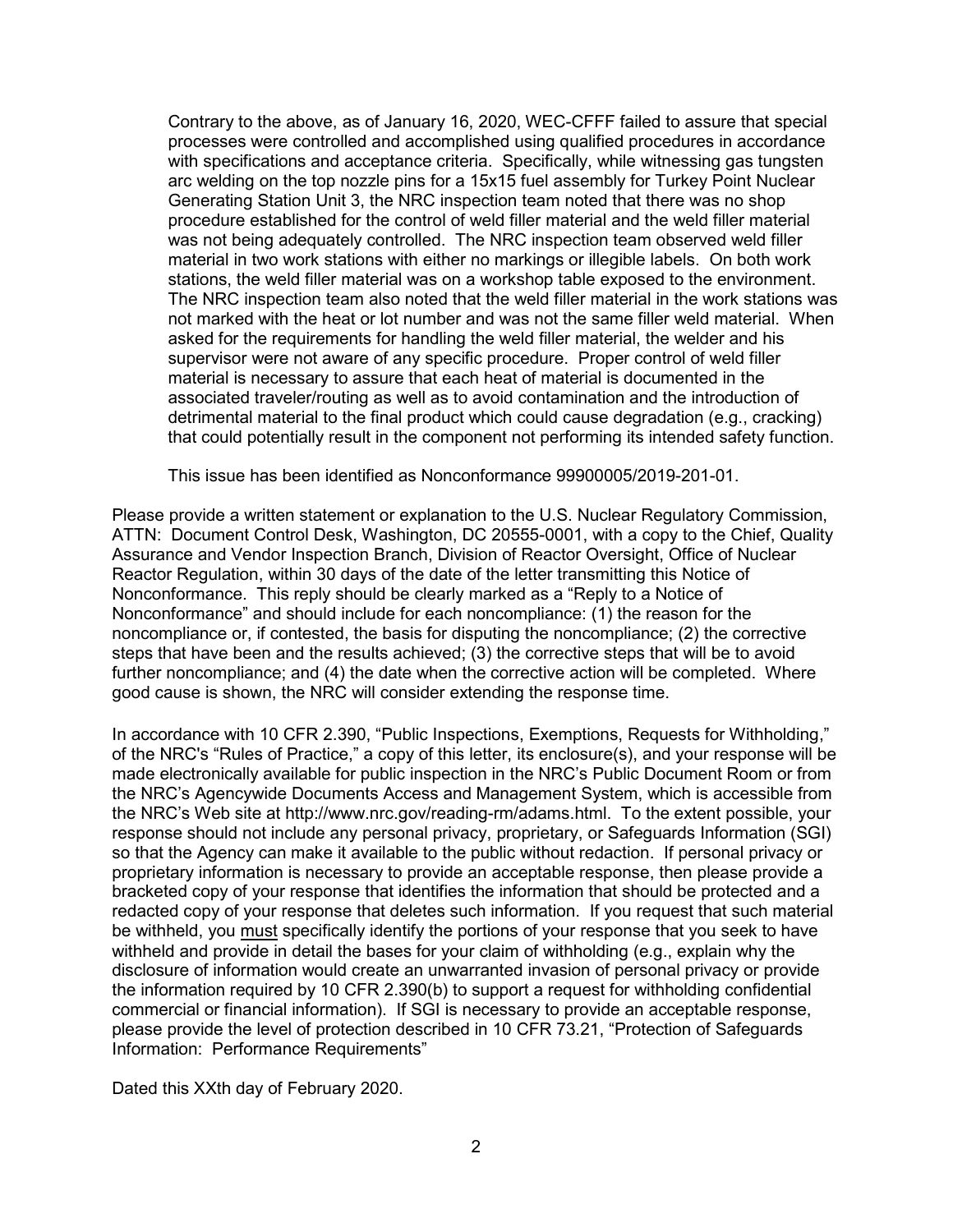### **U.S. NUCLEAR REGULATORY COMMISSION OFFICE OF NUCLEAR REACTOR REGULATION DIVISION OF REACTOR OVERSIGHT VENDOR INSPECTION REPORT**

| Docket No.:                       | 99900005                                                                                                                                                                                                            |                                                                                                                                                                                                     |                    |  |  |
|-----------------------------------|---------------------------------------------------------------------------------------------------------------------------------------------------------------------------------------------------------------------|-----------------------------------------------------------------------------------------------------------------------------------------------------------------------------------------------------|--------------------|--|--|
| Report No.:                       | 99900005/2019-201                                                                                                                                                                                                   |                                                                                                                                                                                                     |                    |  |  |
| Vendor:                           | <b>Westinghouse Electric Company</b><br><b>Columbia Fuel Fabrication Facility</b><br>5801 Bluff Road<br>Hopkins, SC 29061                                                                                           |                                                                                                                                                                                                     |                    |  |  |
| <b>Vendor Contact:</b>            | Mrs. Kathy A. Merritt<br><b>Customer Support &amp; Quality Programs Manager</b><br>Email: merritka@westinghouse.com<br>Phone: 803-647-3906                                                                          |                                                                                                                                                                                                     |                    |  |  |
| <b>Nuclear Industry Activity:</b> | Westinghouse Electric Company's Columbia Fuel Fabrication<br>Facility manufactures nuclear fuel assemblies and nuclear fuel<br>assembly components for pressurized water reactors for U.S.<br>nuclear power plants. |                                                                                                                                                                                                     |                    |  |  |
| <b>Inspection Dates:</b>          | January 13 - 16, 2020                                                                                                                                                                                               |                                                                                                                                                                                                     |                    |  |  |
| Inspectors:                       | Yamir Diaz-Castillo<br>Andrea Keim<br>Molly Keefe-Forsyth<br>Diana Woodyatt<br>John Honcharik<br>Jonathan Ruille<br>Rafaello Amorosi<br><b>Brice Delime</b>                                                         | NRR/DRO/IQVB<br>NRR/DRO/IQVB<br>NRR/DRO/IRAB<br>NRR/DSS/SNSB<br>NRR/DNRL/NPHP<br>Observer from the French Nuclear<br>Safety Authority (ASN)<br><b>Observer from ASN</b><br><b>Observer from ASN</b> | <b>Team Leader</b> |  |  |
| Approved by:                      | Kerri A. Kavanagh, Chief<br>Quality Assurance and Vendor Inspection Branch<br>Division of Reactor Oversight<br>Office of Nuclear Reactor Regulation                                                                 |                                                                                                                                                                                                     |                    |  |  |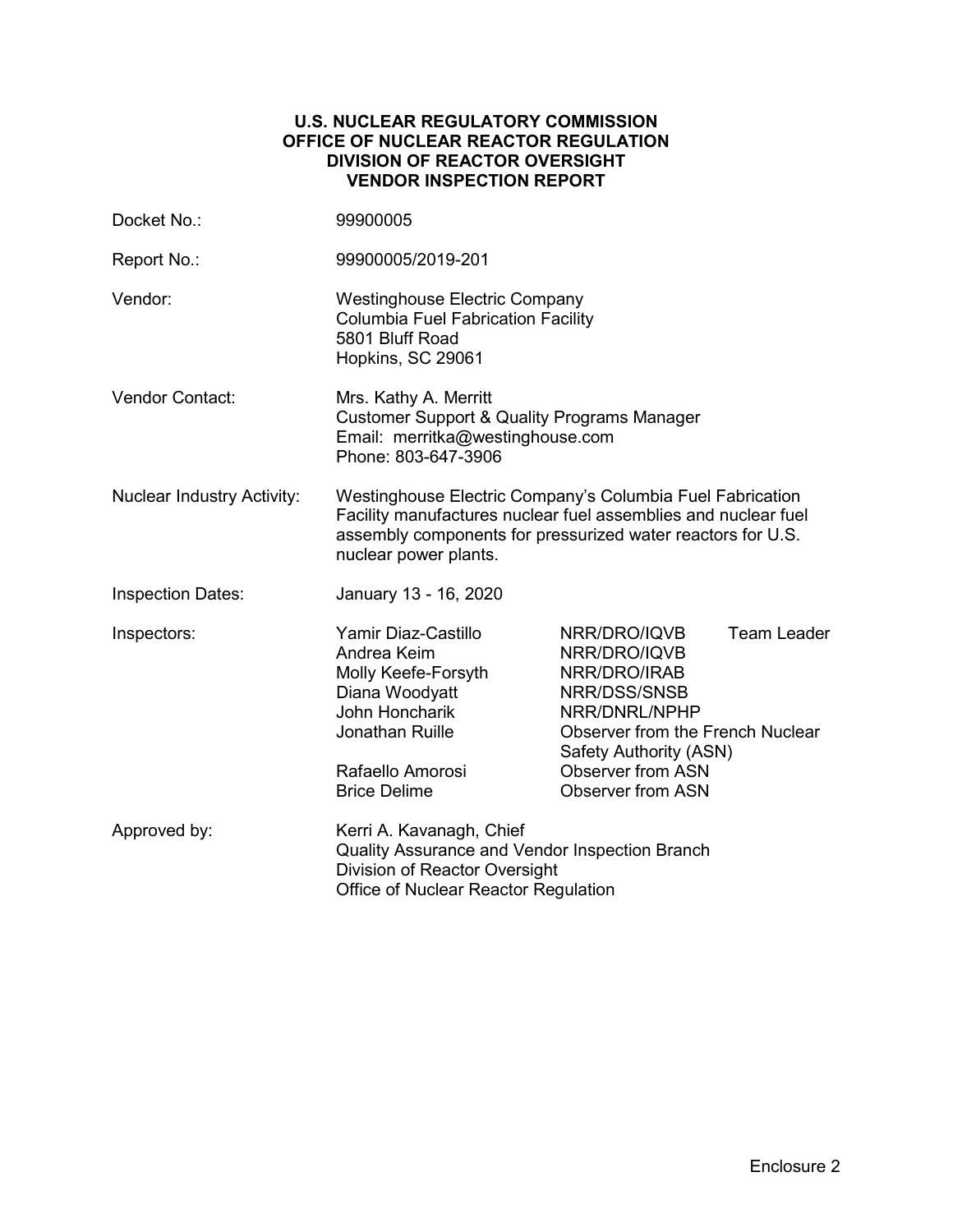# **EXECUTIVE SUMMARY**

#### Westinghouse Electric Company's Columbia Fuel Fabrication Facility 99900005/2019-201

The U.S. Nuclear Regulatory Commission (NRC) staff conducted a routine vendor inspection at the Westinghouse Electric Company's Columbia Fuel Fabrication Facility (hereafter referred to as WEC-CFFF) facility in Hopkins, SC, to verify that it had implemented an adequate quality assurance (QA) program that complies with the requirements of Appendix B, "Quality Assurance Criteria for Nuclear Power Plants and Fuel Reprocessing Plants," to Title 10 of the *Code of Federal Regulations* (10 CFR) Part 50, "Domestic Licensing of Production and Utilization Facilities," 10 CFR Part 21, "Reporting of Defects and Noncompliance," and with the applicable requirements of Section V, "Nondestructive Examination," "Section IX, "Welding and Brazing Qualification," of the American Society of Mechanical Engineers (ASME) Boiler and Pressure Vessel (B&PV) Code, and of the American Society for Nondestructive Testing (ASNT) recommended practice SNT-TC-1A, "Personnel Qualification and Certification in Nondestructive Testing," 1980 Edition. This was the third NRC inspection of WEC-CFFF.

It's important to note that the qualification of procedures and personnel for welding and nondestructive examination (NDE) is performed in accordance with Section V and Section IX of the ASME B&PV Code, and SNT-TC-1A, respectively. However, the performance of these welding and NDE activities in production are not required to meet ASME B&PV Code since the fuel assembly components are not considered to be pressure boundary.

This technically-focused inspection specifically evaluated WEC-CFFF's implementation of quality activities associated with the design, fabrication, assembly, and testing of nuclear fuel assemblies and nuclear fuel assembly components for U.S. nuclear power plants. Specific activities observed by the NRC inspection team included:

- furnace brazing of Zirlo grids
- corrosion testing of grid welds
- furnace age heat treatment of Zirlo grids
- Issue Review Committee and Daily Production meetings
- laser welding on the grid for a 15x15 upgraded fuel rod assembly
- welding of the end plug to the fuel rod girth weld and end plug seal weld on a 17x17 optimized fuel rod assembly
- ultrasonic examination, X-ray examination, and helium leak testing for the end plug to the fuel rod girth weld and end plug seal welds on a 17x17 optimized fuel rod assembly
- visual and dimensional inspections on a grid for a 15x15 fuel rod assembly performed by an optical scanner
- gas tungsten arc welding of the top nozzle pin on a 15x15 fuel assembly for Turkey Point Nuclear Generating Unit 3

These regulations served as the bases for the NRC inspection:

- Appendix B to 10 CFR Part 50
- 10 CFR Part 21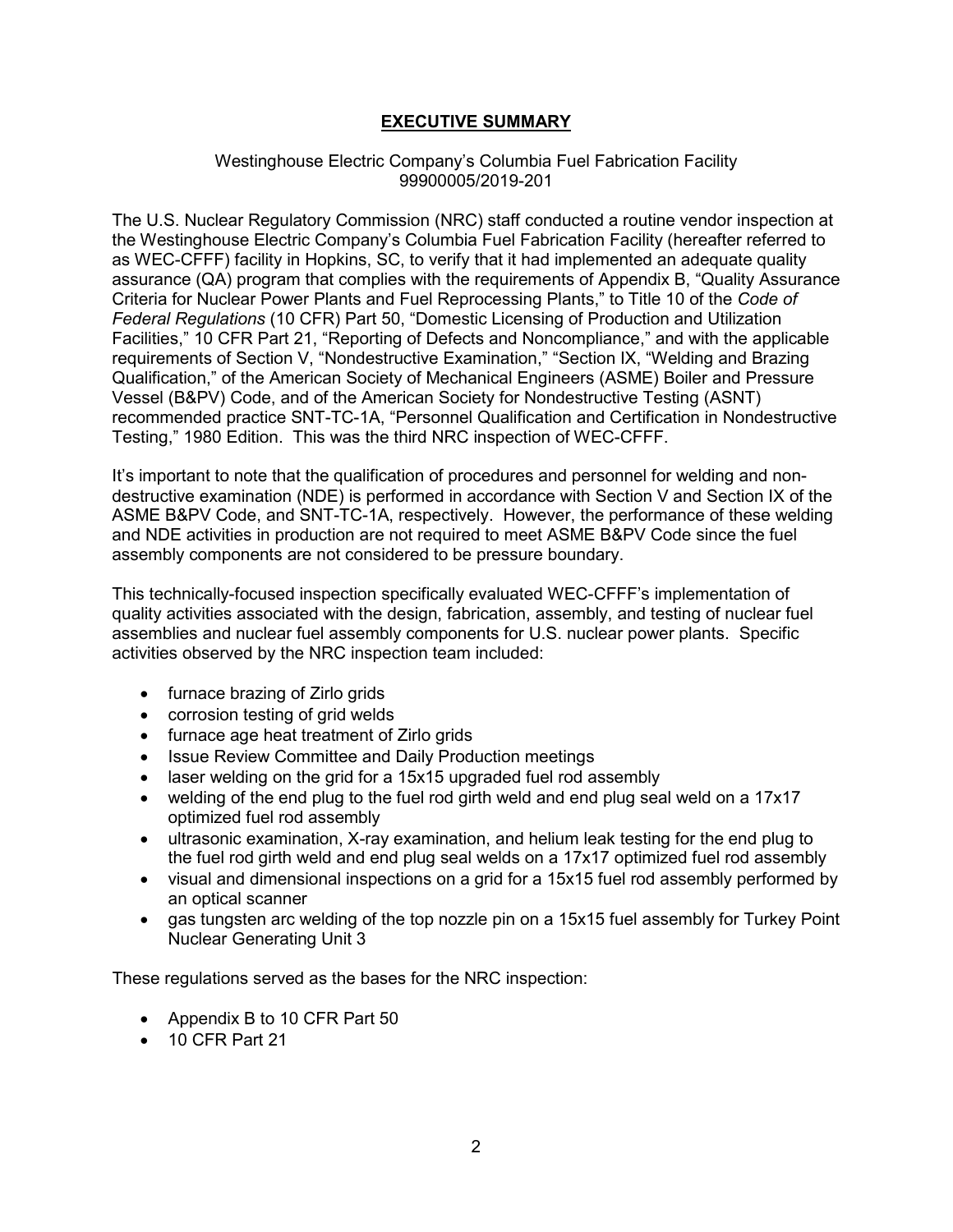During the course of this inspection, the NRC inspection team implemented Inspection Procedure (IP) 43002, "Routine Inspections of Nuclear Vendors," dated January 27, 2017; IP 43004, "Inspection of Commercial-Grade Dedication Programs," dated January 27, 2017; IP36100, "Inspection of 10 CFR Part 21 and Programs for Reporting Defects and Noncompliance," dated May 16, 2019; and IP 71152, "Problem Identification and Resolution," dated February 26, 2015.

With the exception of the minor issues and nonconformance described below, the NRC inspection team concluded that WEC-CFFF's QA policies and procedures comply with the applicable requirements of Appendix B to 10 CFR Part 50 and 10 CFR Part 21, and that WEC-CFFF's personnel are implementing these policies and procedures effectively. The results of this inspection are summarized below.

### Manufacturing Control

The NRC inspection team reviewed WEC-CFFF's policies and implementing procedures that govern the implementation of its manufacturing control program to verify compliance with the regulatory requirements of Criterion IX, "Control of Special Processes," of Appendix B to 10 CFR Part 50, and with the applicable requirements of Section V and Section IX of the ASME B&PV Code, and of SNT-TC-1A. The NRC inspection team identified one minor issue and one nonconformance associated with WEC-CFFF's implementation of its manufacturing control program.

During the review of the Level II and Level III NDE personnel training and qualification records, the NRC inspection team noted that some NDE personnel did not have up to date visual examinations for near-vision acuity and color contrast differentiation as required by SNT-TC-1A. In addition, there was no objective evidence of continued satisfactory performance of NDE activities or whether an employee had performed the NDE method for which he/she was certified within the past 6 months. WEC-CFFF initiated Corrective Action Process (CAP) Issue Report (IR) No. No. 2020-731 to address this issue.

The NRC inspection team issued Nonconformance 99900005/2019-201-01 in association with WEC-CFFF's failure to implement the regulatory requirements of Criterion IX of Appendix B to 10 CFR Part 50. Nonconformance 99900005/2019-201-01 cites WEC-CFFF for failing to assure that special processes were controlled and accomplished using qualified procedures in accordance with specifications and acceptance criteria. Specifically, the NRC inspection team noted that there was no shop procedure established for the control of weld filler material and the weld filler material was not being adequately controlled. The NRC inspection team observed weld filler material in at least two work stations in the workshop with either no markings or illegible labels. The weld filler material was on a workshop table exposed to the environment. The NRC inspection team also noted that the weld filler metal material in the work stations was not marked with the heat or lot number and were not the same weld filler material. When asked for the requirements for handling the weld filler metal material, the welder and his supervisor were not aware of any specific procedure. WEC-CFFF initiated CAP IR No. 2020-644 to address these issues.

#### Design Control

The NRC inspection team reviewed WEC-CFFF's policies and implementing procedures that govern the implementation of its design control program to verify compliance with the requirements of Criterion III, "Design Control," of Appendix B to 10 CFR Part 50. The NRC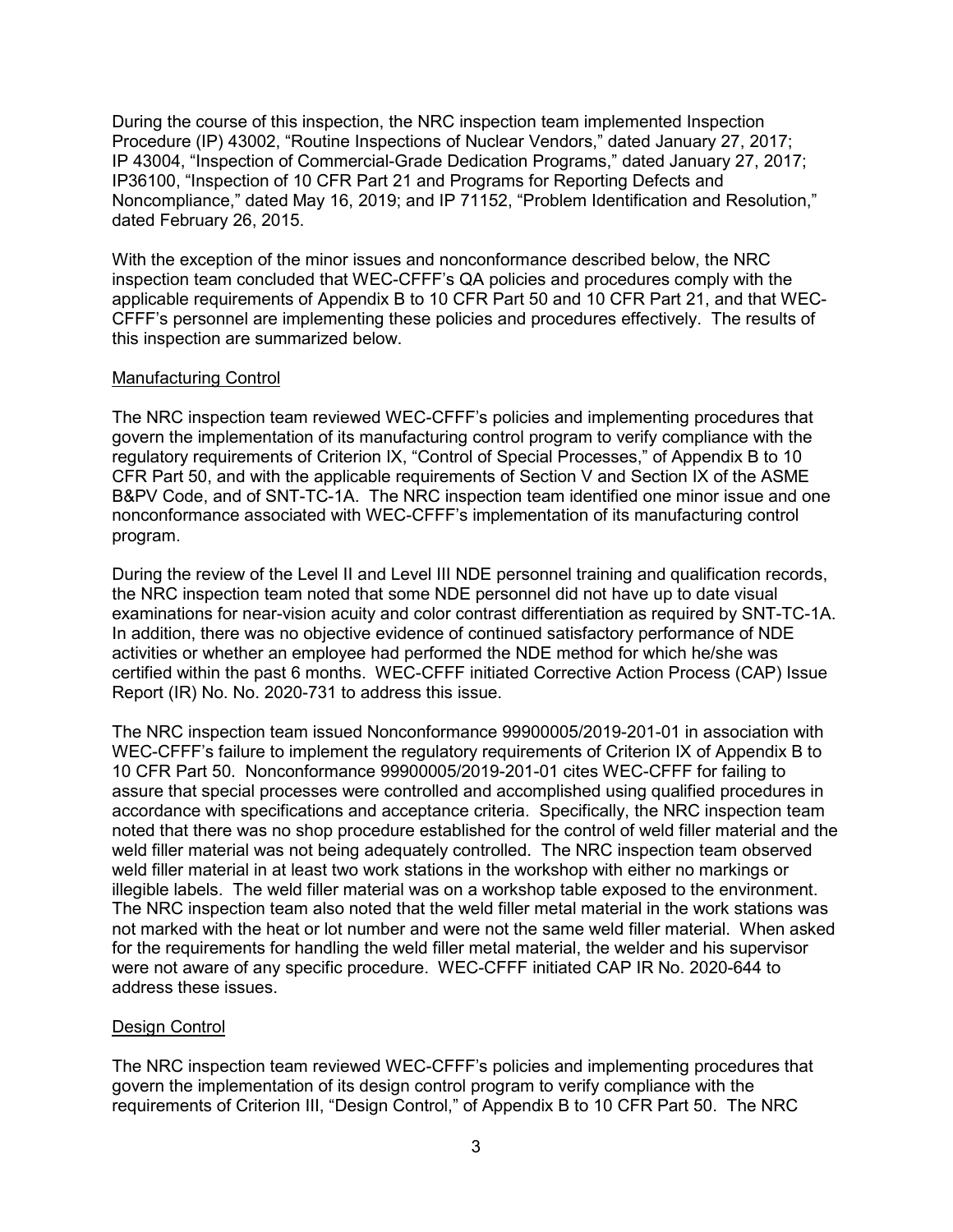inspection team verified that the design and procurement specifications were properly translated into WEC-CFFF's specification sheets, drawings, procedures, data sheets, analyses, and engineering calculations. The NRC inspection team focused their review on the implementation of WEC-CFFF's design control process as applied to the 15x15 Upgrade Zirlo Mid Grid Assembly. No findings of significance were identified.

### Commercial-Grade Dedication

The NRC inspection team reviewed WEC-CFFF's policies and implementing procedures that govern the implementation of its commercial-grade dedication program to verify compliance with the requirements of Criterion III and Criterion VII, "Control of Purchased Material, Equipment, and Services," of Appendix B to 10 CFR Part 50. The NRC inspection team reviewed a sample of commercial-grade dedication packages to verify that the commercial-grade dedication process was being adequately implemented. The NRC inspection team also reviewed a sample of commercial-grade surveys and verified they contained the objective evidence necessary to demonstrate adequate control of the critical characteristics. The NRC inspection team identified one minor issue associated with WEC-CFFF's implementation of its commercial-grade dedication program.

During the review of the commercial dedication instruction (CDI) for the nickel alloy brazing paste, the NRC inspection team noted that WEC-CFFF identified "Special Tests and Inspections," and "Supplier/Item Performance Record," as the verification methods for two critical characteristics: fabrication practice and binder confirmation, and traceability and material control. For verification of both critical characteristics, WEC-CFFF was relying on: (1) the supplier's Certified Material Test Report; (2) a letter to file describing the supplier's manufacturing history and a Nuclear Industry Assessment Committee (NIAC) audit performed in 2012; and (3) whether the supplier's International Organization for Standardization 9001, "Quality Management Systems - Requirements," and ASC9100C, "Quality Management Systems - Requirements for Aviation, Space, and Defense Organizations," quality programs are current. The NRC inspection team discovered that WEC-CFFF had not performed any on-site evaluation at the supplier's facility since 2012 to verify that was still adequately controlling the critical characteristics described above and WEC-CFFF had not verified whether the supplier had made any changes to the quality programs that were reviewed during the NIAC audit in 2012. WEC-CFFF initiated CAP IR No. 2020-647 to address this issue.

# Supplier Oversight

The NRC inspection team reviewed WEC-CFFF's policies and implementing procedures that govern the implementation of its supplier oversight program to verify compliance with the requirements of Criterion IV, "Procurement Document Control," and Criterion VII of Appendix B to 10 CFR Part 50. The NRC inspection team also reviewed a sample of purchase orders (POs) and confirmed that the POs contained the applicable technical and regulatory requirements. In addition, the NRC inspection team reviewed a sample of supplier audit reports and confirmed that the supplier audits were performed by qualified individuals using checklists and/or procedures, the checklists and/or procedures included an audit plan, documented objective evidence, audit results, and a review of audit results by responsible management. The NRC inspection team identified one minor issue associated with WEC-CFFF's implementation of its supplier oversight program.

The NRC inspection team identified that as part of several supplier audits, WEC-CFFF was verifying the suppliers' implementation of their 10 CFR Part 21 programs. However, the audit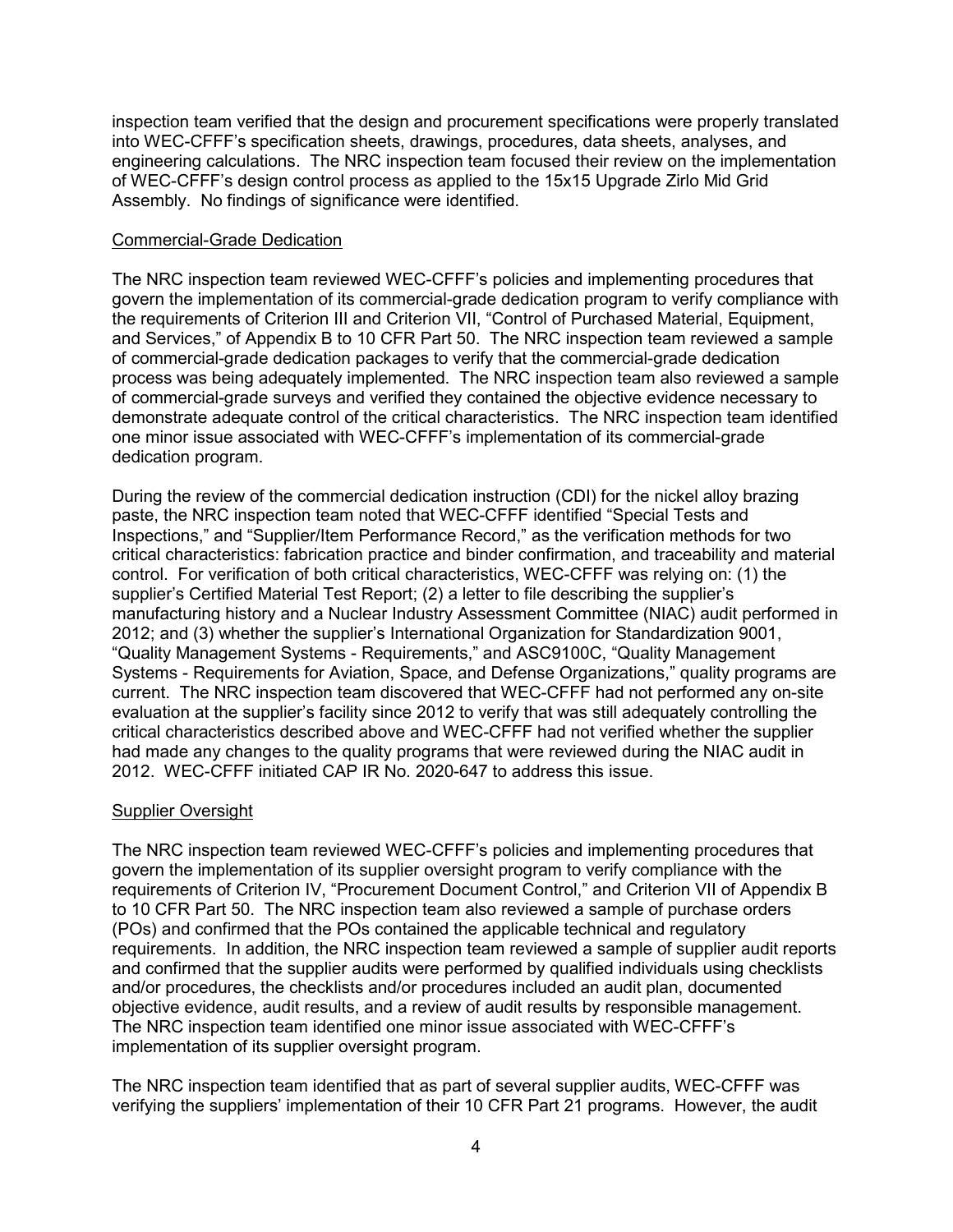checklists did not provide sufficient objective evidence to support the conclusion that these suppliers had implemented an adequate 10 CFR Part 21 program. WEC-CFFF initiated CAP IR No. 2020-715 to address this issue.

# Test Control

The NRC inspection team reviewed WEC-CFFF's policies and implementing procedures that govern the test control program to verify compliance with the requirements of Criterion XI, "Test Control," of Appendix B to 10 CFR Part 50. The NRC inspection team observed corrosion testing of grid welds and confirmed the testing was performed in accordance with WEC-CFFF's test procedures by qualified test personnel using calibrated measuring and test equipment (M&TE), and that the test was independently verified by a Quality Control inspector. No findings of significance were identified.

# Control of Measuring and Test Equipment

The NRC inspection team reviewed WEC-CFFF's policies and implementing procedures that govern the control of M&TE program to verify compliance with the requirements of Criterion XII, "Control of Measuring and Test Equipment," of Appendix B to 10 CFR Part 50. The NRC inspection team observed that M&TE was calibrated, labeled, tagged, handled, stored, or otherwise controlled to indicate the calibration status and its traceability to nationally recognized standards. In addition, the NRC inspection team confirmed that when M&TE is found to be out of calibration, WEC-CFFF initiated an Electronic Problem Notice (EPN) (i.e., nonconformance report) and performed an evaluation to determine the extent of condition. No findings of significance were identified.

# Nonconforming Material, Parts, or Components and Corrective Action

The NRC inspection team reviewed WEC-CFFF's policies and procedures that govern the implementation of its nonconforming materials, parts or components and corrective action programs to verify compliance with the regulatory requirements of Criterion XV, "Nonconforming Materials, Parts or Components," and Criterion XVI, "Corrective Action," of Appendix B to 10 CFR Part 50. The NRC inspection team reviewed a sample of EPNs and confirmed that they were adequately documented, reviewed, tracked, and dispositioned. The NRC inspection team also reviewed a sample of CAP IRs and confirmed that they were adequately reviewed, implemented, and approved by appropriate personnel in a timely manner. No findings of significance were identified.

In addition, the NRC inspection team reviewed the corrective actions taken by WEC-CFFF to address Notice of Violation (NOV) 99900005/2007-201-01 and Notice of Nonconformance (NON) 99900005/2007-201-02, documented in NRC's inspection report No. 99900005/2007- 201, dated September 28, 2007 (Agencywide Documents Access and Management System Accession No. ML072710236). The NRC inspection team reviewed the documentation that provided the objective evidence that all corrective actions were completed and adequately implemented. Based on this review and interviews with WEC-CFFF's staff, the NRC inspection team closed NOV 99900005/2007-201-01 and NON 99900005/2007-201-02.

# 10 CFR Part 21 Program

The NRC inspection team reviewed WEC-CFFF's policies and implementing procedures that govern the implementation of its 10 CFR Part 21 program to verify compliance with the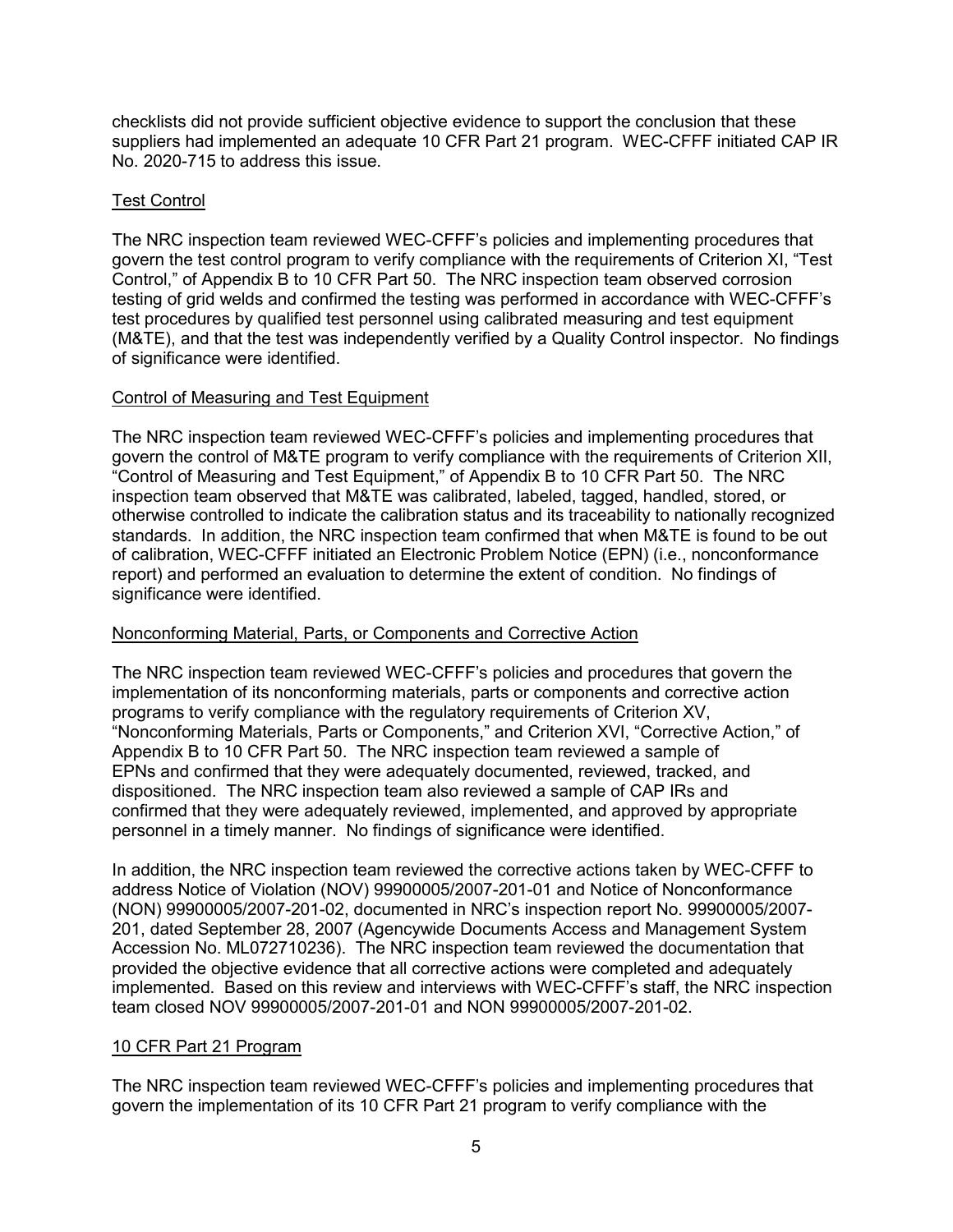requirements of 10 CFR Part 21. The NRC inspection team: (1) reviewed the 10 CFR Part 21 postings; (2) reviewed a sample of POs; (3) verified that WEC-CFFF's nonconformance and corrective action programs provide a link to the 10 CFR Part 21 program; and (4) reviewed a sample of 10 CFR Part 21 evaluations. No findings of significance were identified.

### Safety Conscious Work Environment

The NRC inspection team concluded that WEC-CFFF's Safety Conscious Work Environment program and implementation were consistent with NRC's guidance of IP 71152. Based on the focus groups and interviews conducted with random WEC-CFFF's staff within the WEC-CFFF organization, including Managers and Team Leaders, the NRC inspection team determined that WEC-CFFF's staff felt free to raise nuclear, radiological or industrial safety concerns to their supervisors and senior management. WEC-CFFF's staff believed management to be responsive to any concerns identified and that these concerns are adequately resolved. No findings of significance were identified.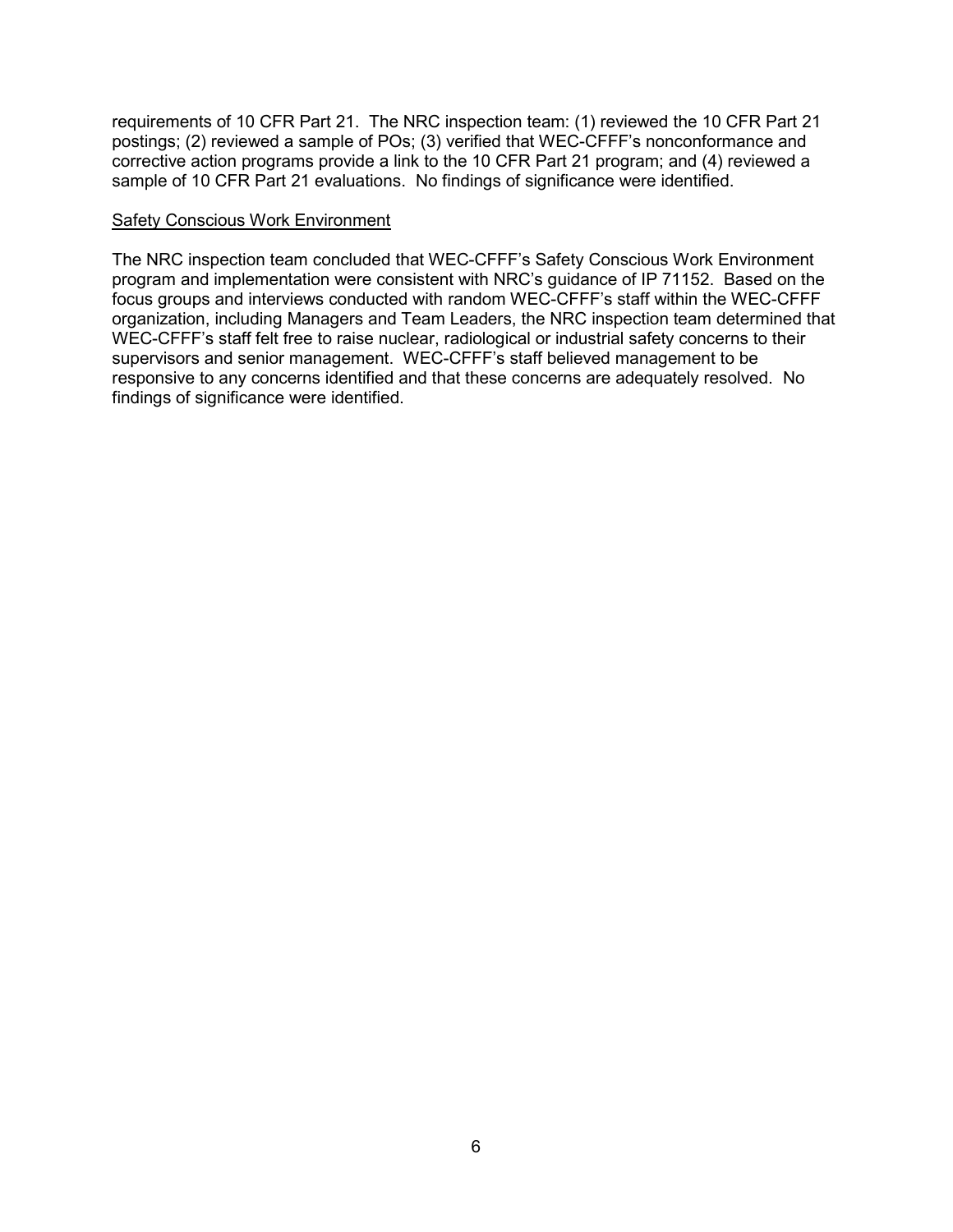# **REPORT DETAILS**

### 1. Manufacturing Control

### a. Inspection Scope

The NRC inspection team reviewed WEC-CFFF's policies and implementing procedures that govern the implementation of its manufacturing control program to verify compliance with the regulatory requirements of Criterion IX, "Control of Special Processes," of Appendix B, "Quality Assurance Criteria for Nuclear Power Plants and Fuel Reprocessing Plants," to Title 10 of the *Code of Federal Regulations* (10 CFR) Part 50 "Domestic Licensing of Production and Utilization Facilities," and with the applicable requirements of Section V, "Nondestructive Examination," and Section IX, "Welding and Brazing Qualification," of the American Society of Mechanical Engineers (ASME) Boiler and Pressure Vessel (B&PV) Code, and of the American Society for Nondestructive Testing Recommended Practice SNT-TC-1A, "Personnel Qualification and Certification in Nondestructive Testing," 1980 Edition.

It's important to note that the qualification of procedures and personnel for welding and non-destructive examination (NDE) is performed in accordance with Section V and Section IX of the ASME B&PV Code, and SNT-TC-1A, respectively. However, the performance of these welding and NDE activities in production are not required to meet ASME B&PV Code since the fuel assembly components are not considered to be pressure boundary.

The NRC inspection team verified that weld procedure specifications (WPSs) used in welding activities were qualified in accordance with the requirements of Section IX of the ASME B&PV Code, and the applicable procedure qualification records (PQRs). The NRC inspection team also verified that the PQRs met the requirements of Section IX of the ASME B&PV Code. For a sample of completed welding activities, the NRC inspection team verified the routing/shop travelers, WPSs, supporting PQRs, Data Reports, and the calibration certificates of the welding equipment met the applicable technical requirements. The NRC inspection team also reviewed the processes for controlling weld filler material, heat treatment, and cleanliness of fuel rod components to applicable procedures and design specifications.

The NRC inspection team verified that the applicable welding data such as weld material and heat/lot number, WPS, inspection procedures used, and the final inspection results were documented in accordance with the applicable WEC-CFFF procedures and instructions. The welding procedures were documented on the associated traveler for each weld joint along with the applicable NDE results. It should be noted that in-process inspections are documented in the automated electronic version of the traveler and applicable Product Information forms. All applicable information, including drawings, procedures, instructions, and NDE test results are included in the electronic version of the traveler.

For the brazing and heat treatment of a grid assembly, the NRC inspection team verified that the brazing and heat treatment procedures for age hardening were qualified for the Zirlo material. The procedures included the time and temperature values for post weld heat treatment consistent with the grade of the material being heat treated and the thermocouple locations. The NRC inspection team verified that the chart recorder and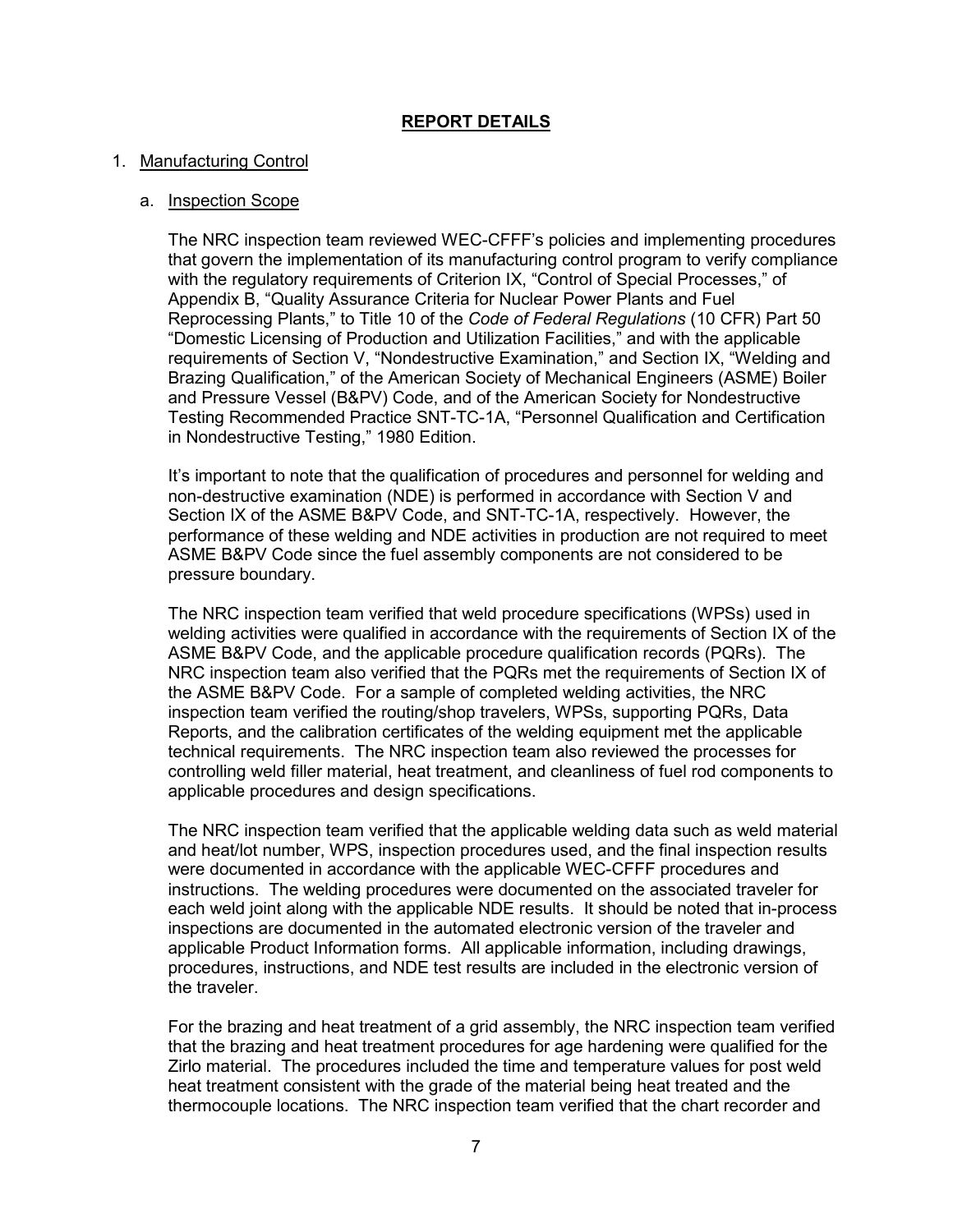the thermocouples used were properly calibrated and that the process implemented the appropriate material traceability controls and identified the heat treatment start time and end time.

The NRC inspection team also discussed the manufacturing control program with WEC-CFFF's management and technical staff. The attachment to this inspection report lists the documents reviewed by the NRC inspection team.

#### b. Observation and Findings

While witnessing gas tungsten arc welding on the top nozzle pins for a 15x15 fuel assembly for Turkey Point Nuclear Generating Unit 3, the NRC inspection team observed weld filler material located on the work table in a small fixture that was open to the environment and not labeled. Upon further evaluation, a label was on the small fixture, but it was not legible. In addition, while walking through another workshop area, the NRC inspection team observed weld filler material on a work table in a small fixture that was not labeled. At this second work station, where the weld filler material is used for welding the spider assembly for the fuel rod assembly, the weld filler material was in a fixture on a workshop table with no markings or labels. The NRC inspection team also noted that the weld filler material in both work stations was not marked with the heat or lot number. Furthermore, because the weld filler material was being kept in an open area in the workshop, no objective evidence existed to determine the heat or lot number for the weld filler material stored in each of the different workstations.

The NRC inspection team noted that Section 5.2 of WEC-CFFF procedure No. QA-608, "Identification, Traceability and Control of Materials, Parts and Components," Revision 12, dated July 18, 2019, states that "When regulatory or customer requirements include traceability of items, procedures are established to provide identification, traceability, and records." Also, Section 5.3 of procedure No. QA-608 states that "Identification markings shall be applied using materials and methods that provide a clear and legible identification and do not degrade the function or usability of the item."

Proper control of weld filler material is necessary to assure that each heat of material is documented in the associated traveler/routing as well as to avoid contamination and the introduction of detrimental material to the final product which could cause degradation (e.g., cracking) that could potentially result in the component not performing its intended safety function.

The NRC inspection team proceeded to ask for the requirements for handling the weld filler material, however, the welder and his supervisor were not aware of any specific procedure. The NRC inspection team noted that Section 4.2 of procedure No. QA-608 states that manufacturing/process/quality engineers shall "Establish procedures and/or routings to establish and verify that identification and control of product materials, parts, components, including final assemblies required by specifications, drawings and specific contract requirements is maintained on the item, and/or by records traceable to the item to preclude use of incorrect or nonconforming items." In addition, Section 4.2 also states that the quality engineer shall "Assure correct identification of items is verified prior to their inspection and acceptance for fabrication, assembly, installation, or packing." Furthermore, Section 4.3 of procedure No. QA-608 states that operations "are responsible to assure that materials, parts, components, and final assemblies are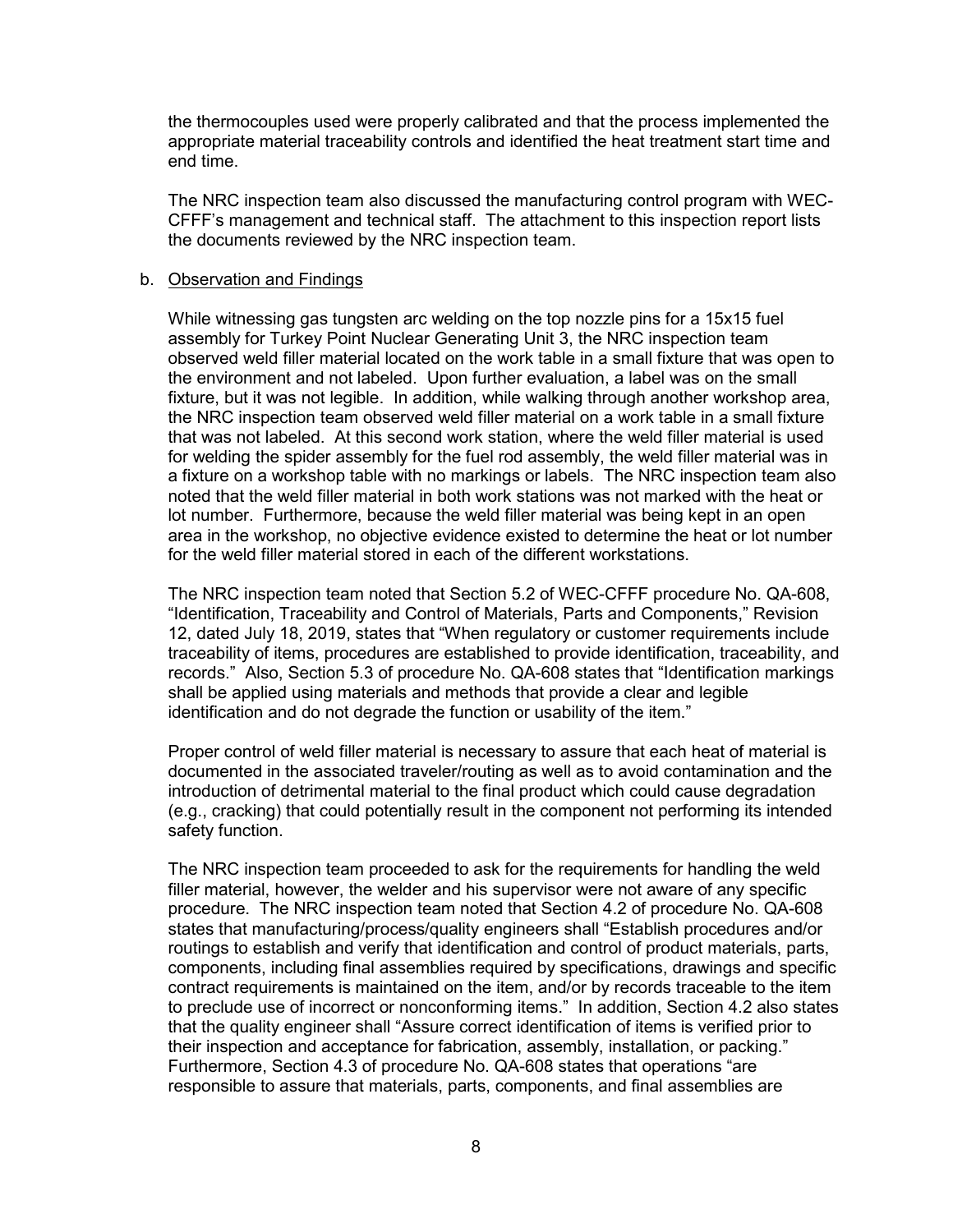identified and traced throughout the manufacturing process as indicated in the instructions provided."

Paragraph 4.5 of WEC's Quality Management System-A (QMS-A), "Quality Management System," Revision 7.1, dated December 18, 2019, states that "Procedures are established to specify the methods and extent of identification and traceability of items to ensure that only correct and acceptable items are installed or used in items and services." In addition, paragraph 4.5.2 of QMS-A states that "Identification of items is maintained, as necessary, to provide confidence that the correct items are used." Furthermore, paragraph 4.5.3 of QMS-A states that "When regulatory or customer requirements include traceability of items, procedures are established to provide identification, traceability, and records. Items including consumable materials and items identified as having limited calendar, shelf, or operating lives or cycles are traceable and controlled. The loss of identification on traceable items is documented and the items dispositioned in accordance with established procedures."

Although both WEC QMS-A and WEC-CFFF's procedure No. QA-608 require that procedures be established for the identification and traceability of material, the NRC inspection team determined that there was no procedure available for the welders and operators to use on the shop floor for handling and controlling weld filler material. WEC-CFFF has not established any procedures or instructions per QMS-A and procedure No. QA-608 for the welders and operators to use in order to establish a process for control filler metal, which includes traceability, cleanliness, and storage. As such, there are no requirements specified for the welders and operators to follow on how to control weld filler material, which could potentially lead to using incorrect or contaminated filler weld material and thereby affecting the quality and structural integrity of the weld.

The NRC inspection team identified these issues as Nonconformance 99900005/2019- 201-01 for WEC-CFFF's failure to assure that special processes were controlled and accomplished using qualified procedures in accordance with specifications and acceptance criteria. WEC-CFFF initiated CAP IR No. 2020-644 to address these issues. The NRC inspection team also brought to WEC-CFFF's attention that a similar Notice of Nonconformance (NON) was issued to Westinghouse Electric Sweden AB for their failure to adequately control filler weld material. This NON is documented in inspection report No. 99901408/2018-201, dated December 3, 2018 (Agencywide Documents Access and Management System (ADAMS) Accession No. ML18324A427). While WEC-CFFF was aware of this NON, no action was taken by WEC-CFFF to incorporate this issue as a lessons learned.

During the review of the Level II and Level III NDE personnel training and qualification records, the NRC inspection team noted that some NDE personnel did not have up to date visual examinations for near-vision acuity and color contrast differentiation as required by paragraph No. 8.2 of SNT-TC-1A. Paragraph No. 8.2 states that "All Level II and Level III NDE personnel shall have annual examinations for near-vision acuity and a color contrast differentiation examination every three years to ensure personnel have ability to evaluate and differentiate between various flaws and defects. This includes, but not limited to evaluating ultrasonic scans and images as well as interpreting radiographic film." Upon further discussions WEC-CFFF's Level III, he indicated that he did not have up to date eye exams because he does not evaluate final inspection results.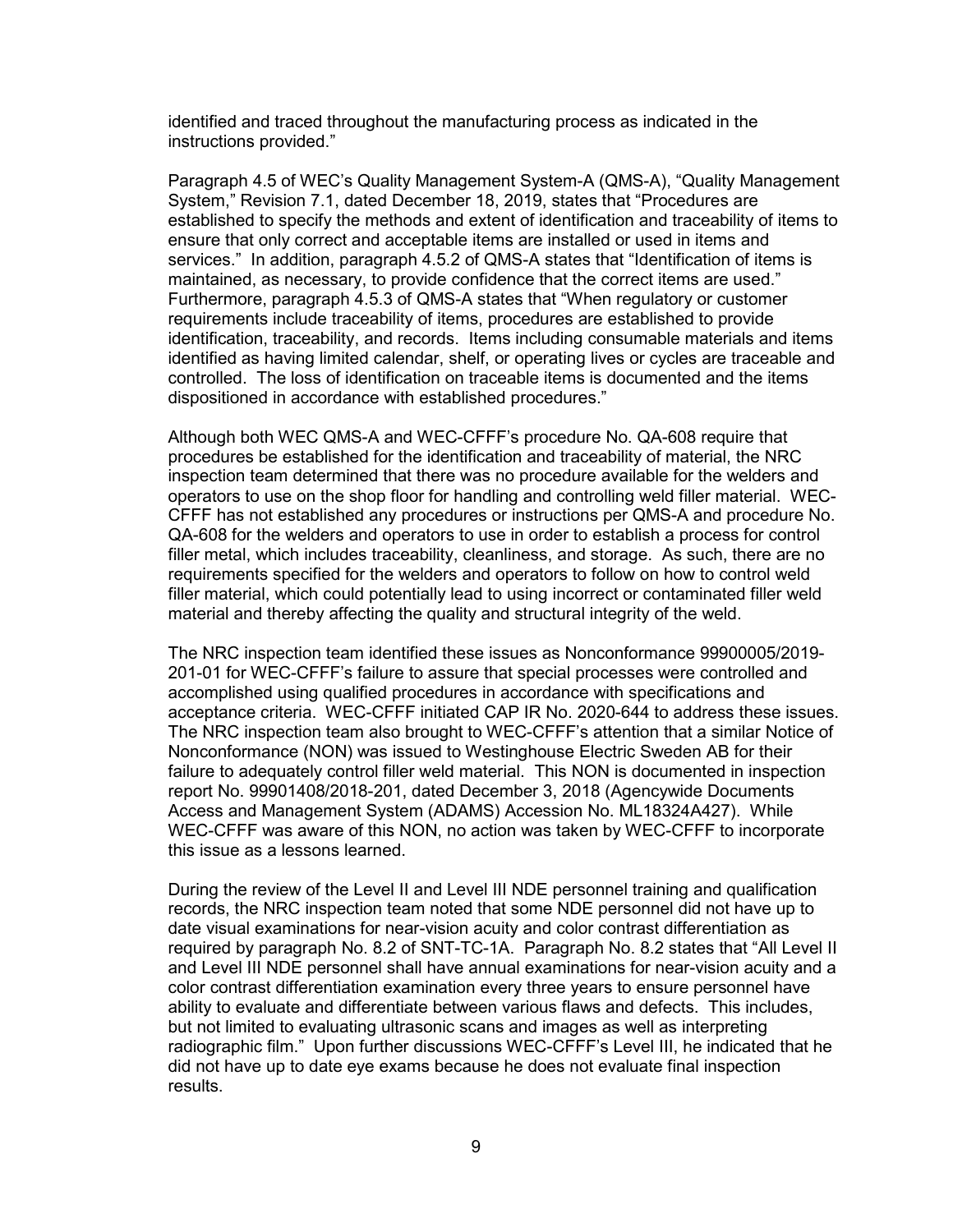With regards to the responsibilities of a Level III, SNT-TC-1A requires that they be "responsible for the NDT operations for which qualified and assigned and shall be capable of interpreting and evaluating results." Therefore, the NDE Level III is responsible for the NDE program, including making final inspection evaluations, particularly if there are circumstances where NDE Level II personnel cannot make a determination of a particular flaw. WEC-CFFF procedure QA-008, "Nondestructive Test Certification," Revision 19, dated October 13, 2019, specified that the visual acuity examination and color differentiation examination is required only for personnel making product acceptance decisions. However, it does not state who makes the final product acceptance, and the NDE qualification records or NDE qualification list does not distinguish which personnel have the ability to make product acceptance evaluations. It should be noted that the NDE Level III stated the automated NDE examination equipment makes the final product acceptance. The NRC inspection team noted that the machines must be calibrated and NDE Level II and Level III personnel must evaluate the test standards and determine if the automated NDE equipment are still properly evaluating the products for flaws and defects. As such, visual acuity is necessary for these evaluations and for interpreting radiographic film. In addition, there is no objective evidence of continuing satisfactory performance of NDE activities on whether an employee has performed the NDE method for which he/she is certified within the past 6 months. Procedure No. QA-008 also does not state how this objective evidence is to be established or maintained to validate that the NDE personnel are still qualified for each of the NDE methods.

The NRC inspection team determined these issues to be minor because there were no issues identified with the quality and workmanship of the NDE reviewed. WEC-CFFF initiated CAP IR No. 2020-731 to address these issues.

c. Conclusion

The NRC inspection team issued Nonconformance 99900005/2019-201-01 in association with WEC-CFFF's failure to implement the regulatory requirements of Criterion IX of Appendix B to 10 CFR Part 50. Nonconformance 99900005/2019-201-01 cites WEC-CFFF for failing to assure that special processes were controlled and accomplished using qualified procedures in accordance with specifications and acceptance criteria. Specifically, the NRC inspection team noted that there was no shop procedure established for the control of weld filler material and the weld filler material was not being adequately controlled.

#### 2. Design Control

#### a. Inspection Scope

The NRC inspection team reviewed WEC-CFFF's policies and implementing procedures that govern the implementation of its design control program to verify compliance with the regulatory requirements of Criterion III, "Design Control," of Appendix B to 10 CFR Part 50. The NRC inspection team focused its review on the implementation of WEC-CFFF's design control process as applied to the 15x15 Upgrade Zirlo Mid Grid Assembly.

The NRC inspection team reviewed manufacturing and quality plan No. PO-GRZR04, "Zirconium Alloy Grid MAQP Manufacturing and Quality Plan," Revision 52, dated May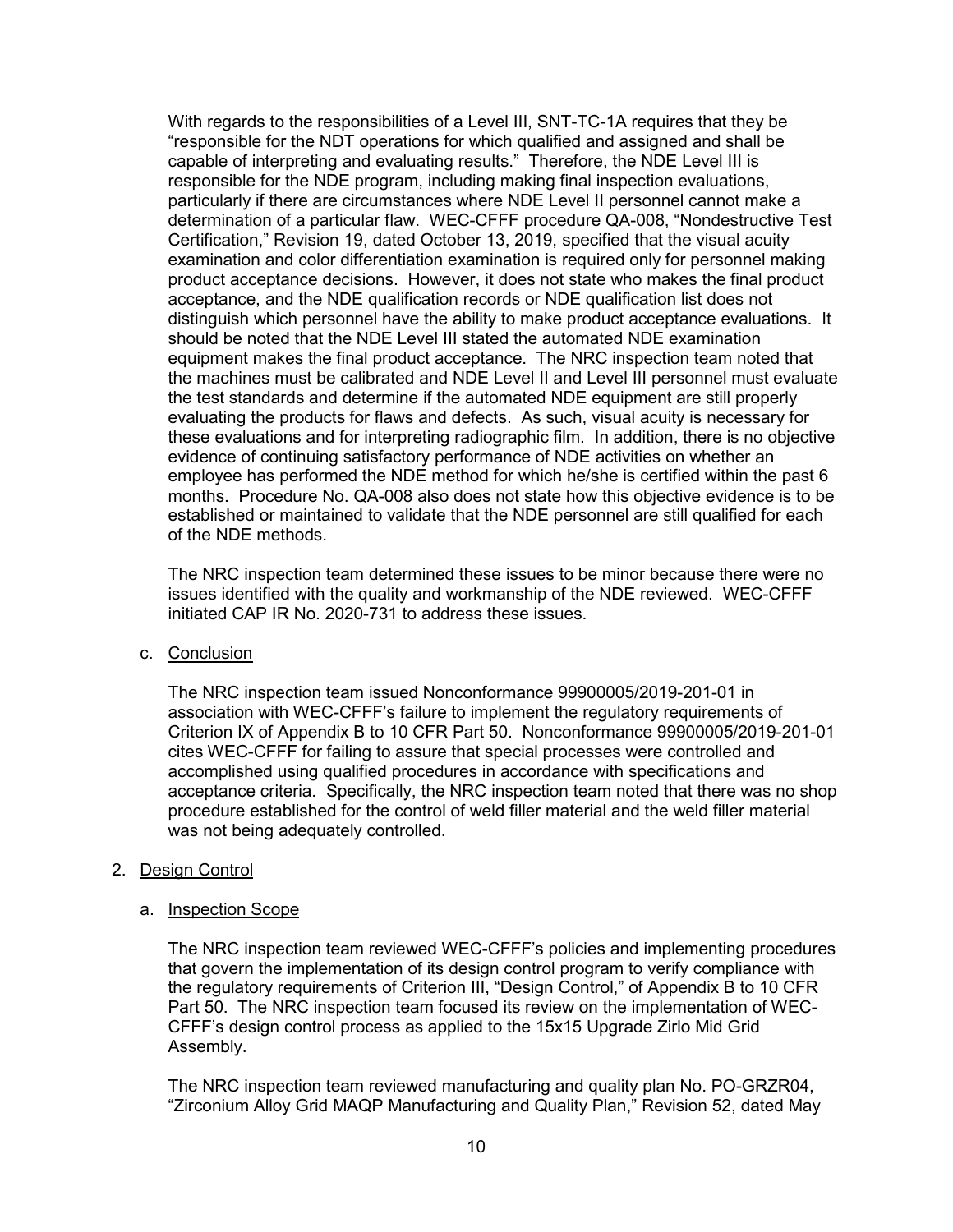21, 2019, developed for the 15x15 Upgrade Zirlo Mid Grid Assembly for an Indian Point Nuclear Generating Unit 3 grid. PO-GRZ04 contains the step by step instructions used to build the grid and identifies the inspection steps followed by WEC-CFFF to ensure the grid is being manufactured to the design specifications. A manufacturing and quality plan exists for each individual component manufactured by WEC-CFFF. The component number, date and time stamp, and inspection results are documented by the operator who completed the inspection. Specifically, the NRC inspection team verified that the results of the laser weld inspection were adequately documented. The results are entered into a database, which interacts with WEC-CFFF's training and qualification database and only allows qualified staff to sign for an acceptable weld and to move to the next step in the process. The NRC inspection team verified that the results from the laser weld inspection met the requirements from the design specifications.

The NRC inspection team also discussed the design control process, including design changes, with WEC-CFFF staff. The NRC inspection team confirmed that (1) the appropriate technical requirements and quality standards were specified and included in design documents and drawings; (2) independent verifications and checks were integrated into the process and were being performed, and (3) design changes were being adequately controlled and implemented in accordance with WEC-CFFF's applicable procedures.

The NRC inspection team also discussed the design control program with WEC-CFFF's management and technical staff. The attachment to this inspection report lists the documents reviewed by the NRC inspection team.

b. Observations and Findings

No findings of significance were identified.

c. Conclusion

The NRC inspection team concluded that WEC-CFFF was implementing its design control program in accordance with the regulatory requirements of Criterion III of Appendix B to 10 CFR Part 50. Based on the limited sample of documents reviewed, the NRC inspection team also determined that WEC-CFFF was implementing its policies and procedures associated with the design control program. No findings of significance were identified.

# 3. Commercial-Grade Dedication

#### a. Inspection Scope

The NRC inspection team reviewed WEC-CFFF's policies and implementing procedures that govern the implementation of its commercial-grade dedication program to verify compliance with the regulatory requirements of Criterion III and Criterion VII, "Control of Purchased Material, Equipment, and Services," of Appendix B to 10 CFR Part 50.

The NRC inspection team reviewed a sample of commercial-grade dedication packages for safety-related fuel assembly components, testing services, and consumable calibration standards. The commercial-grade dedication packages contained purchase orders (POs), commercial-grade surveys, commercial-grade dedication instructions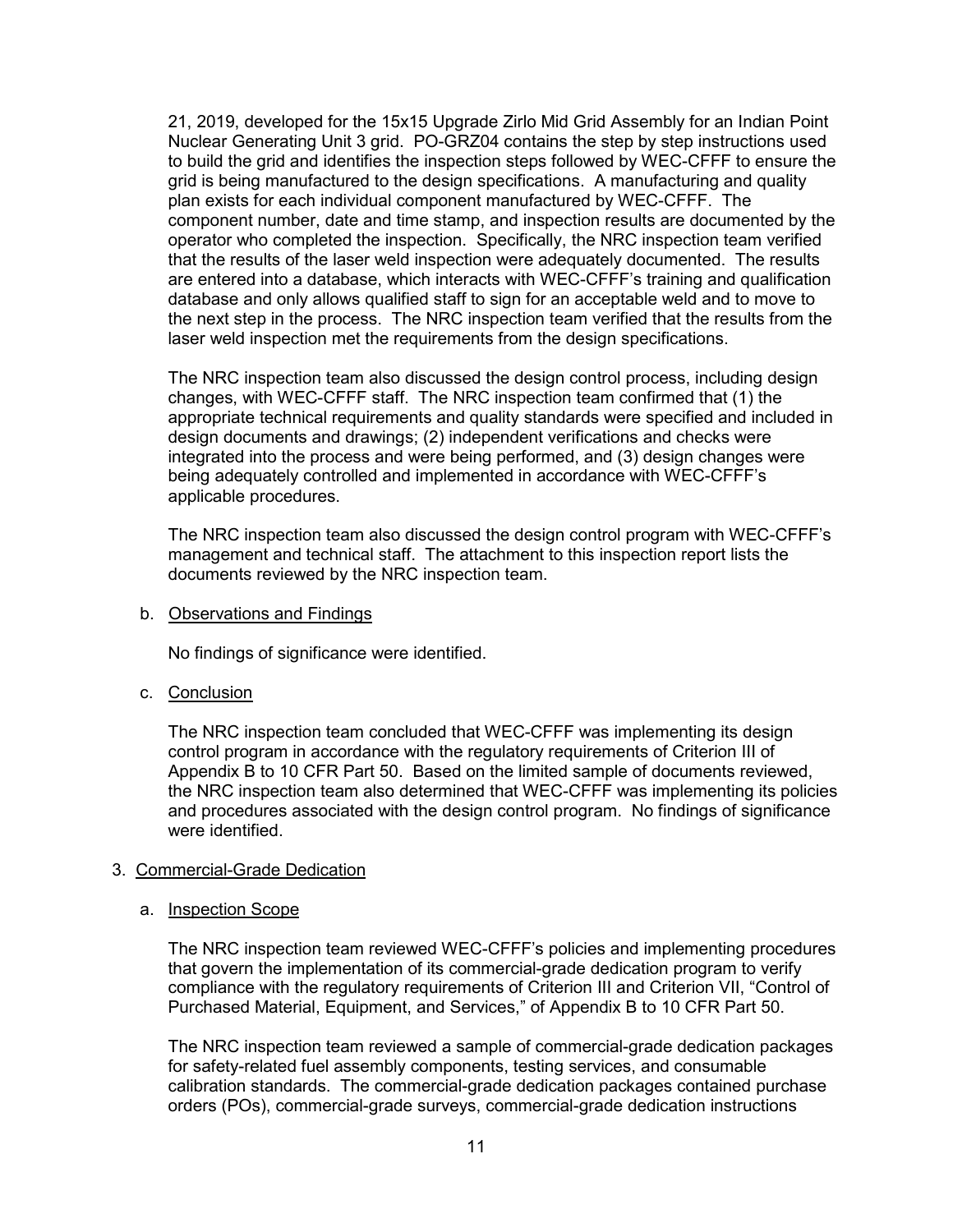(CDIs), receiving inspection records, inspection instructions, and certificates of quality. The NRC inspection team evaluated the criteria for the identification of item functions, credible failure mechanisms/modes, selection of critical characteristics and acceptance criteria, sampling plans, and the identification of verification methods to verify effective implementation of WEC-CFFF's commercial-grade dedication process. In addition, the NRC inspection team verified that commercial-grade surveys contained the objective evidence necessary to demonstrate adequate control of the critical characteristics. The NRC inspection team also discussed the commercial-grade dedication program with WEC-CFFF's management and technical staff. The attachment to this inspection report lists the documents reviewed by the NRC inspection team.

#### b. Observations and Findings

During the review of the CDI for the nickel allow brazing paste used as part of the manufacturing of the grid and spider assemblies, documented in CDI No. CDI-MFRD-14- 11, Revision 1, dated May 24, 2016, the NRC inspection team noted that WEC-CFFF identified "Special Tests and Inspections," and "Supplier/Item Performance Record," as the verification methods for two critical characteristics: fabrication practice and binder confirmation, and traceability and material control.

For the verification of the fabrication practice and binder confirmation critical characteristic, WEC-CFFF's special tests and inspections consisted of a review of the commercial supplier's Certified Material Test Report (CMTR) during receipt inspection to confirm that the melting and atomization process used in the manufacturing of the powder and the binder met WEC-CFFF's technical requirements. In addition, WEC-CFFF's relied on a letter to file written on February 25, 2014, as the documented evidence used to support verification of the item's performance record. This letter briefly describes the supplier's manufacturing history and refers to an audit performed by the Nuclear Industry Assessment Committee (NIAC) in 2012, which concluded that the supplier's quality program was being adequately implemented with regards to the fabrication process.

For the verification of the traceability and material control critical characteristic, WEC-CFFF's special tests and inspection consisted of a review of the supplier's CMTR during receipt inspection to ensure that the supplier's International Organization for Standardization (ISO) 9001, "Quality Management Systems - Requirements," and ASC9100C, "Quality Management Systems - Requirements for Aviation, Space, and Defense Organizations," were current. In addition, WEC-CFFF relied on the same letter described above, which also concluded that the supplier's quality program was being adequately implemented with regards to traceability and material control.

Upon further discussions with WEC-CFFF staff, the NRC inspection team learned that WEC-CFFF had not performed any on-site evaluation at the supplier's facility since 2012 to verify that it was still adequately controlling the critical characteristics described above as part of the fabrication process of the brazing paste. In addition, WEC-CFFF had not verified since 2012 whether the supplier had made any changes to the quality programs that were reviewed during the NIAC audit in 2012.

The NRC inspection team determined this issue to be minor because an investigation performed by WEC-CFFF revealed that there has been only one nonconformance identified with the brazing paste since 2014. This nonconformance had no effect on the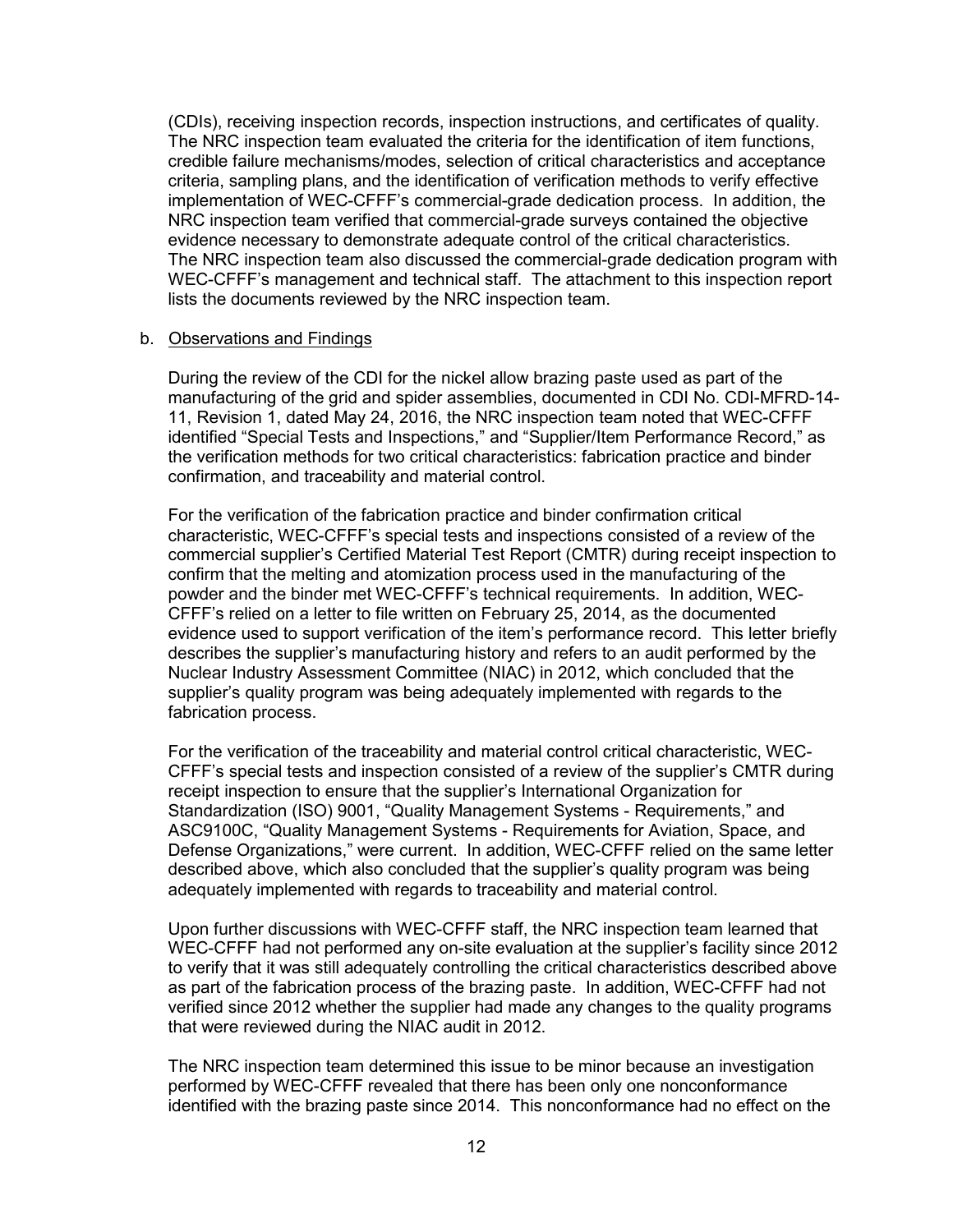brazing paste and it was adequately dispositioned by WEC-CFFF at the time it was identified. WEC-CFFF initiated CAP IR No. 2020-647 to address this issue.

### c. Conclusion

With the exception of the minor issue identified above, the NRC inspection team concluded that WEC-CFFF was implementing its commercial-grade dedication program in accordance with the regulatory requirements of Criterion III and Criterion VII of Appendix B to 10 CFR Part 50. Based on the limited sample of documents reviewed, the NRC inspection team also determined that WEC-CFFF was implementing its policies and procedures associated with the commercial-grade dedication program. No findings of significance were identified.

### 4. Supplier Oversight

### a. Inspection Scope

The NRC inspection team reviewed WEC-CFFF's policies and implementing procedures that govern the implementation of its supplier oversight program to verify compliance with the requirements of Criterion IV, "Procurement Document Control," and Criterion VII of Appendix B to 10 CFR Part 50.

The NRC inspection team reviewed the qualified suppliers list (QSL), a sample of supplier audits, and the most recent POs for these suppliers. For the sample of POs reviewed, the NRC inspection team verified that the POs included, as appropriate: the scope of work, right of access to facilities, and extension of contractual requirements to sub-suppliers. The NRC inspection team also confirmed that the POs adequately invoked the applicable technical, regulatory, and quality requirements.

WEC-CFFF is a member of NIAC, which consists of companies who supply goods and services to the nuclear industry based on a quality program that meets the requirements of Appendix B to 10 CFR Part 50 or NQA-1, "Quality Assurance Requirements for Nuclear Facility Applications," and accept 10 CFR Part 21. NIAC develops and maintains procedures and processes necessary to plan, guide, and share supplier audits with its members. WEC-CFFF uses NIAC audits to support the qualification and maintenance of suppliers. Once a NIAC audit is received, WEC-CFFF's Quality Assurance (QA) Manager reviews the audit for completeness and adequacy, evaluates the audit report in accordance with WEC-CFFF's QA program and the appropriateness of the scope, and approves the audit report as the basis for including the vendor on the QSL.

For a sample of supplier audits reviewed, the NRC inspection team verified the audit reports included an audit plan, any findings identified, adequate documented objective evidence of compliance with the applicable requirements, and a review by WEC-CFFF's responsible management. In addition, the NRC inspection team also verified that the supplier audits were performed by a qualified auditor. Furthermore, the NRC inspection team reviewed a sample of training and qualification records of WEC-CFFF's lead auditors and confirmed that auditing personnel had completed all the required training and had maintained the applicable qualification and certification in accordance with WEC-CFFF's policies and procedures.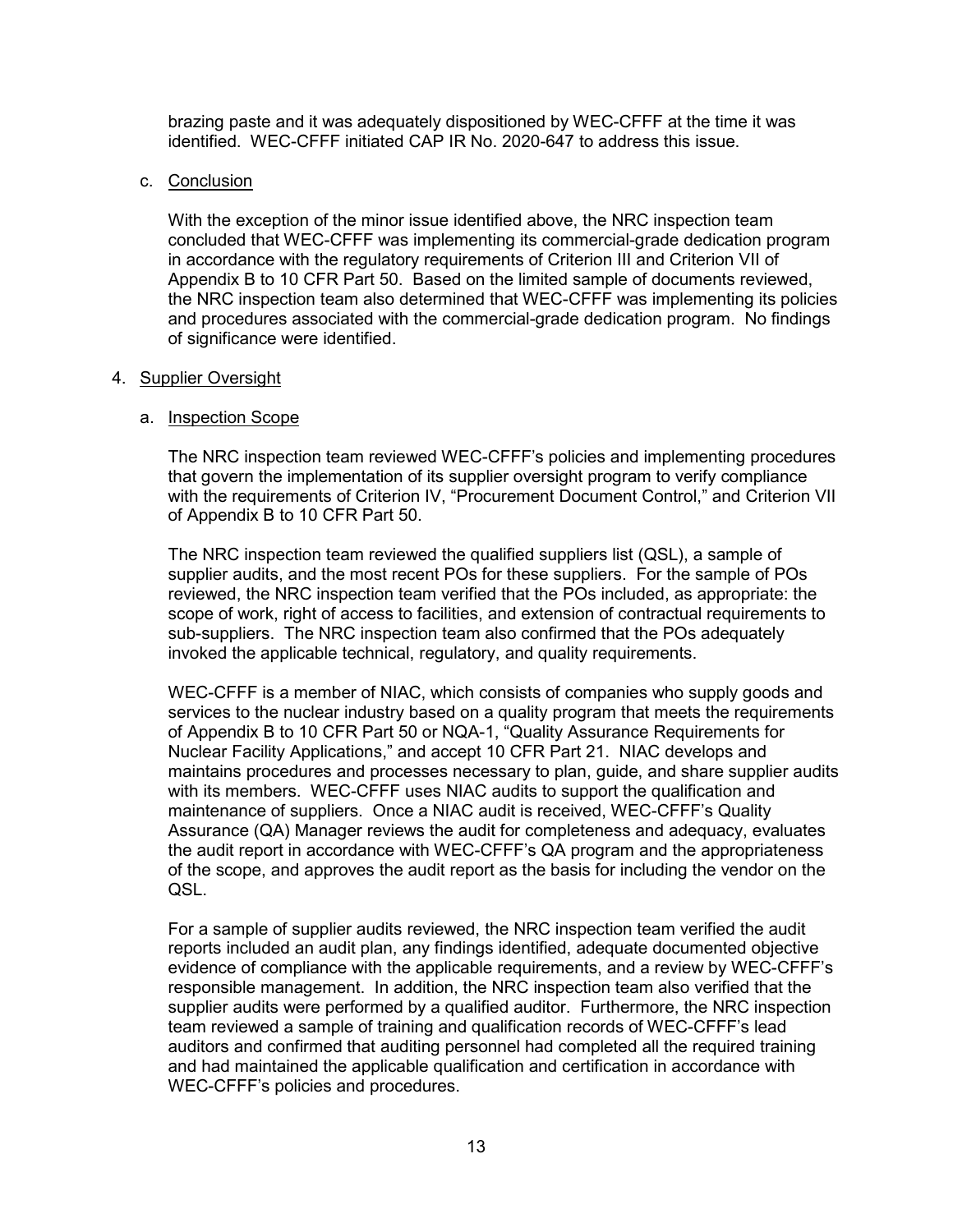The NRC inspection team also discussed the supplier oversight program with WEC-CFFF's management and technical staff. The attachment to this inspection report lists the documents reviewed by the NRC inspection team.

### b. Observations and Findings

During the review of a sample of supplier audit reports of safety-related components and services, the NRC inspection team noted that as part of the audits, WEC-CFFF was also verifying the suppliers' implementation of their 10 CFR Part 21 programs. However, the NRC inspection team noted that the audit checklists did not provide sufficient objective evidence to support the conclusion that these suppliers had implemented an adequate 10 CFR Part 21 program. The objective evidence provided in the checklists seemed to suggest that these suppliers would notify WEC-CFFF of any nonconformances and then WEC-CFFF would perform the required 10 CFR Part 21 evaluations and notifications, as applicable.

The NRC inspection team determined this issue to be minor because (1) by 10 CFR Part 21, WEC-CFFF is not required to verify the implementation of a supplier's 10 CFR Part 21 program, and (2) WEC-CFFF required the suppliers to notify them of any nonconformances. WEC-CFFF initiated CAP IR No. 2020-715 to address this issue.

# c. Conclusion

With the exception of the minor issue identified above, the NRC inspection team concluded that WEC-CFFF was implementing its supplier oversight program in accordance with the regulatory requirements of Criterion IV and Criterion VII of Appendix B to 10 CFR Part 50. Based on the limited sample of documents reviewed, the NRC inspection team also determined that WEC-CFFF was implementing its policies and procedures associated with the supplier oversight program. No findings of significance were identified.

# 5. Test Control

# a. Inspection Scope

The NRC inspection team reviewed WEC-CFFF's policies and implementing procedures that govern the implementation of its test control program to verify compliance with the requirements of Criterion XI, "Test Control," of Appendix B to 10 CFR Part 50.

The NRC inspection team observed corrosion testing of grid welds. This testing required grid weld specimens and control rod pieces to be bathed in an autoclave at high temperature and pressure for a pre-determined amount of time. The NRC inspection team observed the test technician prepare the specimens for insertion in the autoclave and observed the removal per test procedure No. QCI-108857, "Autoclave Operating Procedure for Aqueous Corrosion Testing," Revision 42, dated February 14, 2019. The NRC inspection team observed the visual inspection of the specimens and confirmed that the inspection was performed in accordance with QCI-108857. In addition, the NRC inspection team verified the results were documented in accordance No. procedure QCI-108819, "Corrosion Evaluation and Disposition Practices," Revision 88, dated October 20, 2016.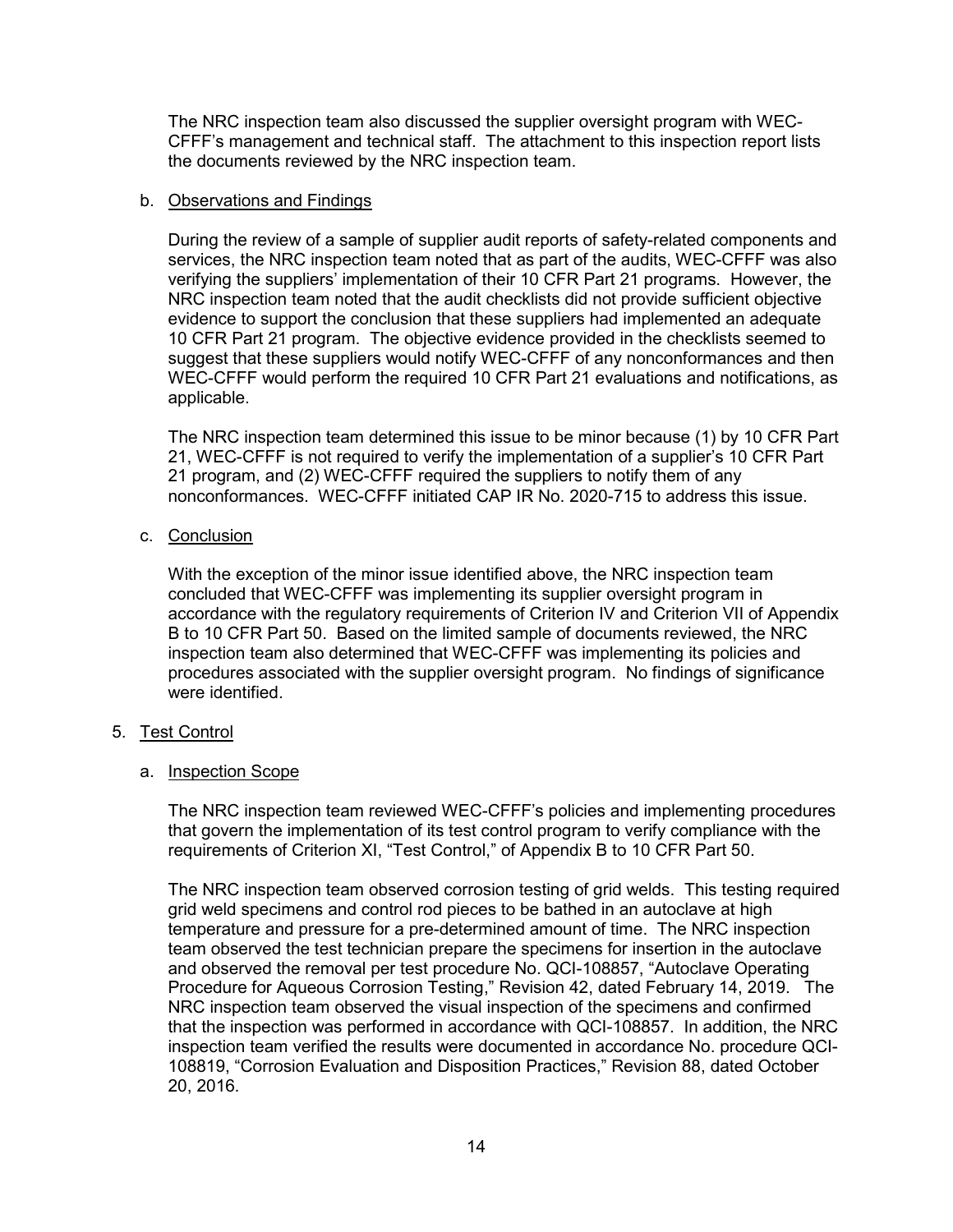The NRC inspection team discussed the test control program with WEC-CFFF's management and technical staff. The attachment to this inspection report lists the documents reviewed by the NRC inspection team.

### b. Observations and Findings

No findings of significance were identified.

c. Conclusion

The NRC inspection team concluded that WEC-CFFF was implementing its test control program in accordance with the regulatory requirements of Criterion XI of Appendix B to 10 CFR Part 50. Based on the limited sample of documents reviewed, the NRC inspection team also determined that WEC-CFFF was implementing its policies and procedures associated with the test control program. No findings of significance were identified.

# 6. Control of Measuring and Test Equipment

# a. Inspection Scope

The NRC inspection team reviewed WEC-CFFF's policies and implementing procedures that govern the implementation of its M&TE program to verify compliance with the requirements of Criterion XII, "Control of Measuring and Test Equipment," of Appendix B to 10 CFR Part 50.

For a sample of M&TE, the NRC inspection team determined that the M&TE had the appropriate calibration stickers and current calibration dates, including the calibration due date. The NRC inspection team also verified that the M&TE had been calibrated, adjusted, and maintained at prescribed intervals prior to use. In addition, the calibration records reviewed by the NRC inspection team indicated the as-found or as-left conditions, accuracy required, calibration results, calibration dates, and the due date for recalibration. The NRC inspection team also verified that the selected M&TE was calibrated using procedures traceable to known industry standards. The NRC inspection team also verified that when M&TE equipment is found to be out of calibration, WEC-CFFF generates an Electronic Problem Notice (EPN) (i.e., nonconformance report) to identify items that have been accepted using this equipment since the last valid calibration date and to perform an extent of condition review.

The NRC inspection team also discussed the M&TE program with WEC-CFFF's management and technical staff. The attachment to this inspection report lists the documents reviewed by the NRC inspection team.

# b. Observations and Findings

No findings of significance were identified.

c. Conclusion

The NRC inspection team concluded that WEC-CFFF was implementing its M&TE program in accordance with the regulatory requirements of Criterion XII of Appendix B to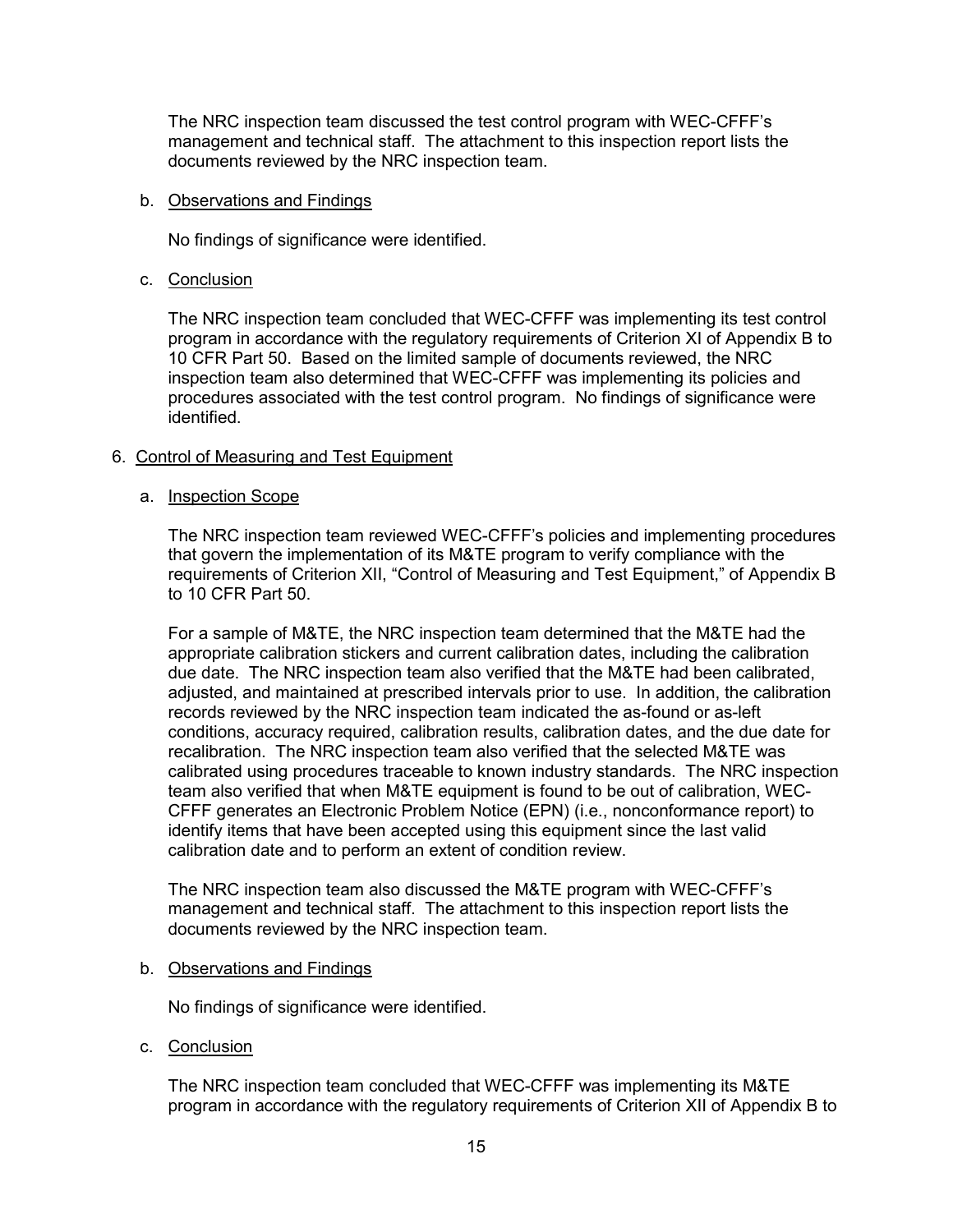10 CFR Part 50. Based on the limited sample of documents reviewed, the NRC inspection team also determined that WEC-CFFF was implementing its policies and procedures associated with the M&TE program. No findings of significance were identified.

### 7. Nonconforming Materials, Parts, or Components and Corrective Action

#### a. Inspection Scope

The NRC inspection team reviewed WEC-CFFF's policies and implementing procedures that govern the implementation of its nonconforming materials, parts, or components and corrective action programs to verify compliance with the requirements of Criterion XV, "Nonconforming Materials, Parts, or Components," and Criterion XVI, "Corrective Action," of Appendix B to 10 CFR Part 50.

The NRC inspection team also reviewed a sample of EPNs to verify that WEC-CFFF: (1) dispositioned the EPNs in accordance with the applicable procedures; (2) documented an appropriate technical justification for various dispositions; and (3) took adequate corrective action with regard to the nonconforming items. For EPNs that were dispositioned as use as is, the NRC inspection team confirmed that the technical justifications were documented to verify the acceptability of the nonconforming item. In addition, the NRC inspection team performed a walk down of the segregation areas to verify that nonconforming materials were properly identified, marked, and segregated, when practical, to ensure that they were not reintroduced into the production processes. Furthermore, the NRC inspection team also verified that the EPN process provides a link to the 10 CFR Part 21, "Reporting of Defects and Noncompliance," program.

The NRC inspection team also reviewed a sample of CAP IRs to ensure that conditions adverse to quality were promptly identified and corrected. The NRC inspection team verified the CARs IRs provided: (1) adequate documentation and description of conditions adverse to quality, (2) an appropriate analysis of the cause of these conditions and the corrective actions taken to prevent recurrence, as applicable, (3) direction for review and approval by the responsible authority, (4) a description of the current status of the corrective actions, and (5) the follow-up actions taken to verify timely and effective implementation of the corrective actions. In addition, the NRC inspection team verified that WEC-CFFF's CAP IRs provide a link to the 10 CFR Part 21 program. The NRC inspection team observed an Issue Review Committee (IRC) meeting.

In addition, the NRC inspection team reviewed the implementation and closure of the corrective actions taken in response to the Notice of Violation (NOV) and NON documented in the NRC's inspection report No. 99900005/2007-201, dated September 28, 2007 (ADAMS Accession No. ML072710236).

The NRC inspection team also discussed the nonconforming materials, parts, or components and corrective action programs with WEC-CFFF's management and technical staff. The attachment to this inspection report lists the documents reviewed by the NRC inspection team.

#### b. Observations and Findings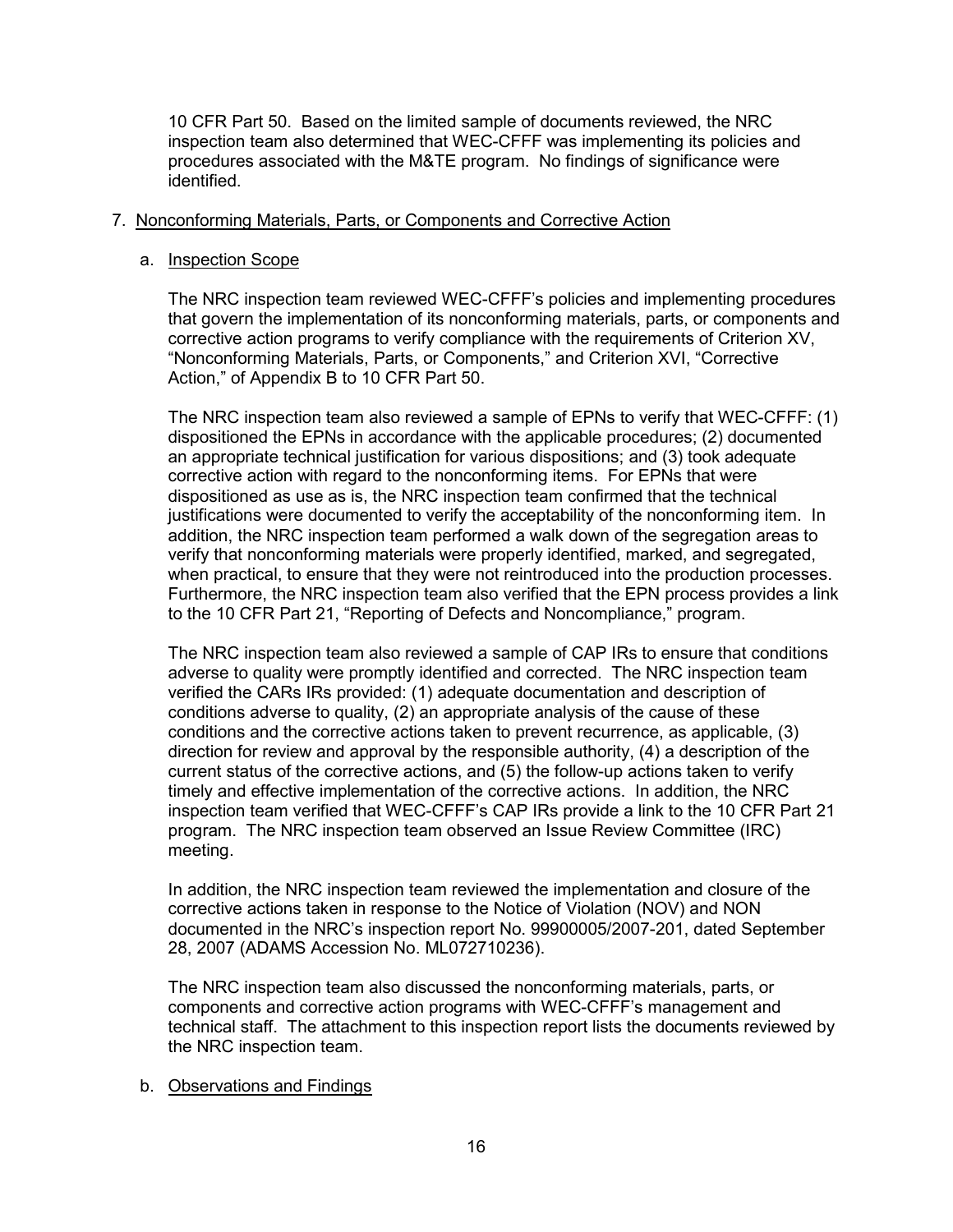#### Corrective Action Associated with NOV 99900005/2007-201-01

Following the September 2007 inspection of WEC-CFFF, the NRC issued NOV 99900005/2007-201-01 for WEC-CFFF's failure to adopt adequate and consistent procedures to ensure that deviations were consistently identified and dispositioned in accordance with procedure WEC-21.0, "Identification and Reporting of Conditions Adverse to Safety." Specifically, WEC-CFFF allowed a procedural process gap that did not adequately review discrepancies related to design, fabrication, and purchasing documentation, to exist in its facility procedures regarding nonconforming issues that could prevent a 10 CFR Part 21 evaluation from being performed.

In its response dated October 19, 2007 (ADAMS Accession No. ML073040295), WEC-CFFF stated that procedure No. QA-617, "Processing an Electronic Problem Notice (EPN)," Revision 16, was revised to include additional criteria for when to create a CAP issue. The list of criteria includes deviations: (1) that are the result of an error in the details provided in a design document or require design engineering evaluation; (2) that are the result of an error in the details provided in a fabrication document; and (3) in the details of a purchasing document that results in non-conforming product.

The NRC inspection team reviewed the documentation that provided the objective evidence for the completion of the corrective actions. The NRC inspection team confirmed that procedure No. QA-617, which was up to Revision 40, was revised at that point in time to include the criteria listed above. Based on its review, the NRC inspection team closed NOV 99900005/2007-201-01.

No findings of significance were identified.

#### Corrective Action Associated with NON 99900005/2007-201-02

Following the September 2007 inspection of WEC-CFFF, the NRC issued NON 99900005/2007-201-02 for WEC-CFFF's failure to assure that the applicable regulatory and QA requirements were imposed on the supplier of the top nozzle leaf spring. Specifically, WEC-CFFF did not assure that procedure No. QCS-1/PF102, "Supplier Quality System Requirements, Level 1," dated October 18, 2007, referenced in procurement document No. SQAR-1013135, "Nuclear Fuel Supplier Quality Assurance Requirement Summary," Revision 2, delineated a specific QA program. The document failed to identify the correct year and addendum of the ASME standard NQA-1, Part 1 (i.e., not all versions of NQA-1 had been endorsed and/or approved by the NRC at that time).

In its response dated October 19, 2007 (ADAMS Accession No. ML073040295), WEC-CFFF stated that procedure QCS-1/PF102 was revised to incorporate Part 1 of the approved NQA-1994 Edition where reference is made to NQA-1.

The NRC inspection team reviewed the documentation that provided the objective evidence for the completion of the corrective actions. The NRC inspection team confirmed that procedure No. QCS-1/PF102 was revised at that point in time to incorporate Part 1 of the NQA-1994 Edition. However, the NRC inspection team learned that procedure QCS-1/PF-102 was revised in 2014 and is no longer used for procurement of nuclear safety-related components. Based on the review of a sample of POs, the NRC inspection team confirmed that WEC-CFFF is adequately imposing the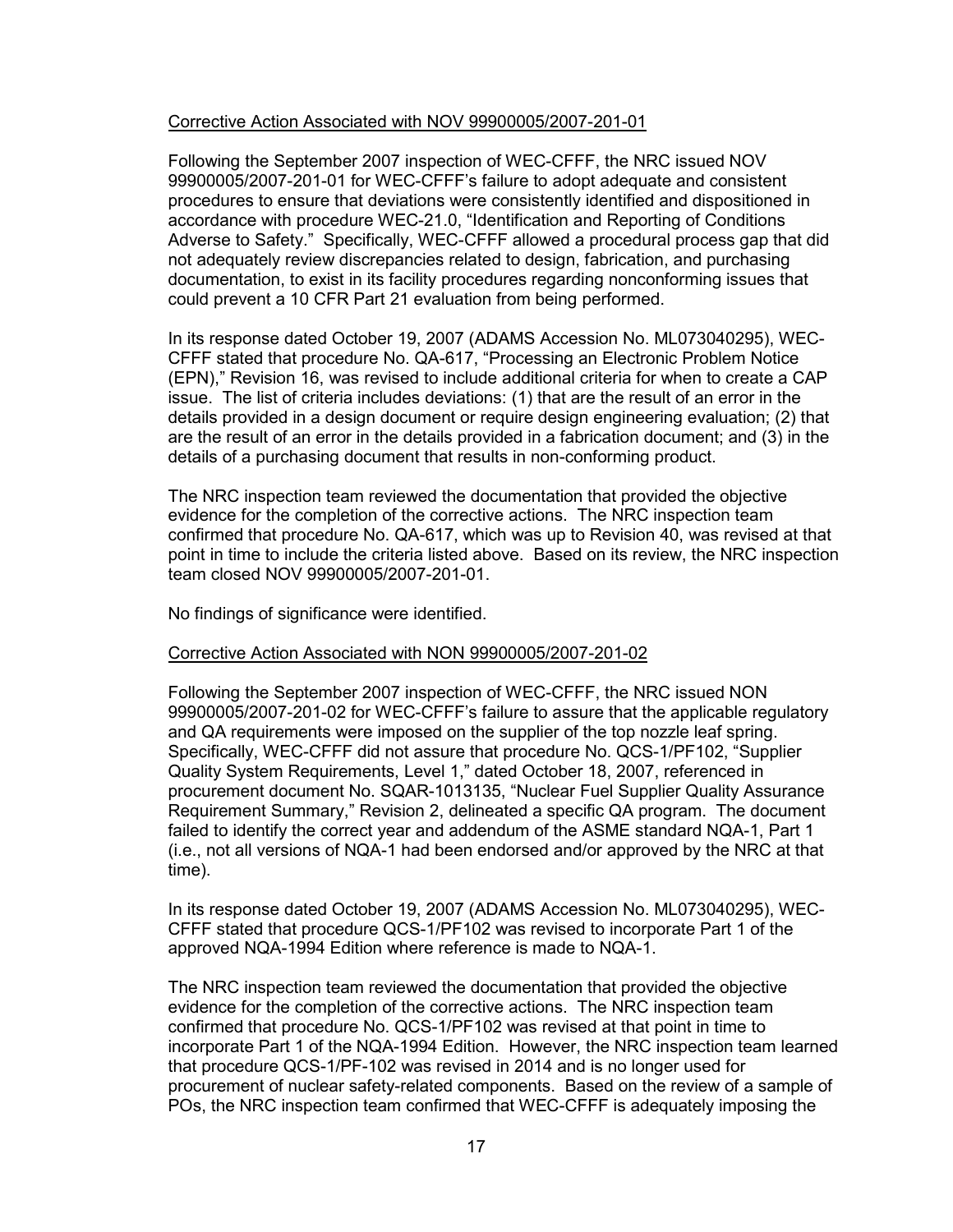technical and quality requirements in POs. Based on its review, the NRC inspection team closed NON 99900005/2007-201-02. No findings of significance were identified.

### c. Conclusion

The NRC inspection team concluded that WEC-CFFF was implementing its nonconforming materials, parts, or components and corrective action programs in accordance with the regulatory requirements of Criterion XV and Criterion XVI of Appendix B to 10 CFR Part 50. Based on the limited sample of documents reviewed, the NRC inspection team also determined that WEC-CFFF was implementing its policies and procedures associated with the control of nonconforming materials, parts, or components and corrective action. No findings of significance were identified.

### 8. 10 CFR Part 21 Program

### a. Inspection Scope

The NRC inspection team reviewed WEC-CFFF's policies and implementing procedures that govern the implementation of its 10 CFR Part 21 program to verify compliance with the regulatory requirements. In addition, the NRC inspection team evaluated the 10 CFR Part 21 postings and a sample of WEC-CFFF's POs for compliance with the requirements of 10 CFR 21.21, "Notification of Failure to Comply or Existence of a Defect and its Evaluation," and 10 CFR 21.31, "Procurement Documents." The NRC inspection team also verified that WEC-CFFF's nonconformance and corrective action procedures provide a link to the 10 CFR Part 21 program. Furthermore, for a sample of 10 CFR Part 21 evaluations performed by WEC-CFFF, the NRC inspection team verified that WEC-CFFF had effectively implemented the requirements for evaluating deviations and failures to comply.

The NRC inspection team also discussed the 10 CFR Part 21 program with WEC-CFFF's management and technical staff. The attachment to this inspection report lists the documents reviewed by the NRC inspection team.

#### b. Observations and Findings

No findings of significance were identified.

c. Conclusion

The NRC inspection team concluded that WEC-CFFF was implementing its 10 CFR Part 21 program in accordance with the regulatory requirements of 10 CFR Part 21. Based on the limited sample of documents reviewed, the NRC inspection team also determined that WEC-CFFF was implementing its policies and procedures associated with the 10 CFR Part 21 program. No findings of significance were identified.

#### 9. Safety Conscious Work Environment

a. Inspection Scope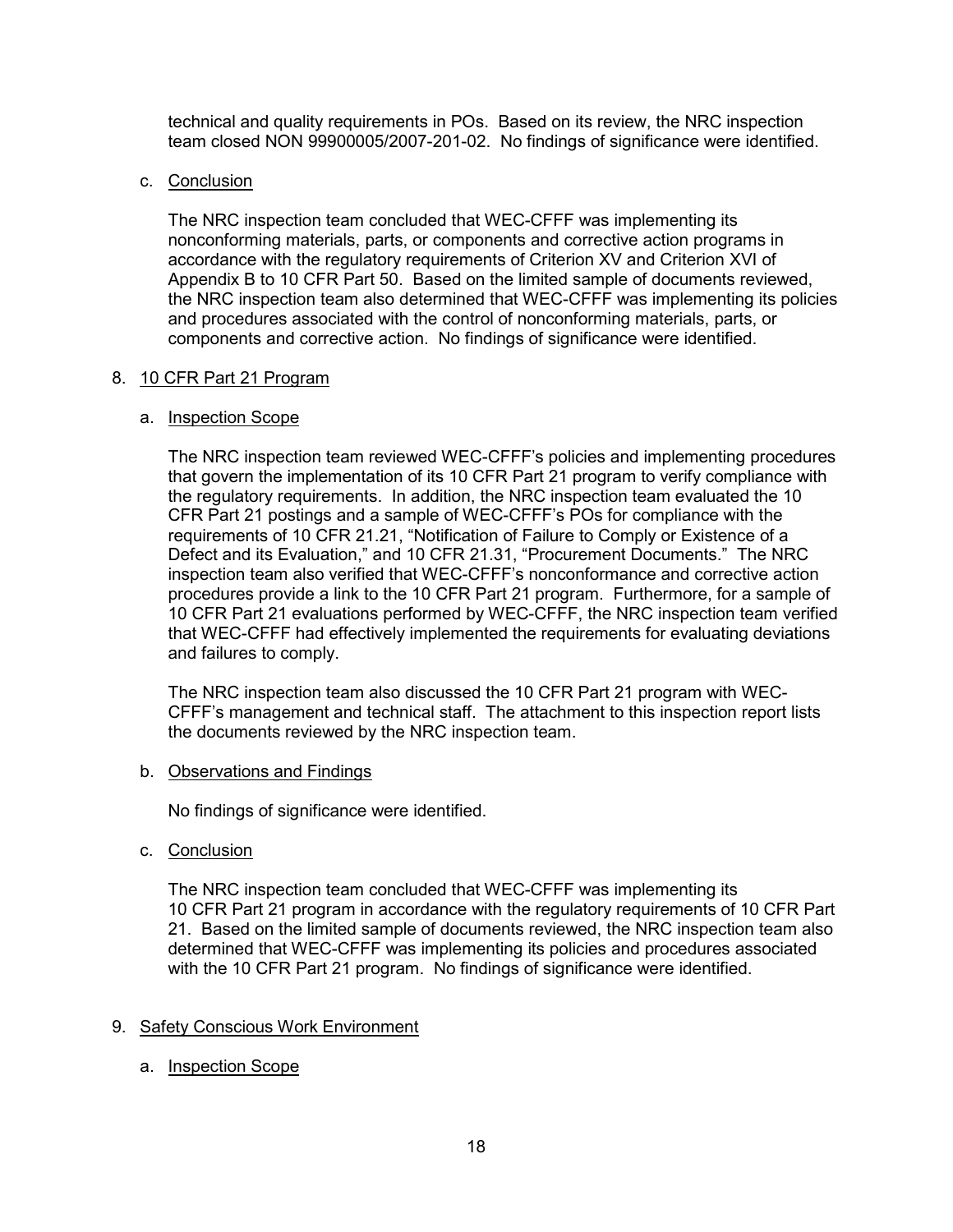The NRC inspection team reviewed WEC-CFFF's policies and implementing procedures that govern the implementation of its safety conscious work environment (SCWE) program. The NRC inspection team interviewed a total of 44 personnel, including 12 on second shift, and 18 managers and team leaders regarding the SCWE at WEC-CFFF. Across the board, all WEC-CFFF staff interviewed feel free to raise nuclear, radiological or industrial safety concerns through all avenues. WEC-CFFF's staff interviewed indicated that safety is always reinforced in all meetings, pre-job briefs, and all aspects of business at the WEC-CFFF site. In addition, none of the WEC-CFFF staff interviewed were aware of any situations which could make them hesitate to raise safety concerns to their supervisors or WEC-CFFF upper management. WEC-CFFF recently instated an Employee Concerns Program which is viewed very favorably by the entire organization. The Site Vice-President (VP) has integrated safety into the organization in many ways, including hiring a new management team who are aligned with his vision.

The NRC inspection team learned of some concerns with perceived production pressure from the Brookfield organization, who recently acquired Westinghouse Electric Company (WEC). Brookfield's acquisition of WEC has resulted in implementing a "lean manufacturing" concept of work processes and practices to alleviate financial strain. The NRC inspection team heard several concerns about the emphasis on becoming more "lean." Some of the WEC-CFFF staff interviewed were concerned with Brookfield's emphasis on decreasing the previous standard number of people on each shift, which might increase the frequency of risky work scenarios. However, while they did not feel that there has been an undue emphasis on production over safety, they do feel pressure to do work in a more streamlined manner, which they perceive can potentially put them in a riskier situation.

The NRC inspection team also discussed the SCWE program with WEC-CFFF's management and technical staff. The attachment to this inspection report lists the documents reviewed by the NRC inspection team.

#### b. Observations and Findings

No findings of significance were identified.

#### c. Conclusion

The NRC inspection team concluded that WEC-CFFF's staff appear to be comfortable raising and pursuing issues with their supervisors and WEC-CFFF upper management. As such, the NRC inspection team determined that the SCWE at WEC-CFFF was adequate.

#### 10. Entrance and Exit Meetings

On January 13, 2020, the NRC inspection team discussed the scope of the inspection with Mr. Michael Annacone, Plant Manager and Site VP, and other members of WEC-CFFF's management and technical staff. On January 16, 2020, the NRC inspection team presented the inspection results and observations during an exit meeting with Ms. Annette Pope, Director of Organizational Effectiveness, and other members of WEC-CFFF's management and technical staff. The attachment to this report lists the attendees of the entrance and exit meetings, as well as those individuals whom the NRC inspection team interviewed.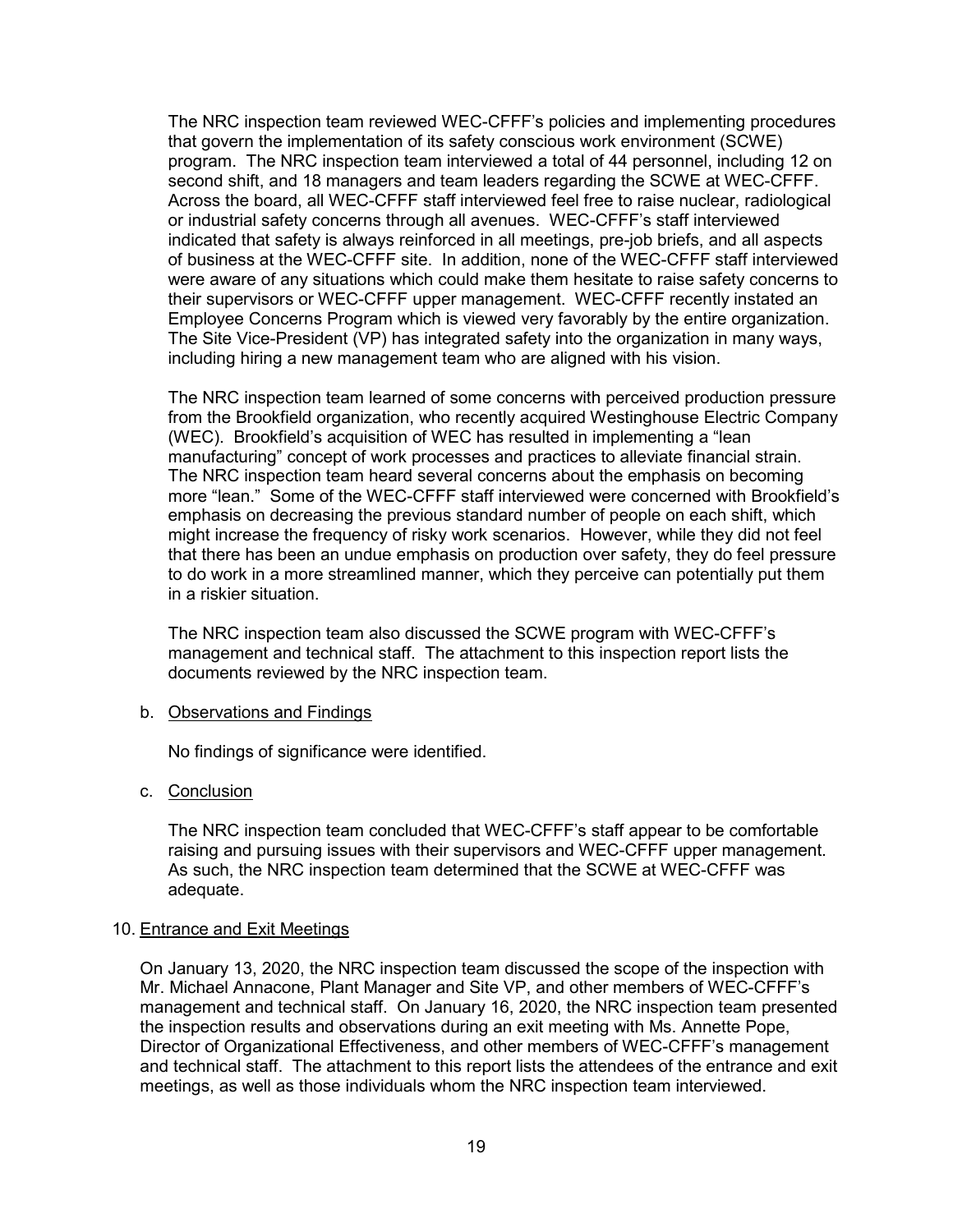# **ATTACHMENT**

# 1. ENTRANCE/EXIT MEETING ATTENDEES

| <b>Name</b>             | <b>Title</b>                                                            | <b>Affiliation</b>                        | <b>Entrance</b> | <b>Exit</b> | <b>Interviewed</b> |
|-------------------------|-------------------------------------------------------------------------|-------------------------------------------|-----------------|-------------|--------------------|
| <b>Michael Annacone</b> | Site Vice-<br>President &<br><b>Plant Manager</b>                       | Westinghouse<br>Electric<br>Company (WEC) | X               |             | X                  |
| <b>Annette Pope</b>     | Organizational<br><b>Effectiveness</b><br><b>Director</b>               | <b>WEC</b>                                | X               | X           | X                  |
| Edward L. Wills, Jr.    | Global Quality,<br>Environmental,<br>Health & Safety<br><b>Director</b> | <b>WEC</b>                                |                 | X           |                    |
| <b>Todd Wigley</b>      | Product<br>Assurance<br>Manager                                         | <b>WEC</b>                                | X               | X           | X                  |
| H. Allen Pearce         | Grid & Core<br>Component<br>Design Manager                              | <b>WEC</b>                                | X               |             | X                  |
| <b>Andrew Atwood</b>    | Materials & Fuel<br>Rod Design<br>Manager                               | <b>WEC</b>                                |                 | $X^{\star}$ |                    |
| Kathy A. Merritt        | Customer<br>Support &<br><b>Quality Program</b><br>Manager              | <b>WEC</b>                                | X               | X           | X                  |
| Dave Neal               | Regulatory<br>Programs<br>Manager                                       | <b>WEC</b>                                | X               |             |                    |
| <b>Alex Chuler</b>      | Mechanical<br>Operations<br>Manager                                     | <b>WEC</b>                                | X               | X           | X                  |
| <b>Roy Stutts</b>       | Chemical<br>Operations<br>Manager                                       | <b>WEC</b>                                | X               |             |                    |
| <b>Chris Waldraff</b>   | Mechanical<br><b>Quality Control</b><br>(QC) Manager                    | <b>WEC</b>                                | X               |             |                    |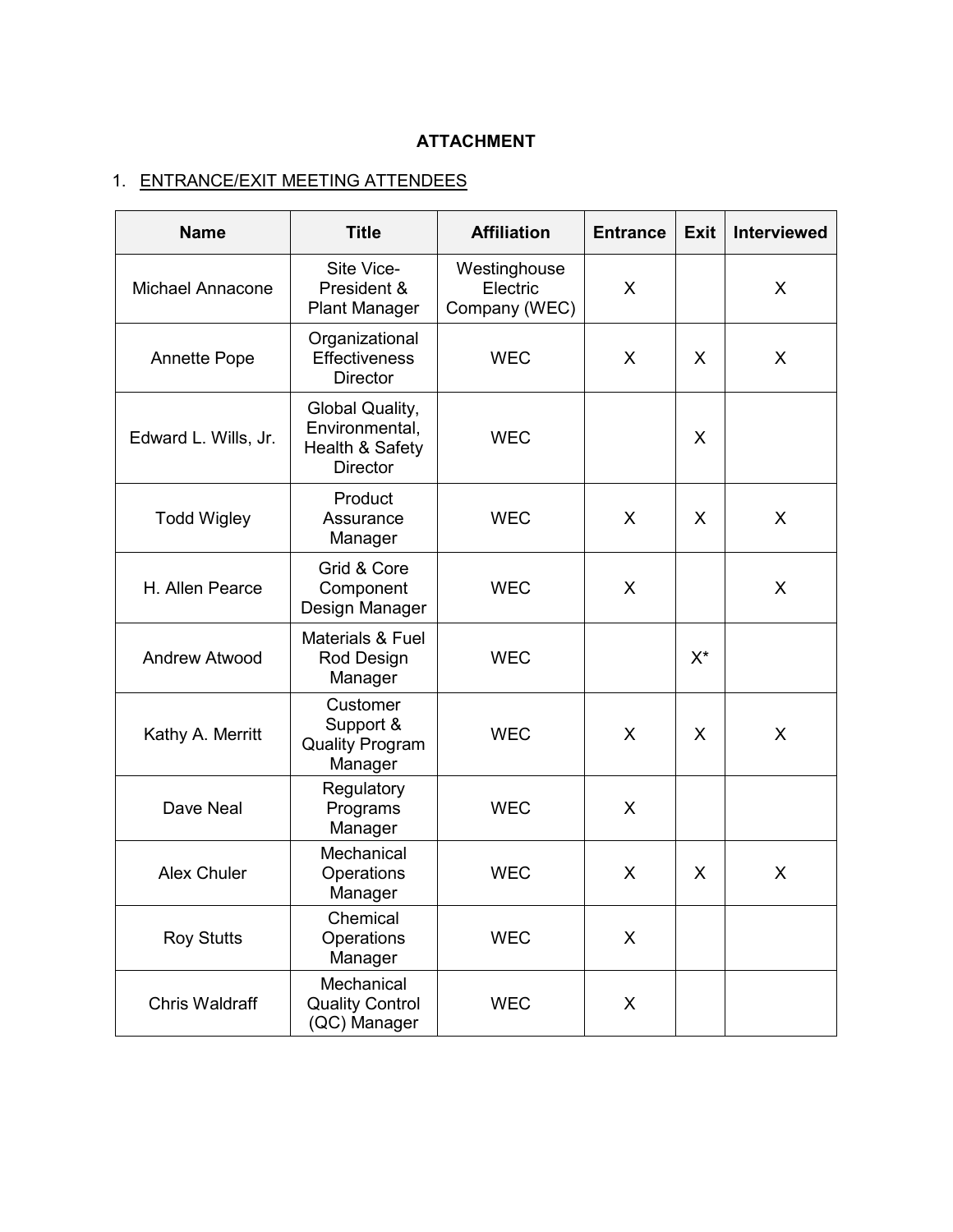| <b>Name</b>              | <b>Title</b>                                                                | <b>Affiliation</b> | <b>Entrance</b> | <b>Exit</b> | <b>Interviewed</b> |
|--------------------------|-----------------------------------------------------------------------------|--------------------|-----------------|-------------|--------------------|
| Dave Hildebrandt         | Non-Destructive<br>(NDE) Level III<br>Examination<br>Engineering<br>Manager | <b>WEC</b>         | X               | X           | X                  |
| Chad Hasychak            | Product<br>Assurance<br>Engineering<br>Manager                              | <b>WEC</b>         | X               | X           |                    |
| Sherry Jackson           | Product<br>Assurance<br>Manager                                             | <b>WEC</b>         |                 |             | X                  |
| Michael J.<br>Stefanchik | <b>Supplier Quality</b><br><b>Director</b>                                  | <b>WEC</b>         |                 | $X^*$       | X                  |
| <b>Watson Occilien</b>   | <b>Senior Quality</b><br>Engineer                                           | <b>WEC</b>         |                 | $X^*$       |                    |
| Demetrice Chioholm       | <b>Team Manager</b>                                                         | <b>WEC</b>         |                 |             | $\sf X$            |
| Caroline Janzen          | Corrective<br><b>Action Program</b><br>Lead                                 | <b>WEC</b>         | X               |             |                    |
| <b>Diandre Spell</b>     | <b>Lead Planner</b>                                                         | <b>WEC</b>         | X               |             |                    |
| Darlene Giden            | Team<br>Coordinator                                                         | <b>WEC</b>         |                 |             | X                  |
| <b>Watson Occilien</b>   | <b>Supplier Quality</b><br>Oversight                                        | <b>WEC</b>         | X               |             |                    |
| <b>Lucinda Pitts</b>     | <b>Quality Program</b><br>& Customer<br>Support                             | <b>WEC</b>         | X               | X           |                    |
| Stephanie Jeffcoat       | Customer<br>Support<br>Specialist                                           | <b>WEC</b>         | X               | X           | X                  |
| <b>Phil Hazlett</b>      | <b>QHES Engineer</b>                                                        | <b>WEC</b>         | X               | X           | X                  |
| Robert Jackson           | Product<br>Assurance<br>Engineer                                            | <b>WEC</b>         | X               |             |                    |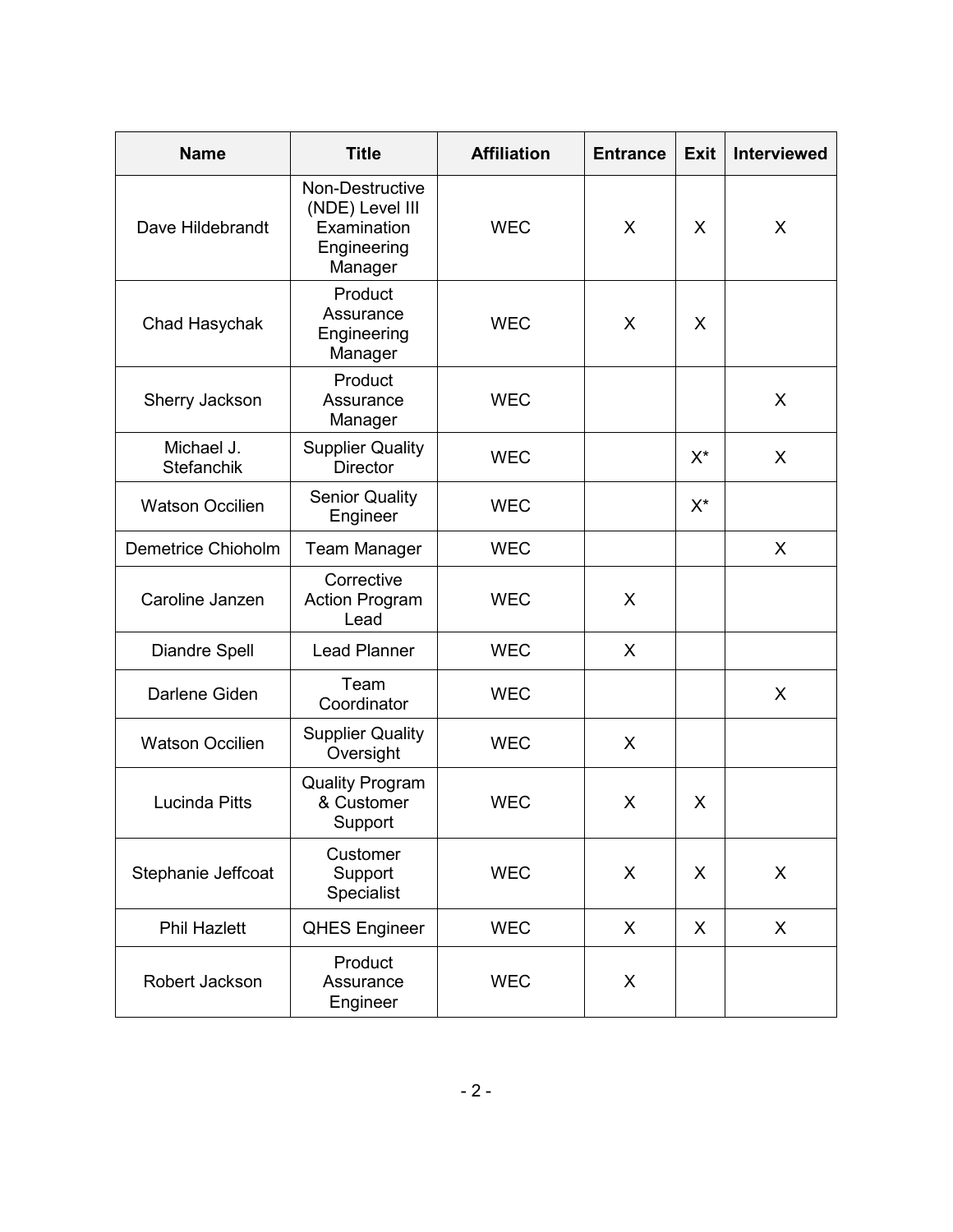| <b>Name</b>           | <b>Title</b>                                    | <b>Affiliation</b>                                  | <b>Entrance</b> | <b>Exit</b> | <b>Interviewed</b> |
|-----------------------|-------------------------------------------------|-----------------------------------------------------|-----------------|-------------|--------------------|
| <b>Tina Robertson</b> | Product<br>Assurance<br>Engineer                | <b>WEC</b>                                          | X               | X           | X                  |
| <b>Robert Maurer</b>  | Supplier<br>Performance<br>Engineer             | <b>WEC</b>                                          |                 |             | $\sf X$            |
| <b>Andrew Polatty</b> | <b>Grids Product</b><br>Engineer                | <b>WEC</b>                                          |                 |             | $\sf X$            |
| <b>Brent Jeffcoat</b> | Laboratory<br>Engineer                          | <b>WEC</b>                                          | X               |             |                    |
| David Huegel          | Design Engineer                                 | <b>WEC</b>                                          |                 |             | $\sf X$            |
| <b>Byron Frank</b>    | Software Control<br>Engineer                    | <b>WEC</b>                                          |                 |             | X                  |
| <b>Martin Roof</b>    | QC Inspector                                    | <b>WEC</b>                                          |                 |             | X                  |
| <b>Isaac Frierson</b> | QC Inspector                                    | <b>WEC</b>                                          |                 |             | $\sf X$            |
| <b>Amber Woods</b>    | QC Inspector                                    | <b>WEC</b>                                          |                 |             | X                  |
| Donald Soflay         | QC Inspector                                    | <b>WEC</b>                                          |                 |             | $\sf X$            |
| David Taylor          | QC Inspector                                    | <b>WEC</b>                                          |                 |             | $\sf X$            |
| Keith Padgett         | QC Inspector                                    | <b>WEC</b>                                          |                 |             | $\sf X$            |
| <b>Jeff Smith</b>     | <b>NDE Level II</b>                             | <b>WEC</b>                                          |                 |             | X                  |
| <b>Troy Golf</b>      | Welding<br>Operator                             | <b>WEC</b>                                          |                 |             | X                  |
| <b>Jackie Shiver</b>  | Welder                                          | <b>WEC</b>                                          |                 |             | X                  |
| Rodrick Bethune       | <b>Brazer and Heat</b><br>Treatment<br>Operator | <b>WEC</b>                                          |                 |             | X                  |
| Yamir Diaz-Castillo   | <b>Inspection Team</b><br>Leader                | <b>Nuclear</b><br>Regulatory<br>Commission<br>(NRC) | X               | X           |                    |
| Andrea Keim           | Inspector                                       | <b>NRC</b>                                          | X               | X           |                    |
| Molly Keefe-Forsyth   | Inspector                                       | <b>NRC</b>                                          | X               | X           |                    |
| Diana Woodyatt        | Inspector                                       | <b>NRC</b>                                          | X               | X           |                    |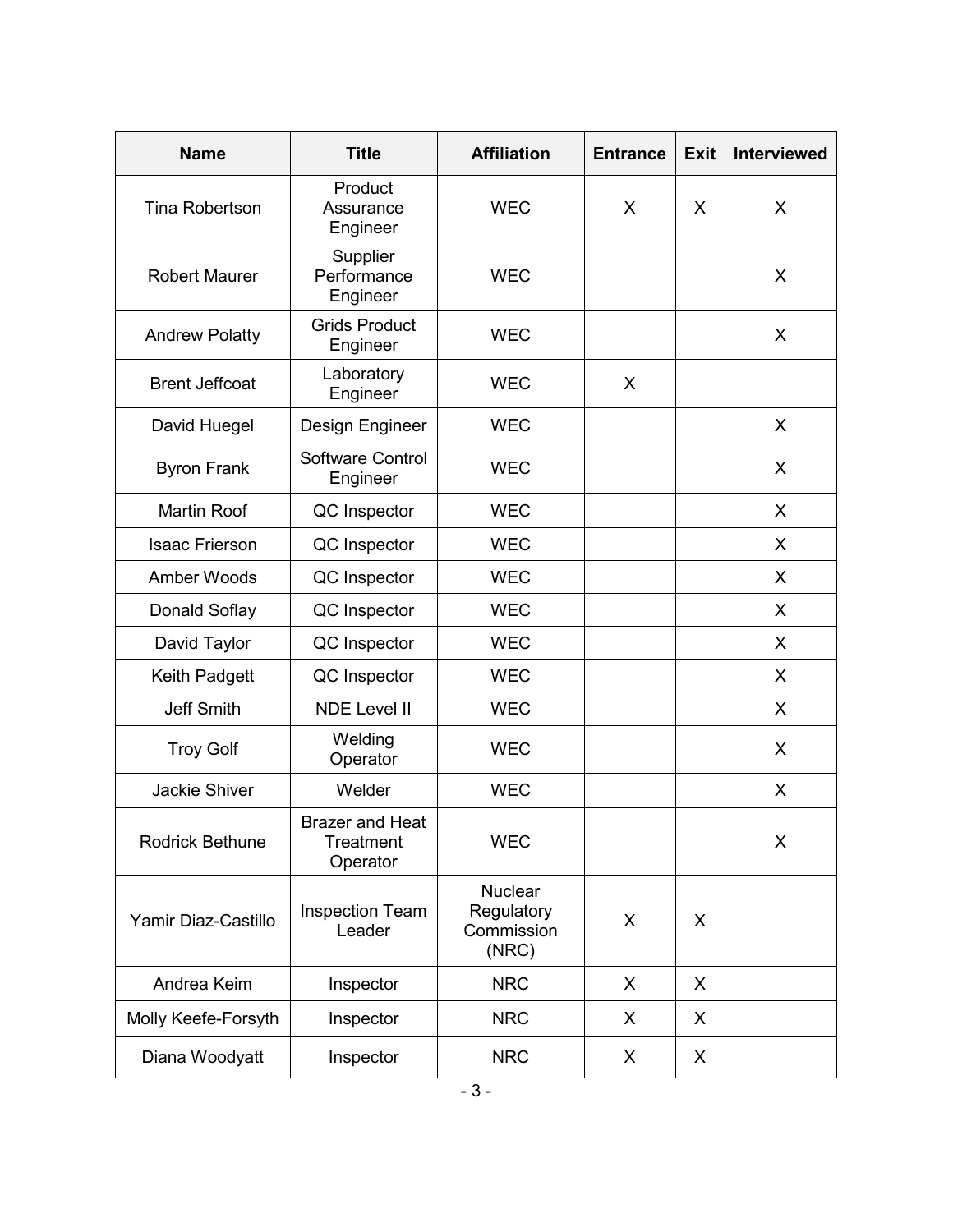| <b>Name</b>         | <b>Title</b>        | <b>Affiliation</b>                                        | <b>Entrance</b> | Exit | <b>Interviewed</b> |
|---------------------|---------------------|-----------------------------------------------------------|-----------------|------|--------------------|
| John Honcharik      | Inspector           | <b>NRC</b>                                                | Х               | Х    |                    |
| Kerri Kavanagh      | <b>Branch Chief</b> | <b>NRC</b>                                                |                 | X    |                    |
| Jonathan Ruille     | Observer            | <b>French Nuclear</b><br><b>Safety Authority</b><br>(ASN) | X               | X    |                    |
| Rafaello Amorosi    | Observer            | <b>ASN</b>                                                | X               | X    |                    |
| <b>Brice Delime</b> | Observer            | <b>ASN</b>                                                | Х               | X    |                    |

\*by phone

# 2. INSPECTION PROCEDURES USED

Inspection Procedure (IP) 36100, "Inspection of 10 CFR Part 21 and Programs for Reporting Defects and Noncompliance," dated May 16, 2019.

IP 43002, "Routine Inspections of Nuclear Vendors," dated January 27, 2017.

IP 43004, "Inspection of Commercial-Grade Dedication Programs," dated January 27, 2017.

IP 71152, "Problem Identification and Resolution," dated February 26, 2015.

# 3. LIST OF ITEMS OPENED, CLOSED, AND DISCUSSED

| <b>Item Number</b>   | <b>Status</b> | <b>Type</b>                       | <b>Description</b>  |
|----------------------|---------------|-----------------------------------|---------------------|
| 99900005/2007-201-01 | <b>CLOSED</b> | Notice of Violation               | 10 CFR Part 21      |
| 99900005/2007-201-02 | <b>CLOSED</b> | Notice of<br>Nonconformance (NON) | <b>Criterion IV</b> |
| 99900005/2019-201-01 | <b>OPENED</b> | <b>NON</b>                        | <b>Criterion IX</b> |

# 4. DOCUMENTS REVIEWED

#### Policies and Procedures

- Westinghouse Electric Company (WEC) Quality Management System-A, Revision 7.1, dated December 18, 2019
- Business Management System (BMS) Employee Concerns Program (ECP) No. BMS-ECP-1, "Employee Concerns Program Procedure," Revision 0, dated June 30, 2019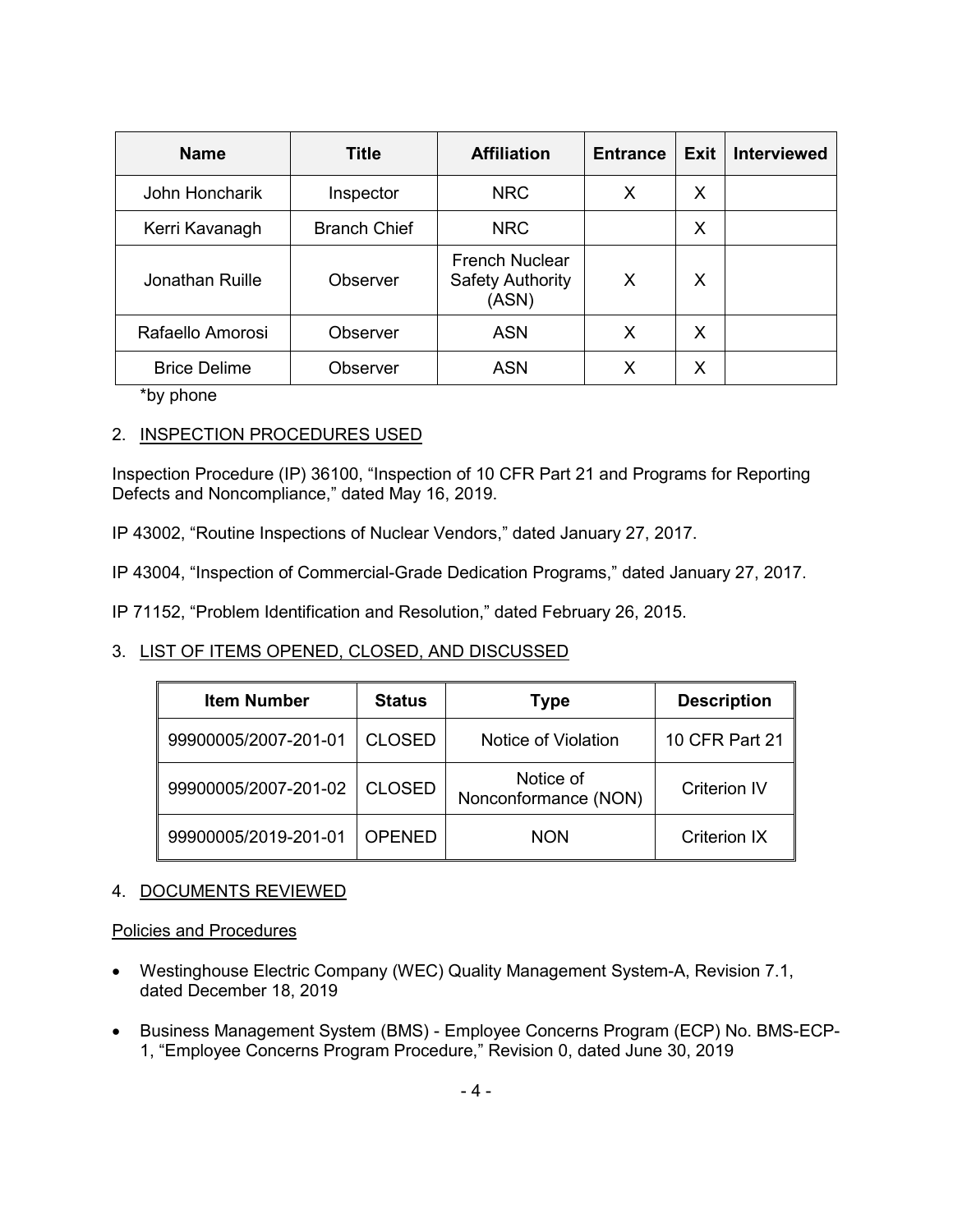- BMS-ECP-2, "Employee Concerns Board (ECB) Procedure," Revision 0, dated June 30, 2019
- BMS Human Resources (HR) 68, "Workplace Standards Policy," Revision 3.1, dated September 23, 2019
- BMS Nuclear Safety Culture (NCS) -1, "Maintaining a Positive Nuclear Safety Culture (NSC) and Safety Conscious Work Environment (SCWE) Procedure," Revision 2, dated February 5, 2019
- BMS-NSC-2, "Nuclear Safety Culture (NSC) Monitoring Procedure," Revision 2.1, dated April 23, 2019
- BMS-NSC-3, "Nuclear Safety Culture Surveys and Assessments," Revision 4, dated February 11, 2019
- BMS Legal 92, "Ethics and Concerns Reporting and Investigations Policy," Revision 2, dated October 1, 2019
- CA-007, "Corrective and Preventive Action," Revision 43, dated April 18, 2019
- CA-204, "Deviation Disposition," Revision 27, dated December 5, 2019
- EP-404, "Fuel Engineering Procedure," Revision 42, dated September 27, 2019
- EP-409, "Documentation of Safety-Related Characteristics and Acceptance Methods for Procurement from Suppliers Not Meeting 10 CFR 50 Appendix B, and ASME NQA-1," Revision 1.5, dated September 27, 2010
- EPF-409-1, "Commercial Dedication Instruction Form," Revision 5 (no date available)
- NF 7.2.1, "Commercial Dedication in NF&CM," Revision 0, dated June 19, 2015
- MOP-710808, "Laser Weld Components," Revision 86, dated August 16, 2018
- MOP-730804, "Assemble Top Nozzle Springs and Clamps," Revision 140, dated August 22, 2019
- MOP-735004, "View and Inspect Grids," Revision 35, dated January 9, 2020
- QA-604, "Equipment and Process Qualifications and/or Verifications," Revision 43, dated December 19, 2019
- QA-006, "Computer Software Quality Assurance," Revision 48, dated December 19, 2019
- QA-008, "Nondestructive Test Certification," Revision 19, dated October 13, 2019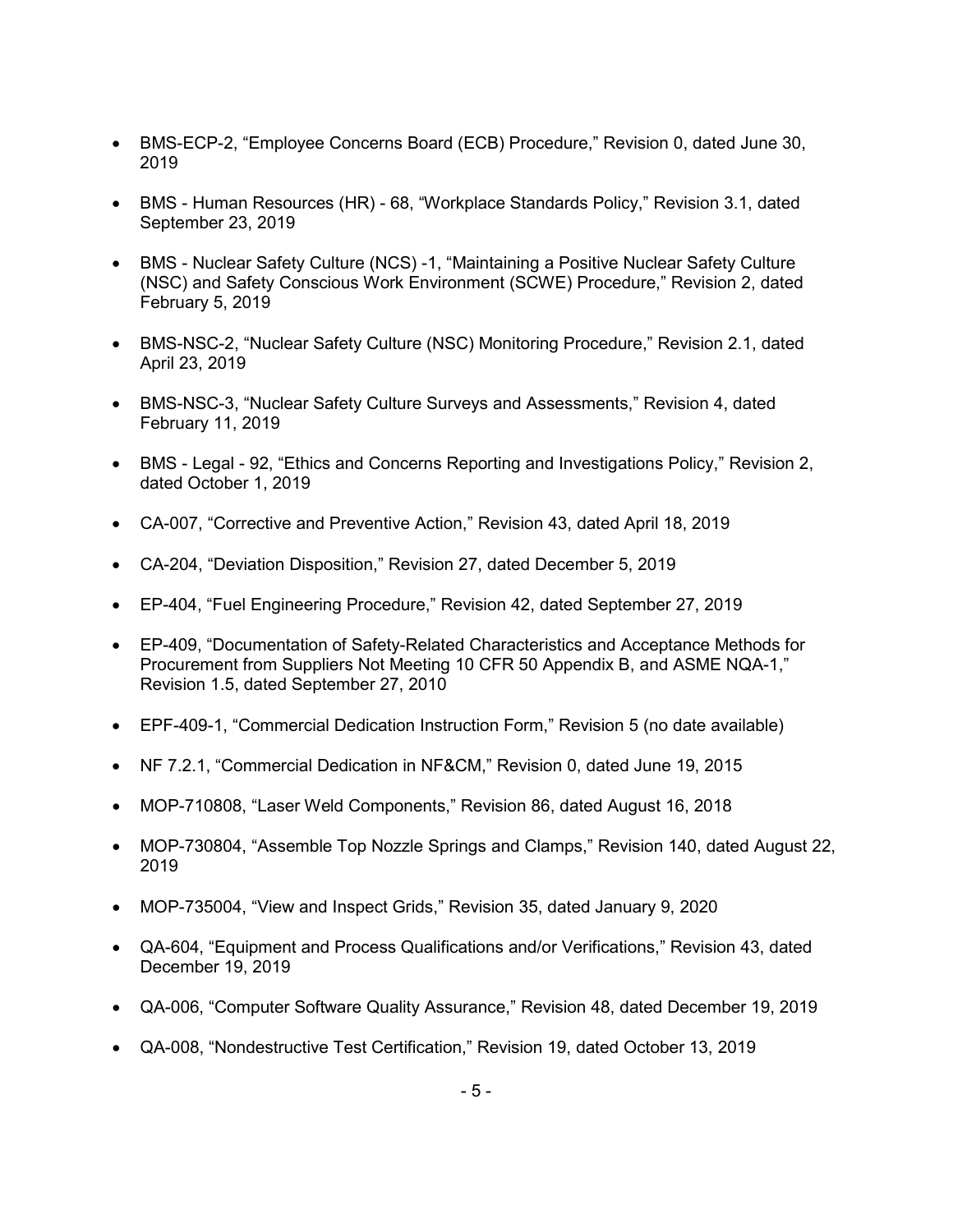- QA-609, "Control of Special Processes," Revision 12, dated January 4, 2007
- QA-011, "Inspection Systems Software Development Process," Revision 7, dated January 17, 2019
- QA-612, "Control of Inspection, Measuring, and Test Equipment," Revision 10, dated November 14, 2019
- QA-615, "Control of Nonconforming Product," Revision 29, dated January 10, 2019
- QA-617, "Processing an Electronic Problem Notice (EPN)," Revision 40, dated June 27, 2019
- QA-627, "Managing Visual Inspection Standards," Revision 4, dated June 1, 2017
- QA-629, "Procurement of Calibration Standards," Revision 3, dated April 4, 2019
- Quality Control Instructions (QCI)-000210, "Receiving Inspection," Revision 22, dated December 5, 2019
- QCI-108819, "Corrosion Evaluation and Disposition Practices," Revision 88, dated October 20, 2016
- QCI-108839, "Determination of Weight Gain of Corrosion Tested Coupons and Parts," Revision 34, dated November 25, 2015
- QCI-108557, "Autoclave Operating Procedure for Aqueous Corrosion Testing," Revision 42, dated February 14, 2019
- QCI-922102, "Fuel Rod Automated In-Line Helium Leak Test," Revision 55, dated March 16, 2017
- QCI-920103, "Ultrasonic Inspection of Fuel Rod Welds," Revision 96, dated December 30, 2018
- QCI-935054, "Laser Welded Grid D&V Inspection," Revision 158, dated October 18, 2019
- QCI-938004, "15 x 15 Top Nozzle Assembly Inspection," Revision 144, dated September 21, 2017
- SCM-203, "Control of Purchased Items or Services," Revision 10, dated May 23, 2019
- W2-5.1-101, "Westinghouse Corrective Action Program Procedure," Revision 7, dated July 1, 2019
- W2-5.1-201, "Identification and Reporting of Conditions Adverse to Quality," Revision 1, dated May 10, 2019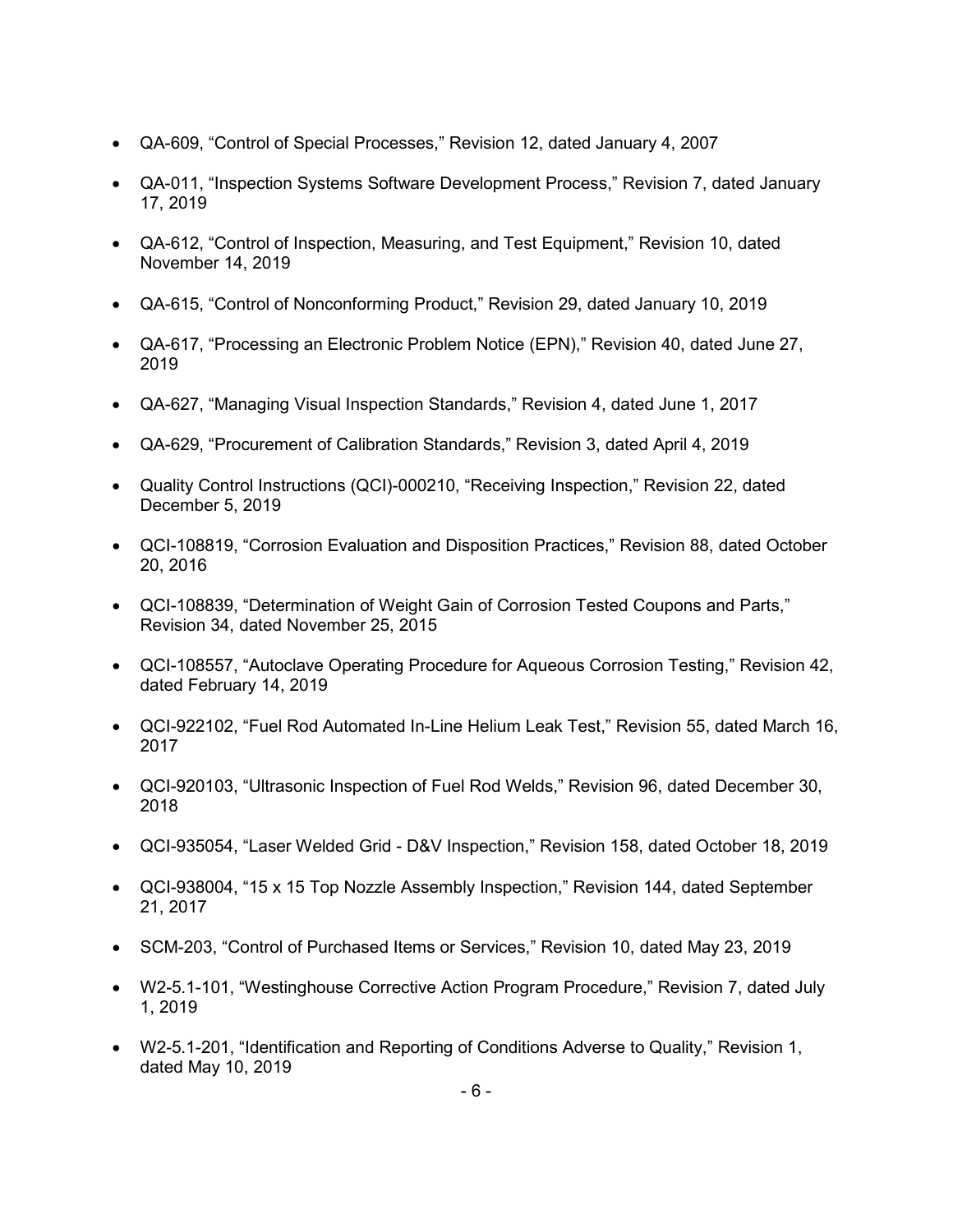- W2-5.1-101.F01, "Corrective Action Program Issue," Revision 4, dated July 1, 2019
- W2-5.1-101.J05, "Root Cause Analysis Handbook," Revision 0.1, dated November 22, 2019
- W2-5.1-201.W01, "Safety Review Committee Staff Work Instruction," Revision 1, dated May 10, 2019
- W2-5.1-101.W03, "Issue Review Committee Work Instruction," Revision 1, dated November 22, 2019
- W2-5.1-101.W08, "Corrective Action Review Board Work Instruction," Revision 1, dated November 22, 2019
- W2-8.4-100, "Verification and Validation Process," Revision 1, dated September 6, 2016
- W2-8.4-101, "Design Review," Revision 3, dated October 17, 2017
- W2-8.4-102, "Design Document Verification," Revision 1, dated June 12, 2018
- W2-8.4-103, "Design Testing," Revision 1, dated November 6, 2018
- W2-8.4-104, "Design Qualification," Revision 1, dated August 15, 2017
- W2-8.4-105, "Sign and Seal of Engineering Documents," Revision 1, dated April 17, 2018
- W2-8.5-100, "Design Change Control Process," Revision 0, dated August 15, 2016
- W2-8.5-101, "Design Configuration Control," Revision 1, dated December 5, 2017
- W2-8.5-105, "Customer Notification Made Via Nuclear Safety Advisory Letters, Technical Bulletins, and Infograms," Revision 0.2, dated May 16, 2017
- W2-9.5-102, "Commercial Dedication Process," Revision 1, dated October 17, 2016
- W2-9.5-106, "Supplier Corrective Action Request Process," Revision 0, dated September 30, 2016
- W2-9.7-102, "Special Processes," Revision 1, dated June 12, 2018
- W2-9.8-100, "Control of Inspection, Measuring & Test Equipment," Revision 1, dated December 13, 2016
- W2-9.14-100, "Control of Nonconforming Process Outputs, Products, and Services," Revision 2, dated February 27, 2018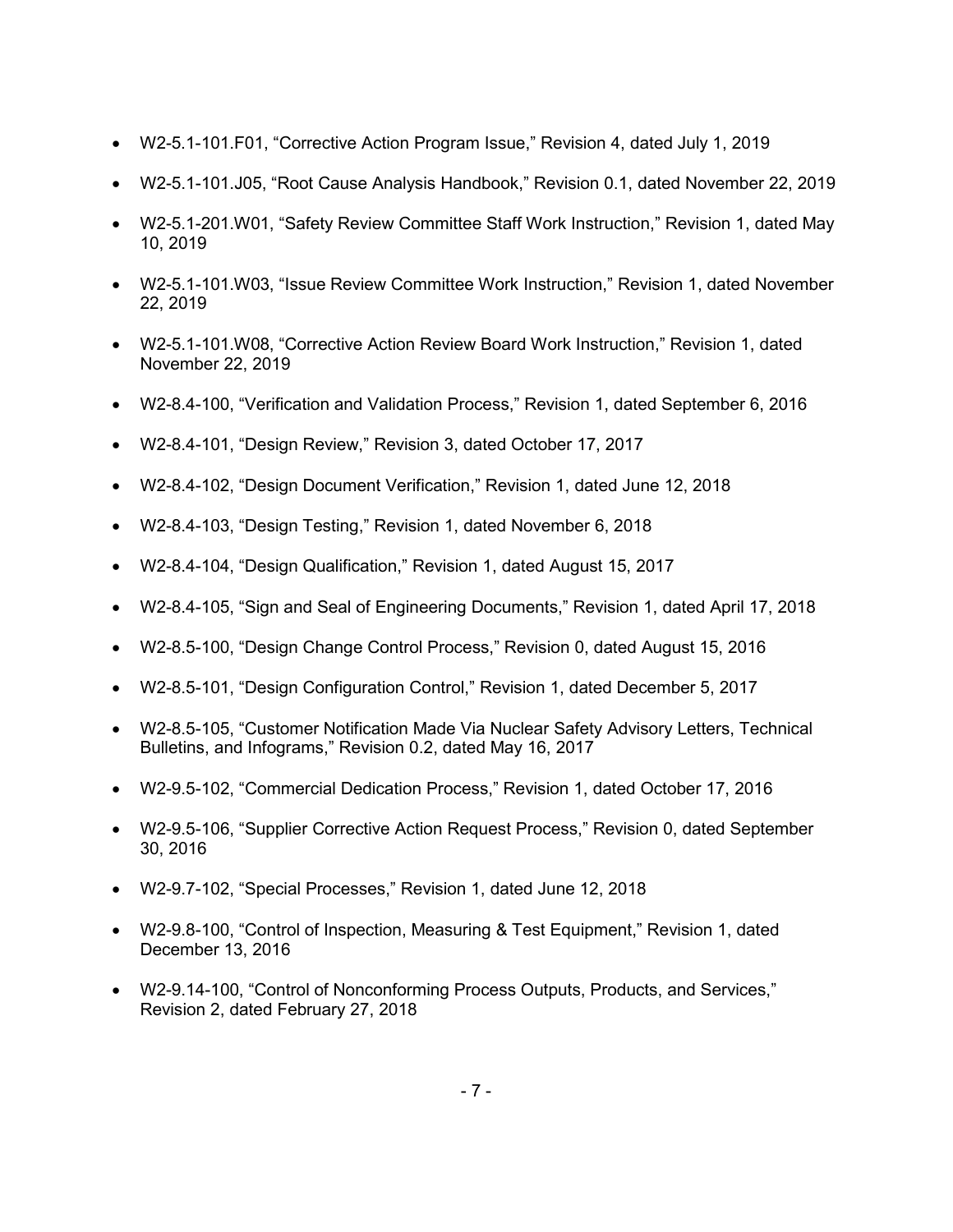### Design and Commercial-Grade Dedication Records

- Product Information Form (PIF)-0027, "Laser Welded Grids," Revision 0, dated February 11, 2010
- PIF-0271, "Laser Weld Grids 10043E68 PS-WELD-01 for 15x15 Upgrade," Revision 1, dated March 1, 2018
- PIF-0653, "Furnace Times and Temperature for Combined Braze and Age for Standard Westinghouse Grids," Revision 1 (no date available)
- Process Specification PO-GRZR04, "Zirconium Alloy Grid MAQP Laser Welding of Grid Sleeves," dated May 17, 2019
- Process Specification PO-NOZT00, "Top Nozzle Manufacturing and Quality Plan," Revision 29, dated April 29, 2010
- QAF-004-4, "Decision Checklist and Approval Form: Verification Report for Inspection Process View U (0070739U) (CFFF-PA-19-010)," Revision 4, dated July 15, 2010
- QAF-006-1-19-056, "Software Verification and Validation Decision," Revision 20, dated January 19, 2017
- Quality Control Product Information Form (QCPIF)-0649, "UT1 and 2 Standard Identification," Revision 4, dated September 11, 2019
- Sketch No. 730804-58, "Top Nozzle ASSY 10006E63-WIN 15 x 15," Revision 1, dated September 11, 2014
- Sketch 920109, "17x17 Optimized Fuel Rod Inspection Requirements for UT2," Revision 0, dated August 7, 2017
- Visual Quality Standard-0089, "Visual Quality Standard (VQS) for UT 1and 2, 17OPT," Revision 0, dated May 14, 2019
- WEC Drawing No. 10043E68, "15x15 Upgrade Zirlo Mid Grid Assembly," Revision 3, dated November 11, 2019

# Calibration, Non-Destructive Examination, Welding, Inspection and Test Records

- Certificate of Calibration No. PTCT-GM1a for a thermocouple, dated September 30, 2019
- Certificate of Calibration No. TC4205 for a temperature controller, dated January 6, 2020
- Certificate of Calibration No. TVR4205 for a temperature/vacuum recorder, dated January 6, 2020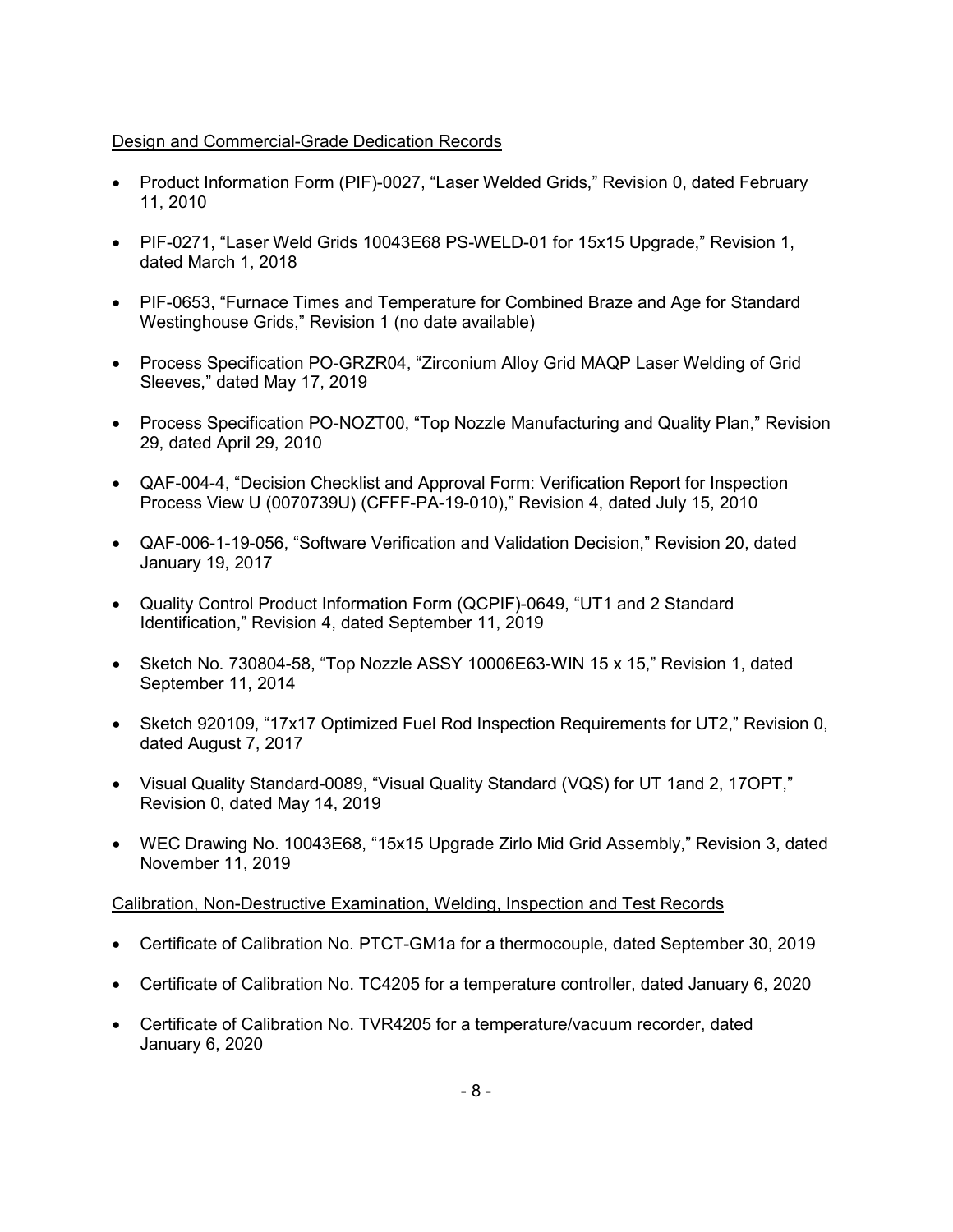- Certificate of Calibration No. CM16580 for a moisture analyzer, dated April 12, 2020
- Certificate of Calibration No. QC28083 for a furnace profile, dated October 25, 2019
- Certificate of Calibration No. QC27952 for a Helium leak standard, dated November 14, 2019
- Certificate of Calibration No. QC11535 for the autoclave (no date available)
- Commercial Dedication Instruction (CDI)-Q&CI-14-018, "Dedication Data Sheet for Calibration Item - Standard Solution," dated November 12, 2018
- CDI-MFRD-14-11, "Commercial Dedication Instruction Nickel Alloy Brazing Paste," Revision 1, dated May 24, 2016
- CDI-GCCD-14-55, "Commercial Dedication Instruction Liquid Penetrant Testing," Revision 1, dated February 21, 2018
- CDI-MFRD-15-103, "Commercial Dedication Instruction Laboratory Services," Revision 1, dated August 17, 2016
- CDI-MFRD-14-148, "Dedication Data Sheet Integral Fuel Burnable Absorber Target," dated December 8, 2014
- MFRD-14-12, Letter to file for Qualification of Vendor to Produce Braze Paste, dated February 25, 2014
- PS-WELD01, "Automatic Autogenous Direct Current Gas Tungsten Arc Welding of Zirconium, Hafnium or Stainless Steel Alloys," Revision 24, dated May 9, 2006
- PQR No. 0047002, "Girth Weld Qualification Report for 17x17 STD/OPT Grooved End Plugs," Revision 3, dated December 15, 1994
- PQR 0070349C, "Qualification Report Laser Grids," Revision 4, dated June 22, 1995
- PQR 0070349C, "Laser 3 Thick Strap Grid Qualification Report," dated January 10, 1996
- PQR 0070349G, "Sleeve and Tab Welds Verification for Lasers," Revision 5, dated October 23, 1996
- PQR 0070349G, "Qualification of Laser Welding Grid C-14 Mid Grid Sleeve and Tab Welds 15x15 Upgrade Mid Grid," dated November 10, 1997
- PQR 0070349U, "Qualification of Laser Welding Grid Sleeve Notch Welds (0.022" inner strap thickness) 15 x 15 Upgrade Mid Grid," dated July 13, 2004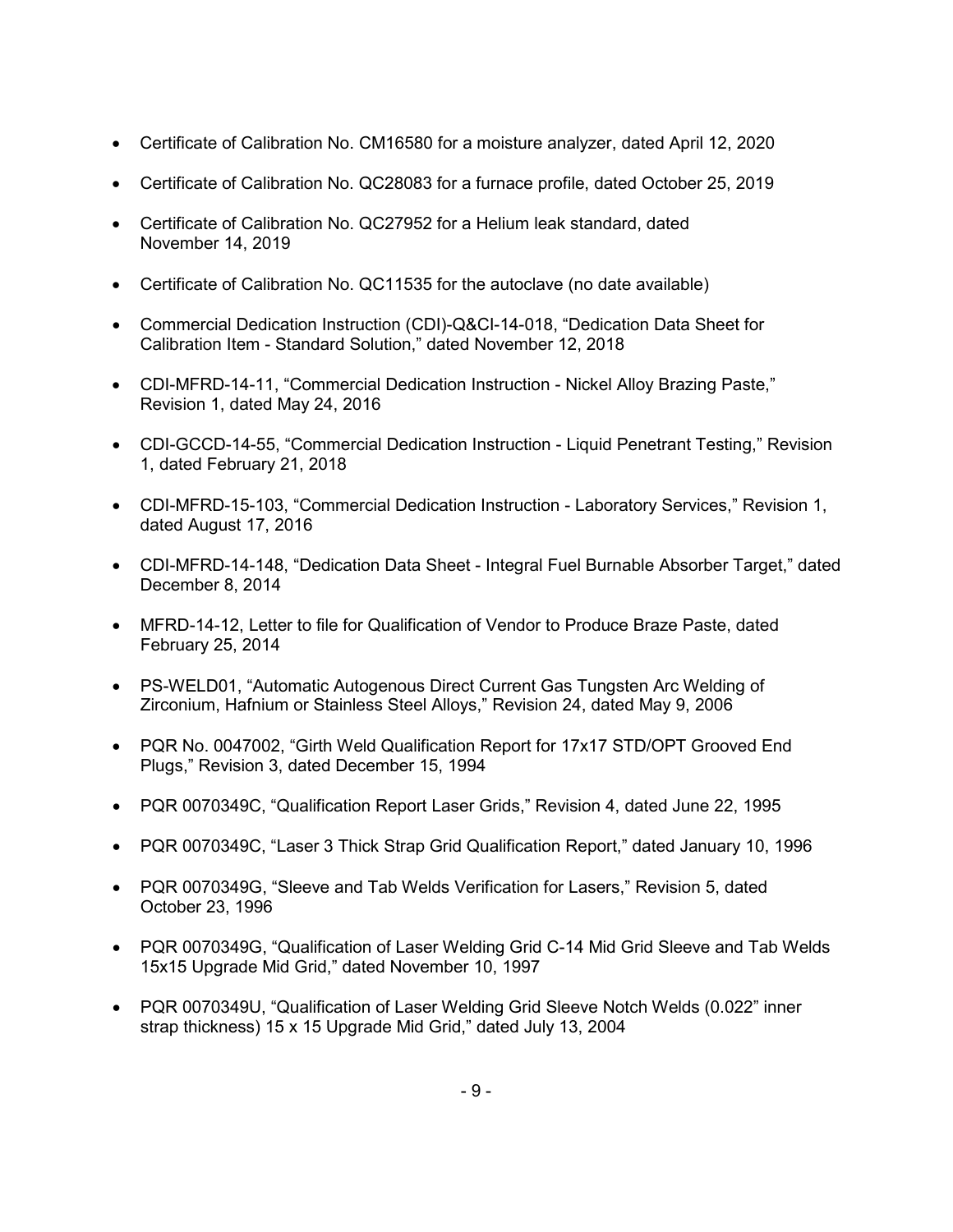- PQR No. 00411109, "Verification Report for TIG Fuel Rod Girth Welding Of OPT Zirlo," dated February 8, 2007
- PQR NPPD-AP-04-051, "Qualification of Laser Welding of Grid Sleeve Notch Welds," dated July 13, 2004
- PQR NPPD-AP-04-052, "Qualification of Laser Welding of Grid Butt Welds," dated July 13, 2004
- PQR NPPD-AP-04-053, "Qualification of Laser Welding of Grid Intersect Welds," dated July 12, 2004
- Weld Program, "Laser weld QRTN PS-WELD-00," and associated PQR Nos. 0070361, 0070349D, 0070349E, and 0070349N
- Weld Procedure PS-WELD04, "QTRN Nozzle Assembly welds and associated PQR No. 0080165, "TIG Weld Process and Welder Qualification Record" (no date available)

#### Purchase Orders, Audit Reports, and Commercial-Grade Surveys

- WEC Qualified Suppliers List
- Audit Report No. WES-2018-051, dated April 30, 2018
- Audit Report No. WES-2017-097, dated August 26, 2017
- Audit Report No. WES-2019-058, dated May 20, 2019
- Audit Report No. WES-2017-154, dated January 2, 2018
- Audit Report No. WES-2018-047, dated September 11, 2018
- Audit Report No. WES-2018-113/NIAC 22023, dated July 24, 2018
- Audit Report No. WES-2018-031, dated March 14, 2018
- Purchase Order (PO) No. 4600002636 for enriched boron products, Revision 7, dated January 10, 2020
- PO No. 4160156019 for enriched boron products, Revision 0, dated January 7, 2020
- PO No. 4500166100 for nickel alloy springs, Revision 69, dated December 16, 2019
- PO No. 4500180938 for machining services, Revision 74, dated June 7, 2019
- PO No. 4500402277 for machining services, Revision 106, dated January 9, 2020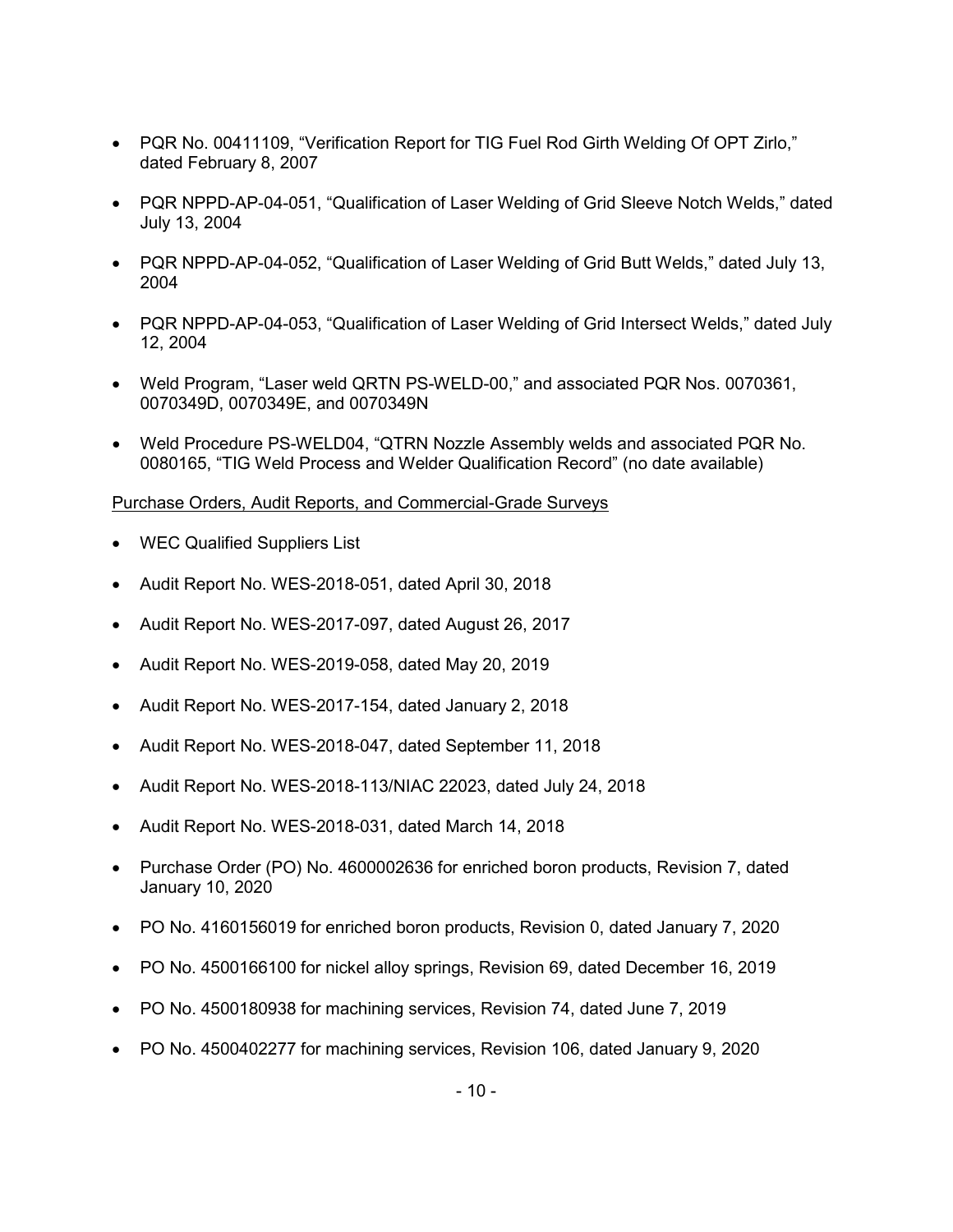- PO No. 4500403145 for stainless steel tubing, Revision 46, dated November 11, 2019
- PO No. 4500403154 for brazing paste, Revision 42, dated November 11, 2019
- PO No. 4500404735 for lock tubes and insert end plugs, Revision 54, dated November 11, 2019
- PO No. 4500414997 for stamping, cutting, and manufacture of die parts, Revision 46, dated October 7, 2019
- PO No. 4500433492 for tubing and gray rod absorber sub-assemblies, Revision 43, dated August 27, 2019
- PO No. 4500663358 for chemical analysis testing, Revision 23, dated October 17, 2019
- PO No. 4500784782 for chemical analysis testing, Revision 0, dated October 15, 2019
- PO No. 4500788688, for non-destructive testing, Revision 0, dated December 9, 2019
- Scheduling Agreement (SA) No. 5500003769 for lock tubes and inserts, Revision 0, dated June 14, 2018
- SA No. 5500003839 for tubing and inserts, Revision 1, dated November 28, 2018
- SA No. 5500003956 for machining services, Revision 1, dated August 5, 2019
- SA No. 5500004007 for tube and lock, Revision 1, dated September 18, 2019
- SA No. 5500004023 for machining services, Revision 0, dated October 7, 2019
- SA No. 5500004029 for brazing paste, Revision 0, dated October 8, 2019
- SA No. 5500004133 for stamping, Revision 0, dated November 14, 2019
- SA No. 5500004199 for springs, Revision 0, dated December 16, 2019
- Supplier Audit/Evaluation Summary (SAES) No. 45798, "Laboratory Services," dated September 10, 2019
- SAES-47639, "Boron Products," dated January 8, 2020
- WES-2018-026, "Commercial Grade Survey Report Boron Products," dated March 1, 2018

#### 10 CFR Part 21

• Corrective Action Process (CAP) Issue Report (IR) No. 2016-18503, "Fuel Alignment Pin Malcomized Surface Degradation," dated February 10, 2016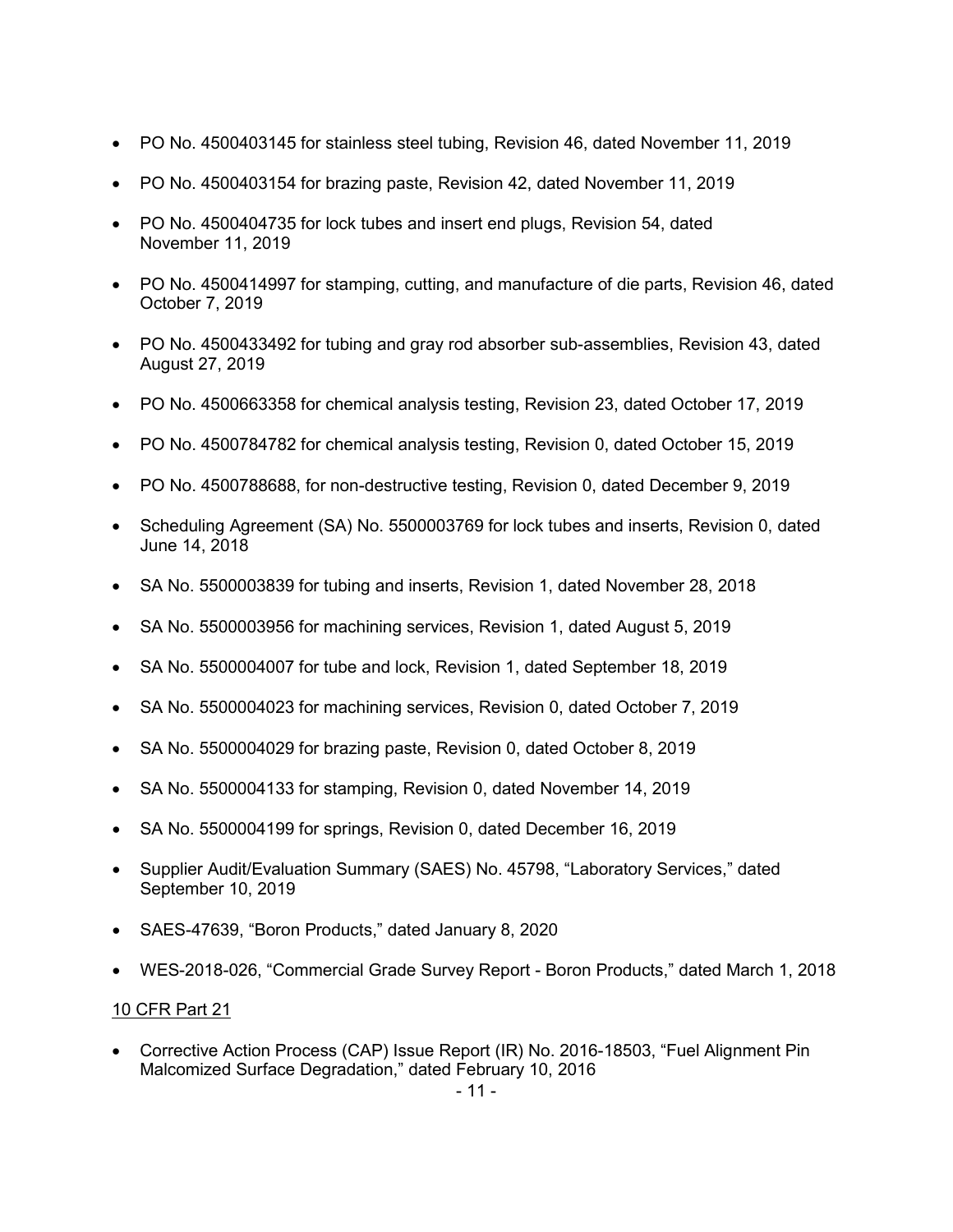- CAP IR No. 2017-16253, "CIF: Nonconforming Weld Wire for Top Nozzles," dated January 17, 2017
- CAP IR No. 2018-6999, "Legacy Software Bug in ChAMPS," dated March 8, 2018
- CAPAL Issue ID No. 100366201, "Concerns for Delivered CEAs due to Open Audit Findings," dated March 4, 2016
- CAPAL Issue ID No. 100360411, "Fuel Alignment Pin Malcomized Surface Degradation," dated February 10, 2016
- CAPAL Issue ID No. 100443038, "CIF: Nonconforming Weld Wire for Top Nozzles," dated January 17, 2017
- LTR-SRC-16-41, "Opening Request for PI-16-13, "Control Element Assemblies Weld Wire Chemistry"," dated March 21, 2016
- LTR-SRC-16-45, "Opening Request for PI-16-012, "Fuel Alignment Pin Malcomized Surface Degradation"," dated March 18, 2016
- LTR-SRC-16-56, "Closeout Request for PI-16-13, "Control Element Assemblies Weld Wire Chemistry"," dated April 18, 2016
- LTR-SRC-16-58, "Closeout Request for PI-16-012, "Fuel Alignment Pin Malcomized Surface Degradation"," dated April 19, 2016
- LTR-SRC-17-10, "Opening Request for PI-17-3, "Nonconforming Weld Wire for EdF Top Nozzles"," dated January 26, 2017
- LTR-SRC-17-20, "Closeout Request for PI-17-3, "Nonconforming Weld Wire for EdF Top Nozzles"," dated March 7, 2017
- LTR-SRC-18-42, "Opening Request for PI-18-10, "Legacy Software Bug in ChAMPS"," dated April 11, 2018
- LTR-SRC-18-60, "Closeout Request for PI-18-10, "Legacy Software Bug in ChAMPS"," dated June 6, 2018

# Nonconformance Reports

• Electronic Problem Notice (EPN) Nos. 0136156A, 0136186A, 0136266A, 0136272A, 0136284A, 0136291A, 0137889A, 0137979A, 0138019A, 0138020A, 0138021A, 0138096A, 0138100A, 0138113A, 0138119A, 0138141A, 0138142A, 0138305A, 0138330A, 0138076B 0138099B, 01318146A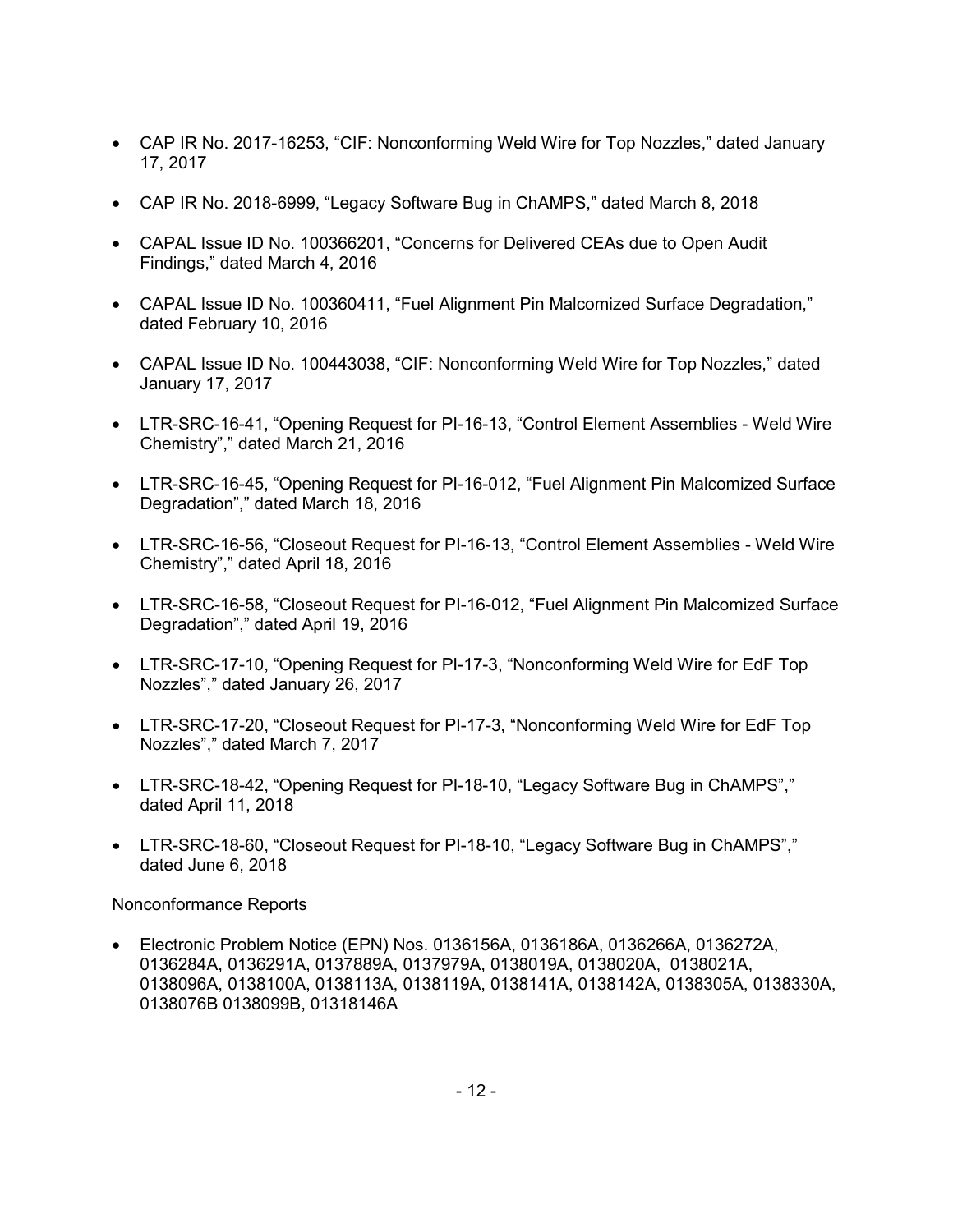### Corrective Action Program Issue Reports

• 2018-11689, 2018-15912, 2018-16198, 2018-16275, 2018-16398, 2018-16612, 2018- 17338, 2018-17478, 2018-17613, 2018-17755, 2019-1444, 2019-4748, 2019-16137, 2019- 16237, 2019-16370, 2019-16376, 2019-16382, 2019-16435, 2019-16709, 2019-16743, 2019-16743, 2019-16989, 2019-17245, 2019-17281, 2019-17387, and 2019-18214

### Corrective Action Program Issue Reports Opened During the NRC Inspection

- 2020-642, "Maintenance Calibration Sticker Error," dated January 15, 2020
- 2020-644, "Nozzle Assembly and Spider Assembly Weld Wire Identification and Control Observations," dated January 15, 2020
- 2020-647, "MFRD-14-12," dated January 15, 2020
- 2020-683, "QCI-920103 Contains Outdated Information Concerning UT Standard IDs," dated January 15, 2020
- 2020-686, "Meeting Requirements for NSCMP not Satisfied," dated January 15, 2020
- 2020-715, "Discrepancies in Suppliers' 10 CFR Part 21 Implementing Procedures," dated January 16, 2020
- 2020-731, "QA-008 Changes," dated January 16, 2020
- 2020-756, "CAP Entre Awareness," dated January 16, 2020
- 2020-757, "SCWE Awareness," dated January 16, 2020

# Training and Qualification Records

- Non-Destructive Examination qualification records for Jamie Pittman for radiographic testing (RT) Level II; Taylor Hinson for ultrasonic testing (UT) Level II; D.E. Pittman for penetrant testing (PT), RT, and UT; Jeff Smith for UT Level II; and David Hildebrandt for UT, PT, RT, and leak testing Level III
- Lead Auditor Qualification Package for Ronald Avrich, dated January 10, 2019
- Lead Auditor Qualification Package for Michael Cox, dated January 25, 2017
- Lead Auditor Qualification Package for Eugene Frioni, dated January 9, 2020
- Lead Auditor Qualification Package for Glennis McNeish, dated January 9, 2020